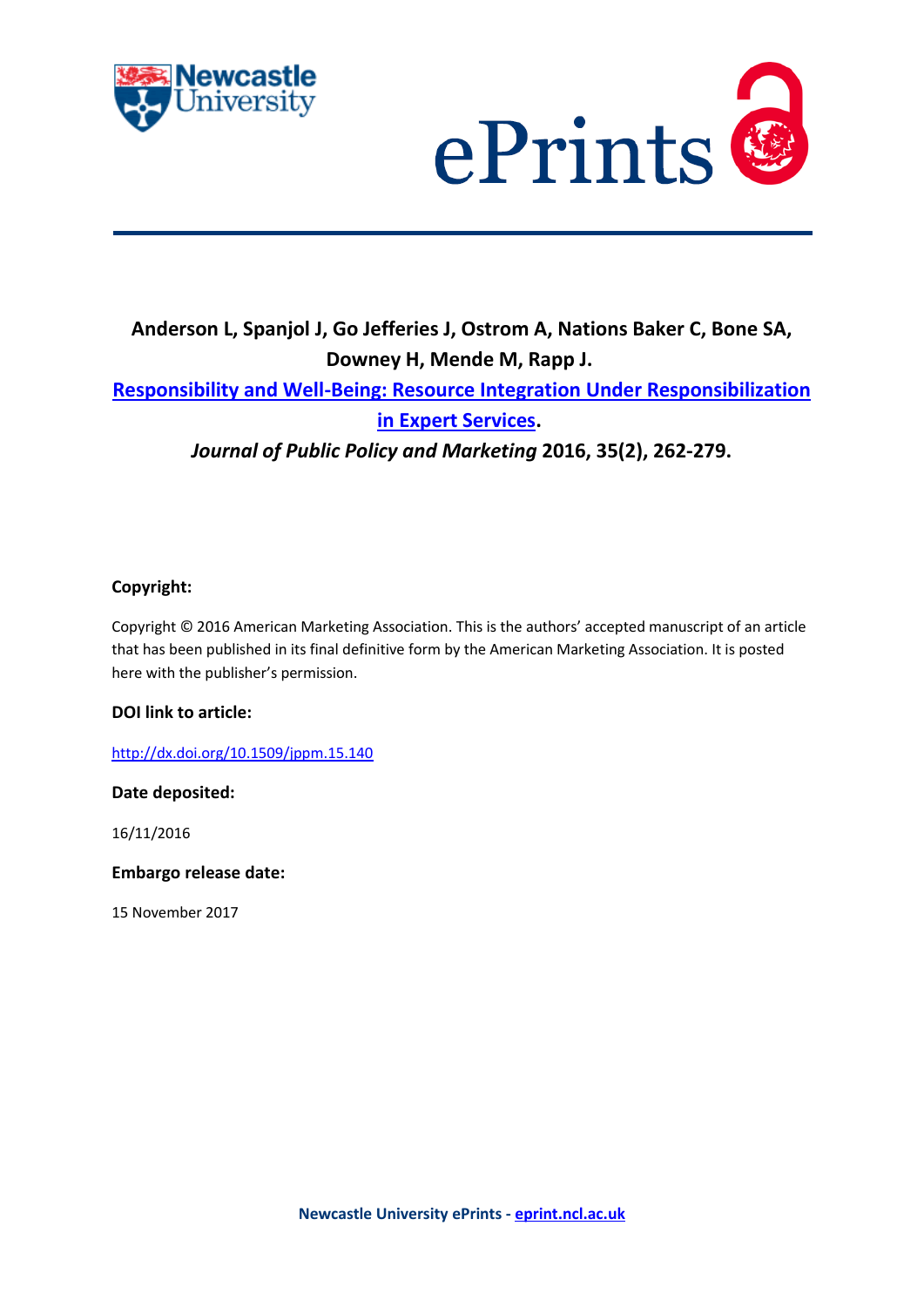Copyright: 2016, ; Volume: 00; Issue: 0; Manuscript: 15140; Month: ; Year: 2016

DOI: ; TOC Head: ; Section Head:

Article Type: Research Article; Collection Codes: , , , , ,

## **Responsibility and Well-Being**

## **Responsibility and Well-Being: Resource Integration Under Responsibilization in Expert Services**

Laurel Anderson, Jelena Spanjol, Josephine Go Jefferies, Amy L. Ostrom, Courtney Nations, Sterling A. Bone, Hilary Downey, Martin Mende, and Justine M. Rapp

*Responsibilization, or the shift of functions and risks from providers and producers to consumers, has become an increasingly common policy in service systems and marketplaces (e.g., financial, health, governmental). Because responsibilization is often considered synonymous with consumer agency and well-being, the authors take a transformative service research perspective and draw on resource integration literature to investigate whether responsibilization is truly associated with well-being. The authors focus on expert services, for which responsibilization concerns are particularly salient, and question whether this expanding policy is in the public interest. In the process, they develop a conceptualization of resource integration under responsibilization that includes three levels of actors (consumer, provider, and service system), the identification of structural tensions to resource integration, and three categories of resource-integration practices (access, appropriation, and management) necessary to negotiate responsibilization. The findings have important implications for health care providers, public and institutional policy makers, and other service systems, all of which must pay more active attention to the challenges consumers face in negotiating responsibilization and the resulting well-being outcomes.*

*Keywords*: responsibilization, resource integration, expert services systems, well-being, transformative service research, health care service system

*Laurel Anderson* is Associate Professor of Marketing, Arizona State University (e-mail: laurel.anderson@asu.edu). *Jelena Spanjol* is Associate Professor of Marketing, University of Illinois at Chicago (e-mail: spanjol@uic.edu). *Josephine Go Jefferies* is Lecturer in Marketing, Newcastle University (e-mail: jgojefferies35@gmail.com). *Amy L. Ostrom* is Professor of Marketing, Arizona State University (e-mail: amy.ostrom@asu.edu). *Courtney Nations Baker* is Assistant Professor of Marketing, University of North Florida (e-mail: courtney.baker@unf.edu). *Sterling A. Bone* is Associate Professor of Marketing, Utah State University (e-mail: sterling.bone@usu.edu). *Hilary Downey* is Lecturer in Management, Queens University Belfast (e-mail: hilary.downey@qub.ac.uk). *Martin Mende* is Associate Professor of Marketing, Florida State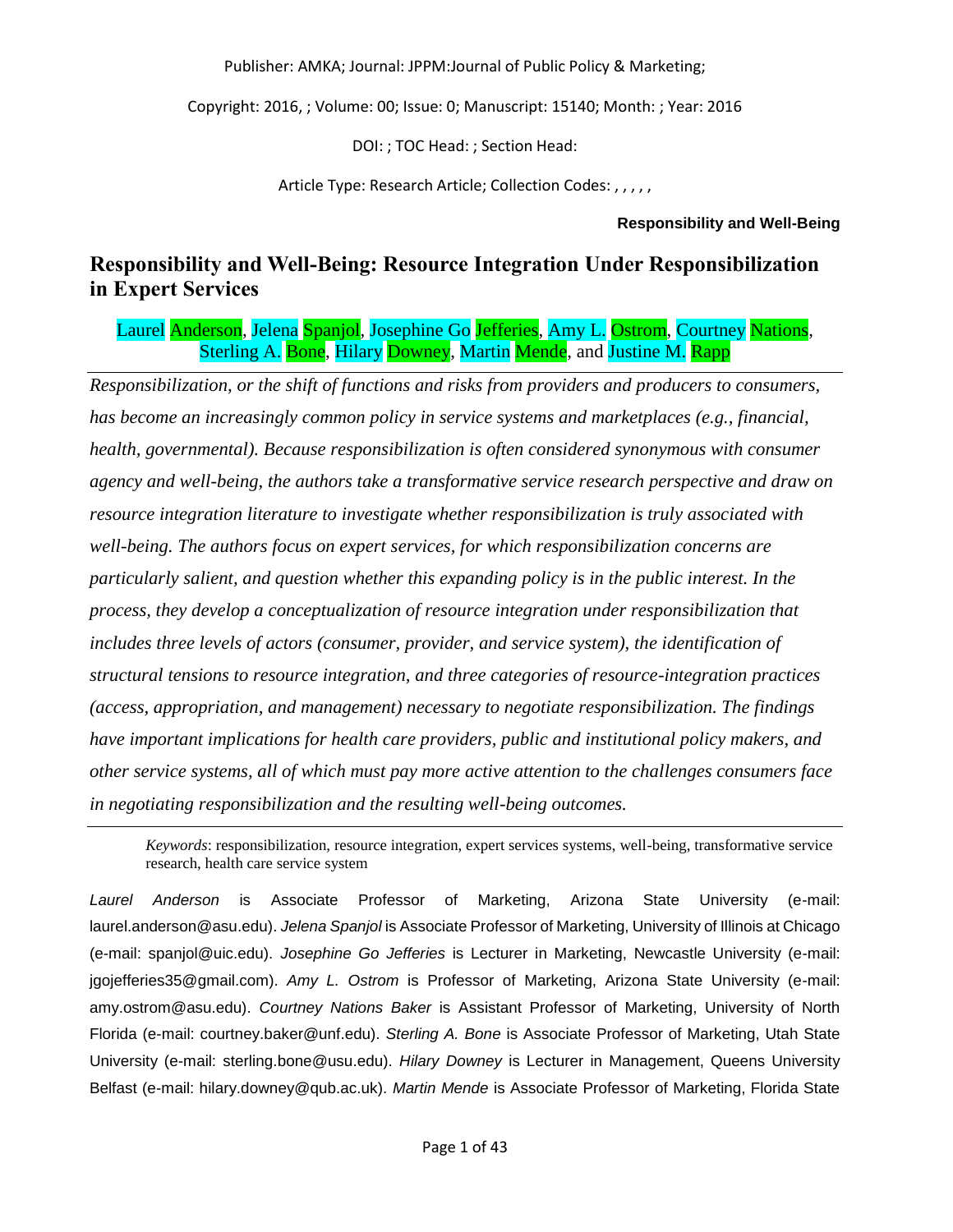Copyright: 2016, ; Volume: 00; Issue: 0; Manuscript: 15140; Month: ; Year: 2016

DOI: ; TOC Head: ; Section Head:

Article Type: Research Article; Collection Codes: , , , , ,

University (e-mail: mmende@fsu.edu). *Justine M. Rapp* is Assistant Professor of Marketing, University of San Diego (e-mail: jrapp@sandiego.edu). Brennan Davis served as associate editor for this article.

> *Health care providers' and health plans' expectations of patient involvement are rapidly changing. Today, sick or well, people will not benefit from their health care unless they bring to bear considerable knowledge, skills and motivation to participate actively in the care that is available to them (Gruman et al. 2010, p. 350).*

Consumers are increasingly viewed as competent, responsible, and autonomous marketplace agents (Vargo and Lusch 2008; Yngfalk and Yngfalk 2015). The conceptualization of the responsibilized consumer subsumes responsibilities for both personal and larger societal well-being (e.g., health, environmental sustainability, poverty), to be fulfilled through consumption choices and behaviors (Giesler and Veresiu 2014). Formally defined as the shift of functions and risks from providers and producers to individual consumers (Harris and White 2013), this neoliberal<sup>1</sup> responsibilization policy holds consumers accountable for coping with market instabilities and uncertainties by building and deploying necessary capabilities (Brown and Baker 2012; Giesler and Veresiu 2014), which raises issues of public interest and well-being. Responsibilization (as an institutional and market paradigm and policy) is often considered synonymous with consumer agency and wellbeing. At a broad level, our research takes a transformative service research (TSR) perspective and investigates whether responsibilization is truly associated with well-being.

Recent marketing literature has only begun exploring the illusion of agency and power consumers have in the marketplace and the negative consequences of responsibilization policy in creating "hysterical" consumers—overburdened, self-blaming, and stressed (Carrington, Zwick, and Neville 2016). Lacking in this neoliberal view is a recognition of the structural elements in the marketplace that hinder consumer agency (Giesler and Veresiu 2014). By illuminating such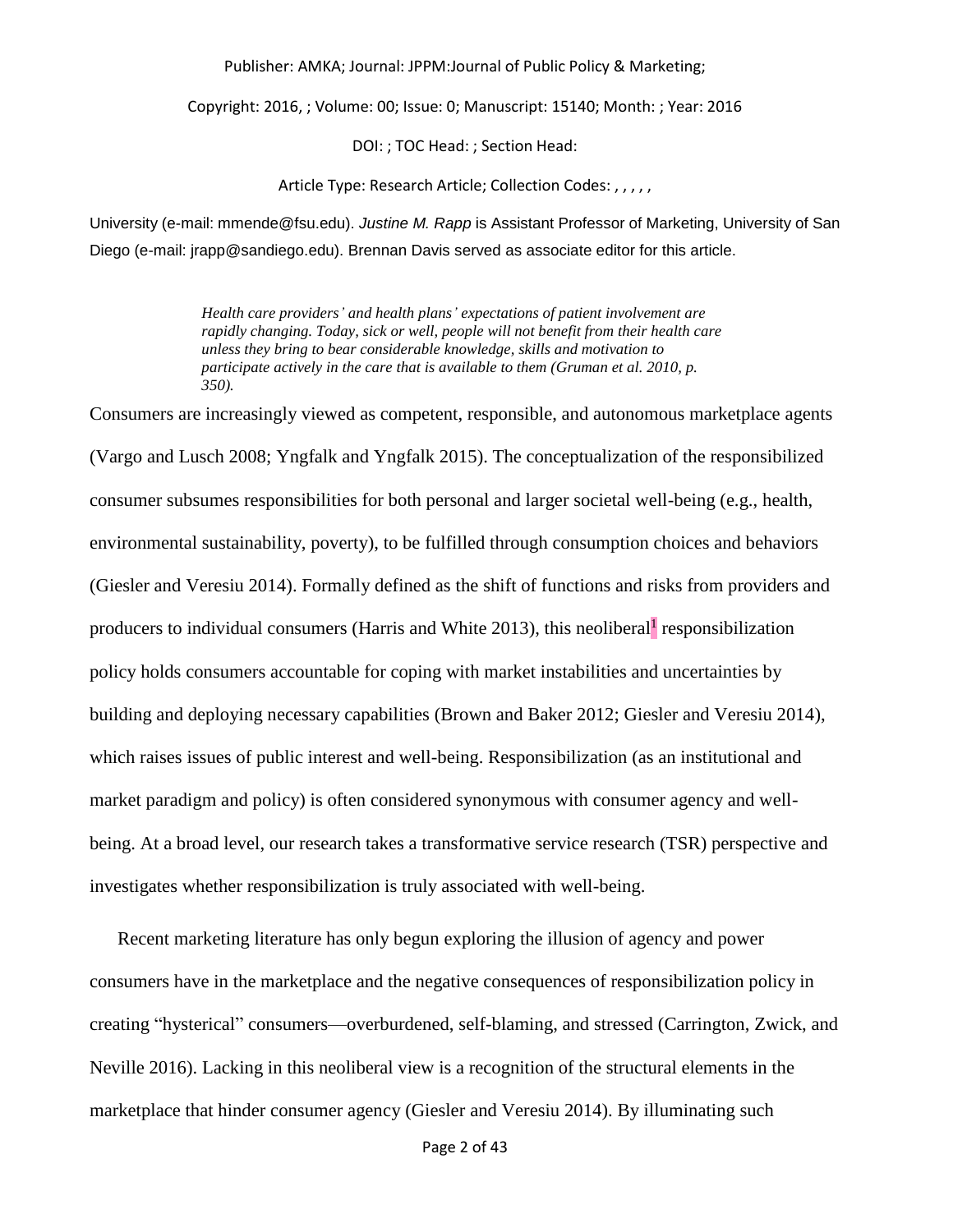Copyright: 2016, ; Volume: 00; Issue: 0; Manuscript: 15140; Month: ; Year: 2016

DOI: ; TOC Head: ; Section Head:

#### Article Type: Research Article; Collection Codes: , , , , ,

structural deficiencies, we explicitly explore policy and marketplace solutions to enhance consumer power and reduce the anxieties and stress accompanying responsibilization. Our core thesis is that the requisite consumer agency (i.e., freedom of choice and ability to exert that choice; Bhattacharjee, Berger, and Menon 2014) and resources for fulfilling the responsibilized consumer role are not attainable without a corresponding marketplace structure. Furthermore, we question whether, even when considering marketplace structure, it is feasible or desirable in terms of public interest and consumer well-being to pursue responsibilization-driven market policy. The clash between a structurally deficient marketplace and the essentiality of consumer agency in fulfilling a responsibilized role is particularly salient (and therefore often debilitating to well-being) in expert service systems. Expert service systems are those with high expertise asymmetry between providers (e.g., physicians, personal finance advisers, insurance agents) and consumers. Expertise asymmetry goes beyond information asymmetry, in which the provider typically has more and better information about the service exchange than the consumer (Singh and Sirdeshmukh 2000). Expert service systems are often networks of related but distinct providers, resulting in complex consumption practices. Access to and utilization of expert and other resources are therefore critical, but routinely unavailable to consumers who need them in order to fulfill the responsibilized role.

The health care service system, in particular, has experienced significant shifts in both market and public policies toward responsibilized consumers, requiring patient engagement (i.e., "ordinary people managing their own health"; Laurance et al. 2014, p. 1627) and advocating patient empowerment, reflected in calls for engaged (i.e., motivated) and enabled (i.e., capable) patients to improve health outcomes (Fumagalli et al. 2015). Despite the positive connotations and aspects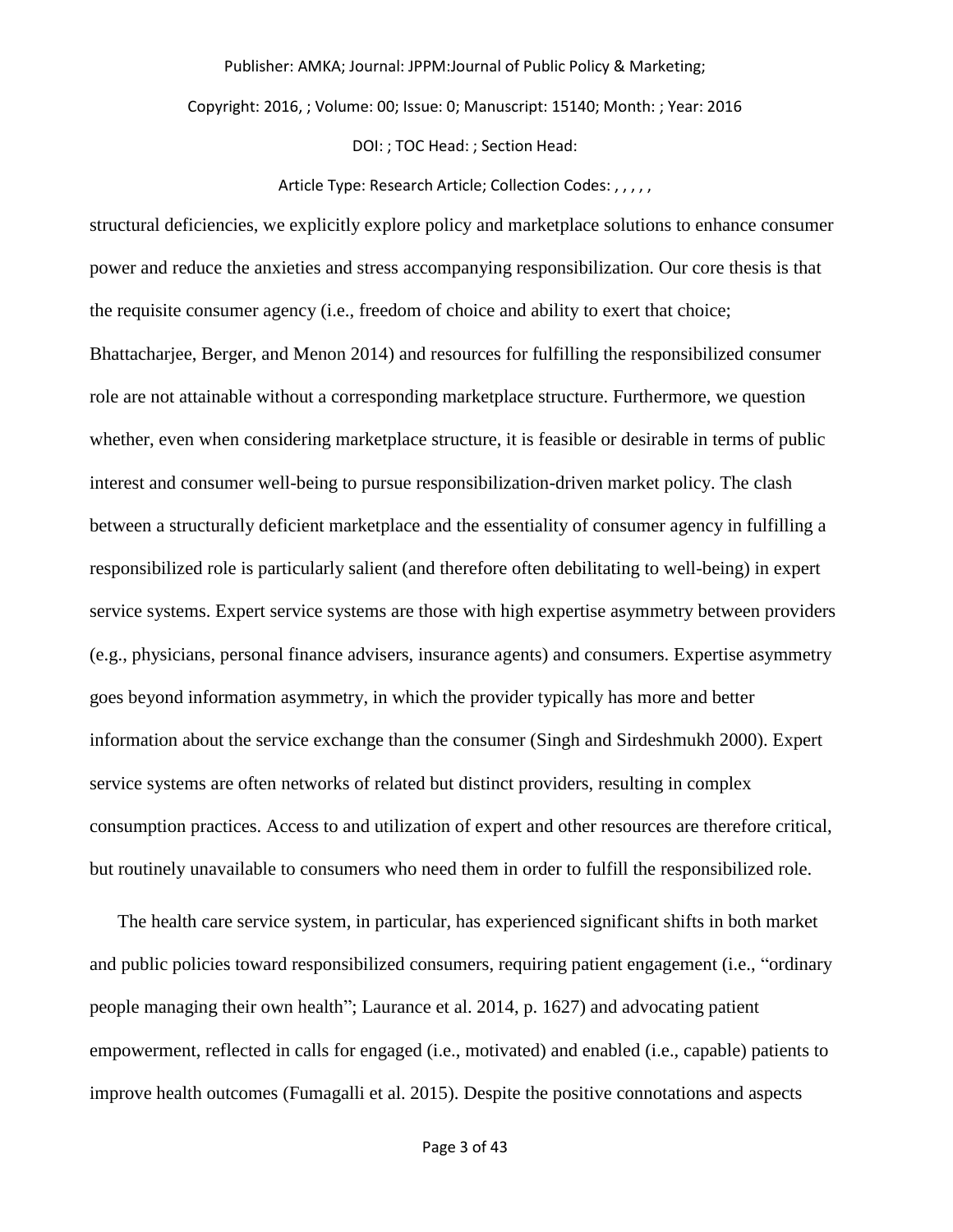Copyright: 2016, ; Volume: 00; Issue: 0; Manuscript: 15140; Month: ; Year: 2016

DOI: ; TOC Head: ; Section Head:

#### Article Type: Research Article; Collection Codes: , , , , ,

reflected in calls for empowered patients to exert their agency by actively choosing treatments and providers, responsibilization essentially forces autonomy onto health care consumers, which in turn "ceases to promote agency" (Davies and Elwyn 2008, p. 135). $\frac{2}{3}$ 

The positive framing of responsibilization co-opts the vocabularies of coproduction. Coproduction reflects value cocreation (Vargo and Lusch 2008) and implies partnering between providers and consumers within the capabilities and preferences of consumers, but, in reality (under responsibilization), it demands mandatory patient activation (Hibbard et al. 2016). Coproduction terminology often appears in public administration and policy literature to convey responsibilization ideas and ideals (e.g., Fotaki 2011). Although such literature appears to refer to the principles of cocreation of value, the philosophical underpinnings of coproduction as presented in the public administration versus the service-dominant logic (SDL) and TSR literature streams are in stark contrast. We use the SDL concept of resource integration (defined as "the incorporation of an actor's resources into the processes of other actors"; Gummesson and Mele 2010, p. 192) as a lens to examine responsibilization and its effects on consumer well-being, and we use SDL vocabulary (i.e., "cocreation") to refer to consumers' participatory activities and value creation in service systems.

Furthermore, given that discourse on responsibilization has co-opted coproduction and cocreation terms (e.g., Needham 2007), but not the spirit of coproduction, we illuminate the structural deficiencies preventing consumer agency in the health care service system. We focus on structure as it represents "the recurrent patterned arrangements which influence or limit the choices and opportunities available" (Barker 2005, p. 448) to resource integrators. Such patterns reflect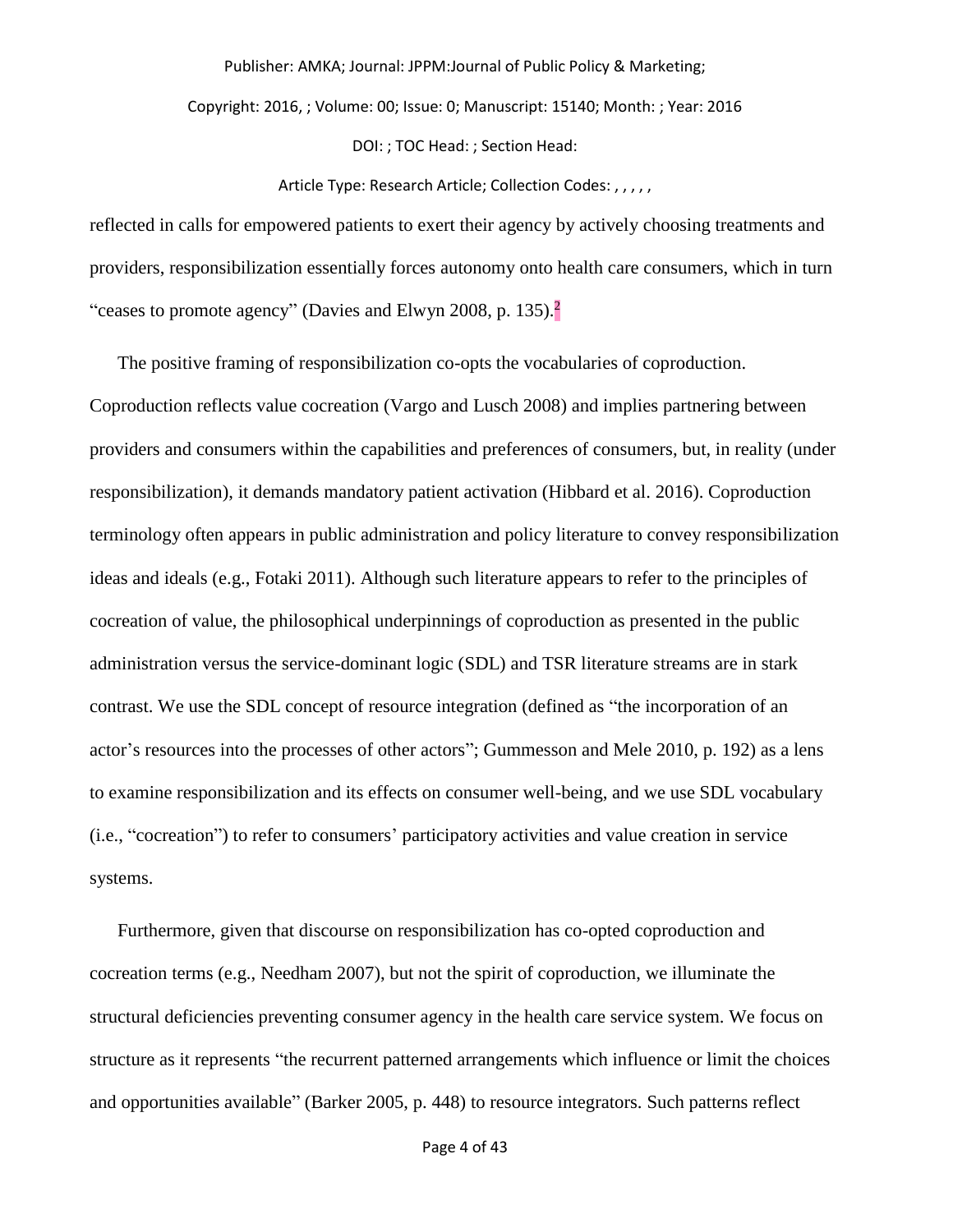Copyright: 2016, ; Volume: 00; Issue: 0; Manuscript: 15140; Month: ; Year: 2016

DOI: ; TOC Head: ; Section Head:

Article Type: Research Article; Collection Codes: , , , , ,

institutional norms and logics, which can conflict within a service system and create structural tensions (Edvardsson et al. 2014). Our investigation responds to calls for taking into account the "context of context" and structural environment of consumer experiences (Askegaard and Linnet 2011; Giesler and Veresiu 2014). Therefore, in our focus on responsibilization and well-being, we examine the service system as a resource-integration actor (Edvardsson, Skålén, and Tronvoll 2012; Edvardsson et al. 2014).

Consumers negotiating responsibilization differ in how extensively they embrace and are capable of meeting the associated demands (Biebricher 2011). Both meeting and rejecting these demands affect consumers' well-being, reflecting subjective experiences of welfare (Kuykendall, Tay, and Ng 2015) and a continuous balancing of an individual's resources with challenges encountered (Dodge et al. 2012). We find that consumers' negotiation of responsibilization is inherently dynamic and variable, requiring an exposition of the means and strategies employed in this process. Our inquiry follows transformative consumer research principles, as we recognize both the fundamental problem of responsibilization and the complexity and contextuality of consumption experiences (Mick 2006).

By examining well-being cocreation as an enactment of resource integration within the structural elements of expert service systems, we contribute to TSR and policy research in four ways. First, we highlight and address the commingling of coproduction, cocreation, and responsibilization discourses. Second, we respond to recent calls for an investigation of service system structures and examine how they enable or impede consumer agency and resource integration. In the process, we contribute to the conceptualization of responsibilization by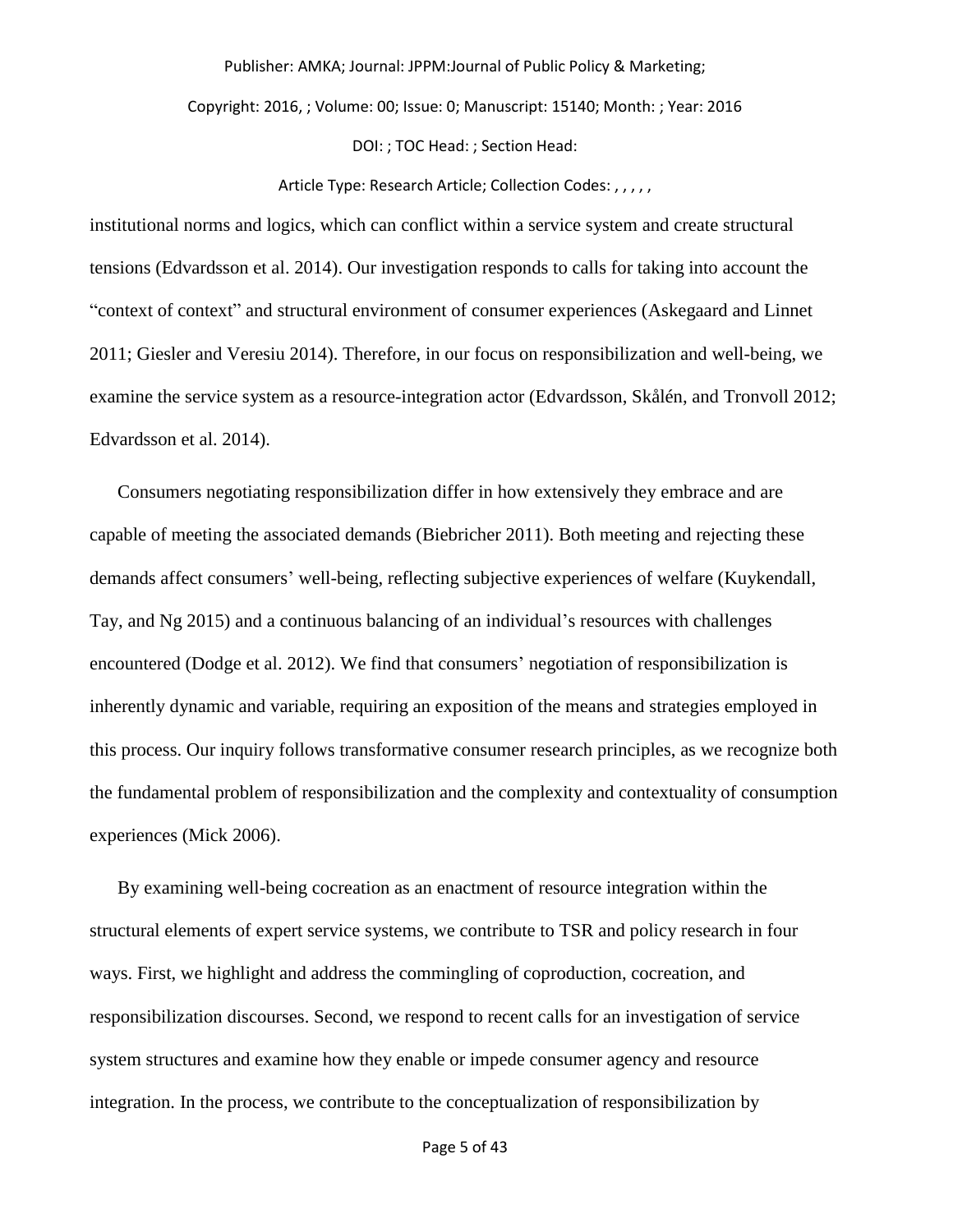Copyright: 2016, ; Volume: 00; Issue: 0; Manuscript: 15140; Month: ; Year: 2016

DOI: ; TOC Head: ; Section Head:

#### Article Type: Research Article; Collection Codes: , , , , ,

identifying critical structural tensions arising at the intersection of responsibilization, cocreation, and policy. Third, we contribute to resource integration and responsibilization literatures by identifying resource-integration practices that a responsibilized consumer must undertake. Fourth, we develop a conceptual framework for addressing the identified structural tensions and necessary resource-integration practices and discuss corresponding policy and market solutions. By doing so, we hope to provide actionable insights for marketing and public policy researchers and practitioners.

We begin by conceptually situating the core construct of responsibilization in relation to commonly adopted vocabularies of coproduction and cocreation. We contrast the underlying assumptions and ideals of coproduction and cocreation under responsibilization with SDL and transformative research. Subsequently, we develop and illustrate a conceptual framework by exploring how providers and consumers in the health care service system experience structural tensions arising from responsibilization. We discuss and conceptually frame emerging policy and market solutions and practices aligned with the structural tensions and resource-integration practices identified. We conclude with broader implications of our theorizing and empirical illustrations for policy and market solutions across other expert service systems.

## **Conceptual Development: Cocreation, Responsibilization, and Resource Integration in Expert Service Systems**

To tease apart and expose the conflicting logics of cocreation and responsibilization, it is useful not only to compare the underlying assumptions, definitions, and principles of each concept but also to do so through the lens of resource integration, which is central to both. Resource integration (a key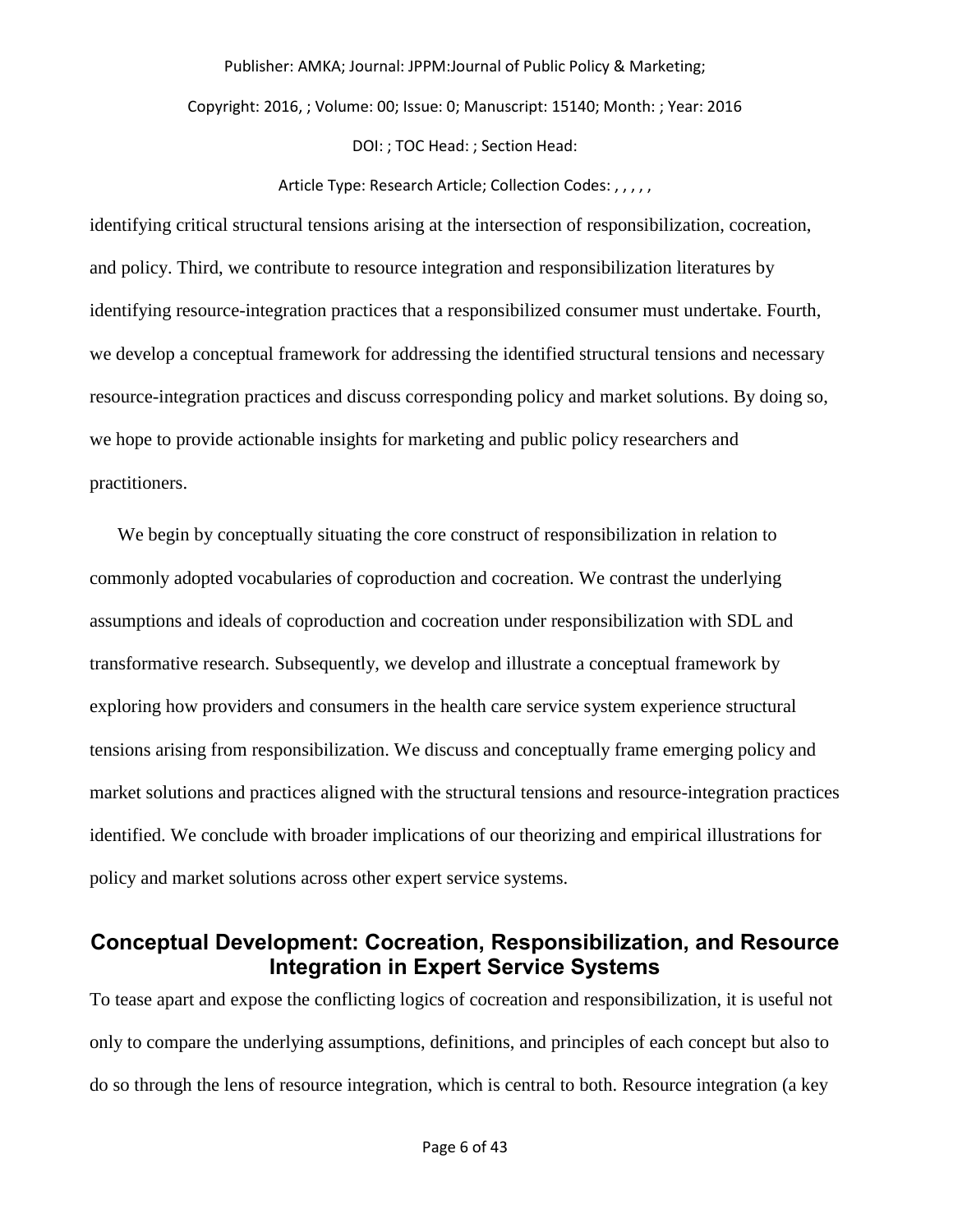Copyright: 2016, ; Volume: 00; Issue: 0; Manuscript: 15140; Month: ; Year: 2016

DOI: ; TOC Head: ; Section Head:

#### Article Type: Research Article; Collection Codes: , , , , ,

concept in SDL; Vargo and Lusch 2008) refers to marketplace actors combining knowledge and skills (among other resources) to create value. Resources can be tangible or intangible, static or dynamic, and actors may own them or have access to them to deploy during resource integration (Edvardsson et al. 2014). While resources by themselves hold no inherent value, they engender potential value that can be (under the right circumstances and within a supportive service system and marketplace structure) integrated across actors in order to generate value (Edvardsson et al. 2014). Actors may have specific intentions for cocreating value from resource integration, but the actual resource integration might not conform to their intentions and might either enhance or destroy the value they seek (Vargo and Lusch 2012). Combined, these arguments suggest that a careful alignment among resources, activities, and processes is needed to accomplish cocreation of value between interacting actors, wherein their expectations, needs, and capabilities are in accord. We view services as "dynamic experiences, co-constructed with customers in accordance with their views. These views may or may not entail active participation but the services are experienced regardless" (Schembri 2006, p. 386). We focus on three actors in our conceptualization: the consumer, the provider, and the service system.

When we view the situation through this actor-centric resource-integration lens (Edvardsson et al. 2014), it becomes clear that responsibilization and coproduction/cocreation espouse different logics. This difference manifests itself in two critical aspects of resource integration germane to the first actor: consumer agency and autonomy and consumer capability.

### **Responsibilized Consumer Actors**

#### *Consumer Agency and Autonomy*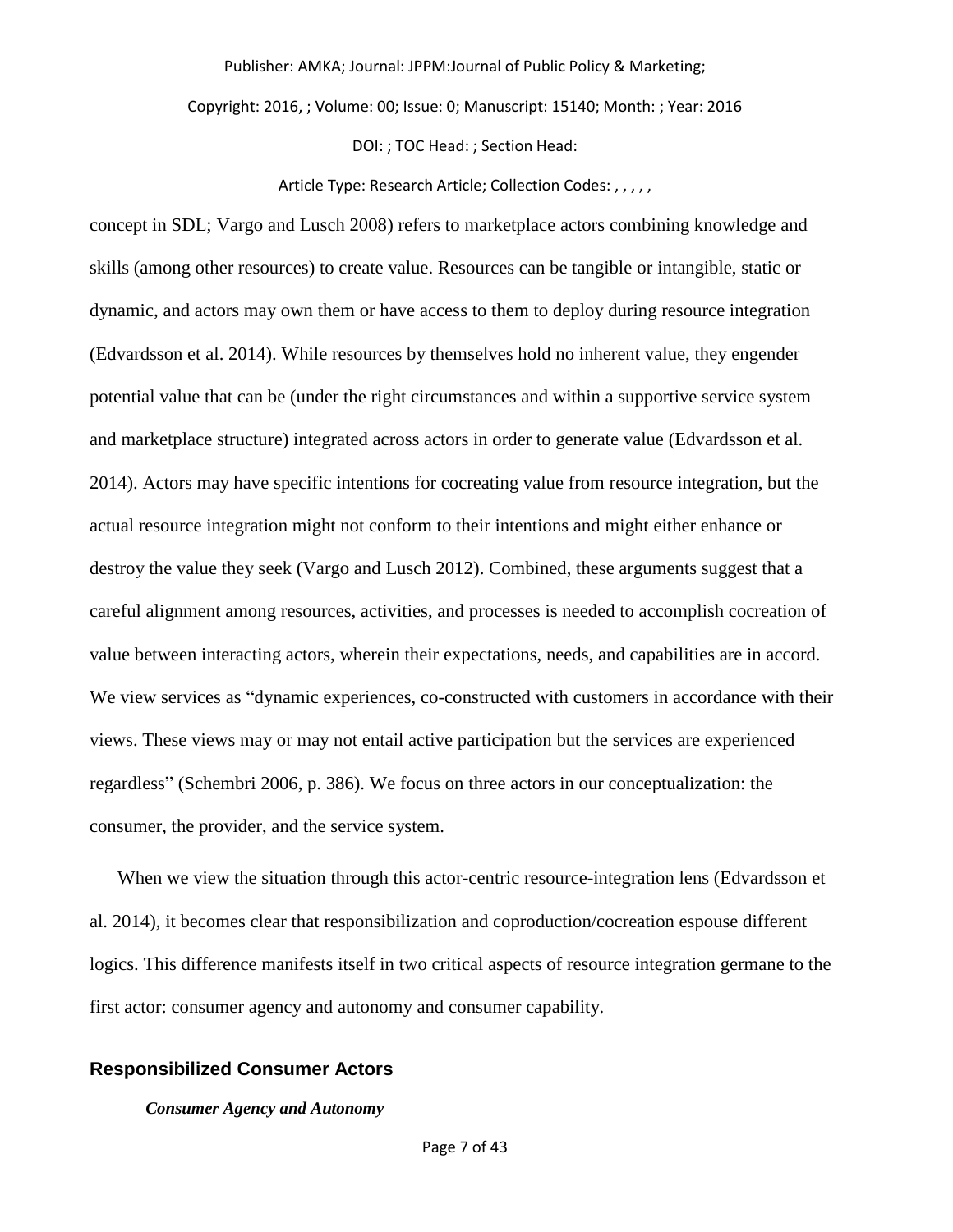Copyright: 2016, ; Volume: 00; Issue: 0; Manuscript: 15140; Month: ; Year: 2016

DOI: ; TOC Head: ; Section Head:

#### Article Type: Research Article; Collection Codes: , , , , ,

Consumer agency refers to the presence or absence of choice and the locus of control in consumers' choices (Bhattacharjee, Berger, and Menon 2014). Although it is generally assumed to be desired and appreciated by consumers, forcing choices under expertise asymmetry (as responsibilization does) is stressful. In summarizing the downsides of forced choice and autonomy for policy considerations, Botti and Iyengar (2006) point out that both subjective and objective well-being are negatively affected. Making a choice in itself increases perceptions of personal responsibility with the decision and its outcomes (Botti and McGill 2006). Therefore, when individuals are tasked to make choices and conform to the ideals of responsibilization, but are unable to do so because of structural tensions within a service system, the self-blame effect magnifies and induces a vicious cycle. Under responsibilization, resource integration is part of the choice- and decision-making processes consumers engage in as they assess consumption and service options and their corresponding norms. Not succeeding at integrating resources from their personal domain with those from providers and the service system becomes a reflection of consumer deviance, incompetence, and inadequacy under the neoliberal logic of responsibilization (Cova and Dalli 2009; Yngfalk and Yngfalk 2015; Zwick, Bonsu, and Darmody 2008).

In vivid juxtaposition, when resource-integration intentions and behaviors do not yield the desired benefits and outcomes, SDL and TSR conclude that institutional change is necessary because the regulative, normative, and cognitive norms of the service system at large are not aligned with value cocreation efforts among actors (Edvardsson et al. 2014). Rather than viewing ineffective resource integration as a personal failure and societal detriment (as it is viewed under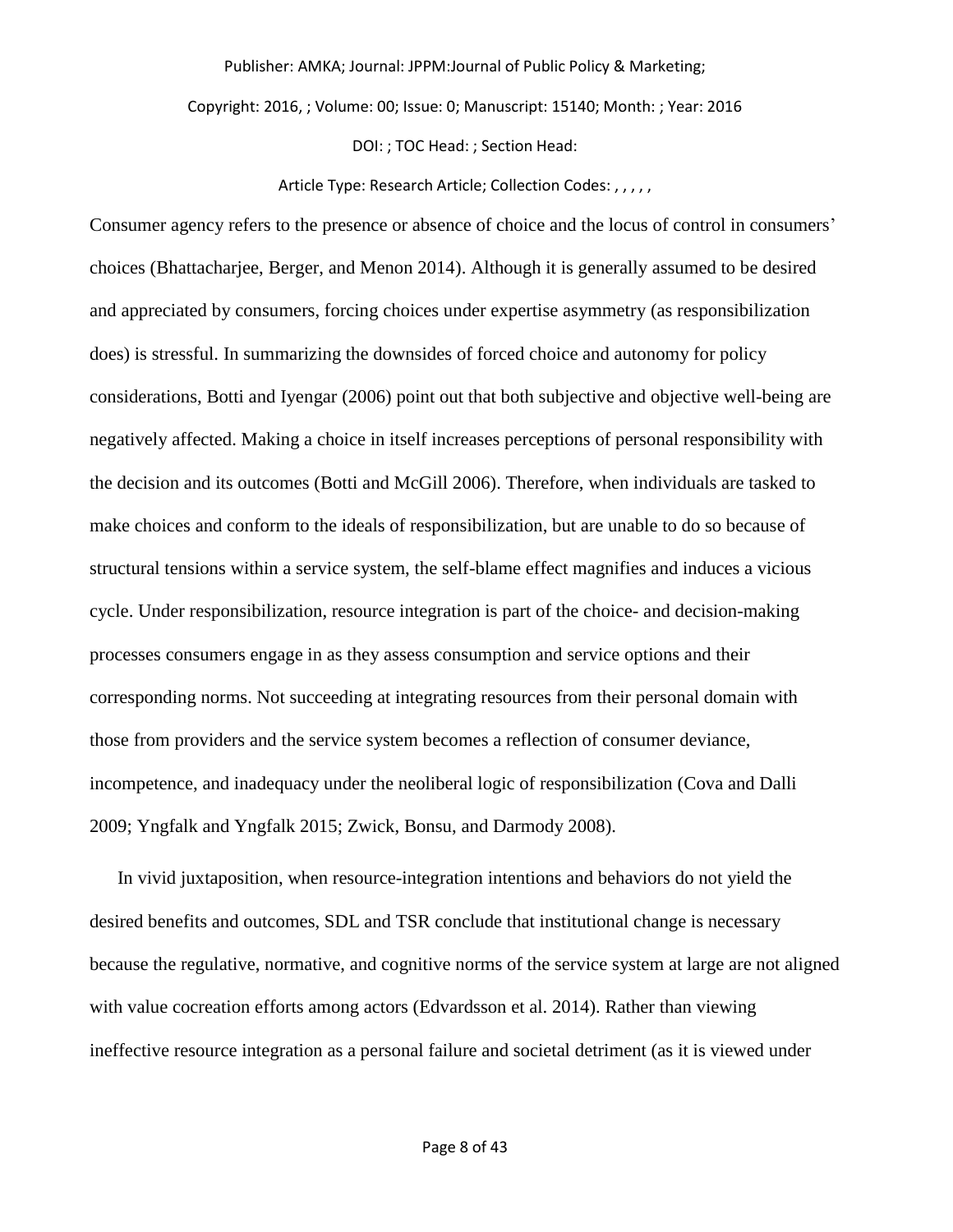Copyright: 2016, ; Volume: 00; Issue: 0; Manuscript: 15140; Month: ; Year: 2016

DOI: ; TOC Head: ; Section Head:

Article Type: Research Article; Collection Codes: , , , , ,

responsibilization; Yngfalk and Yngfalk 2015), cocreation views it as informative to and reflective of institutional logics at play.

Similarly, responsibilization provides the illusion of control, autonomy, and sovereignty over resource integration, whereas cocreation (SDL and TSR) explicitly acknowledges the boundaries of such control. In the context of sustainable consumption, for example, consumers are presented with choices that have been carefully calibrated and assorted by companies (Firat 1996), resulting in consumers operating under an "illusion of choice while both the supposed needs and desires underpinning these choices are constructed, and the choice set is strictly controlled, by marketing managers" (Carrington, Zwick, and Neville 2016, p. 27). That is, under responsibilization, failure to effectively engage in resource integration to create value becomes internalized, illustrating "the illusion of the consumer as a sovereign actor with the power and responsibility to change the system (and the world!)" through resource-integration choices (Carrington, Zwick, and Neville 2016, p. 30).

In contrast, SDL and TSR logics emphasize shared accountability among all resourceintegration actors (Edvardsson et al. 2014; Kleinaltenkamp et al. 2012). Wider limitations on choices and, consequently, on resource integration are acknowledged. In the health care system, clinical researchers are beginning to recognize the negative effect of forced choices on resource integration: "Where 'autonomous' choice is imposed on an individual, the individual loses the capacity to choose a decisional role and cannot elect to be guided by professional experience" (Davies and Elwyn 2008, p. 322). In discussing the application of SDL to the health care domain, Joiner and Lusch (2016) argue that transferring responsibility to consumers for making resource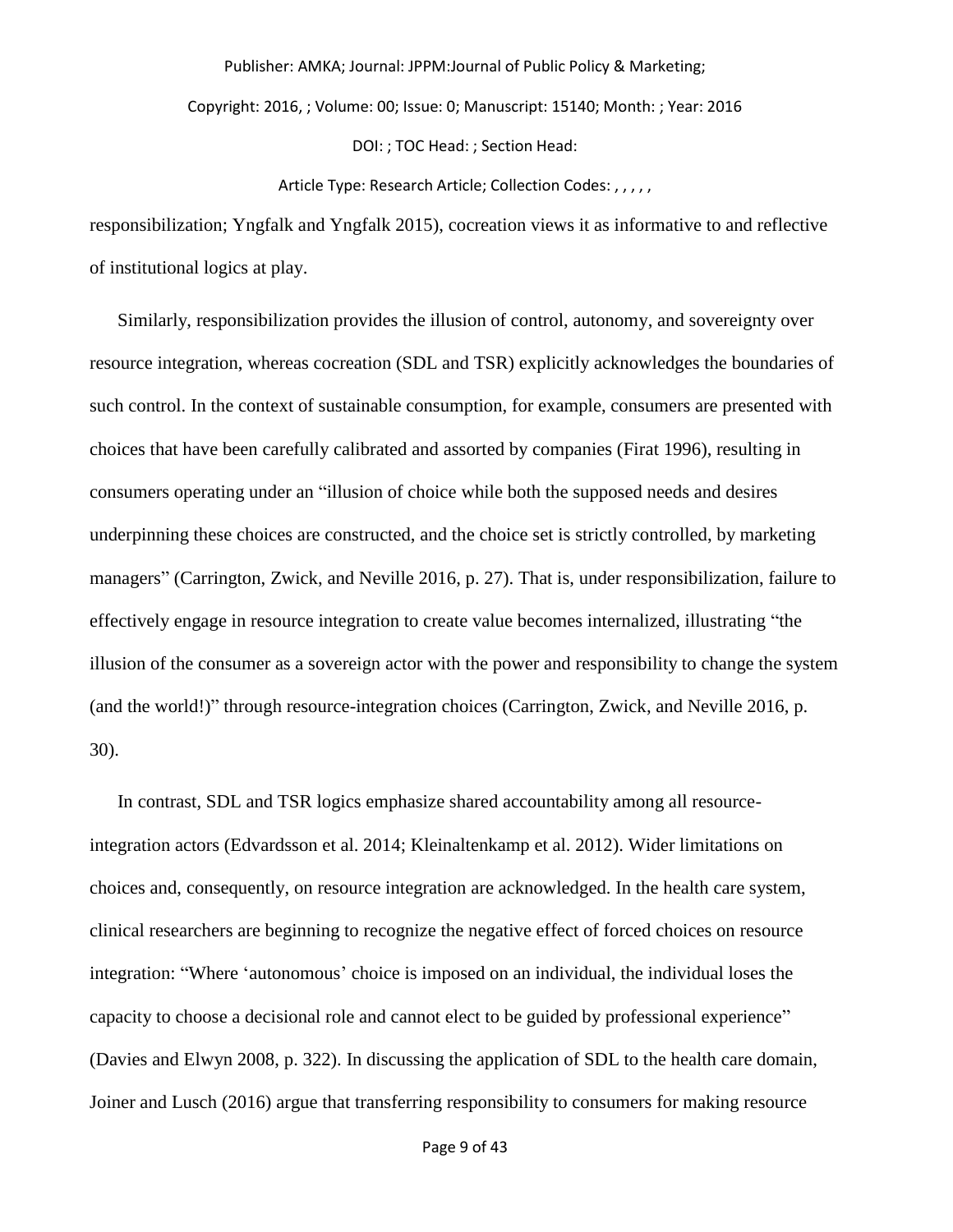Copyright: 2016, ; Volume: 00; Issue: 0; Manuscript: 15140; Month: ; Year: 2016

DOI: ; TOC Head: ; Section Head:

Article Type: Research Article; Collection Codes: , , , , ,

allocation choices is not consistent with SDL. Rather, with SDL, the focus shifts to the cocreation of consumer self-efficacy, taking constraints into account.

#### *Consumer Capability*

Related to issues of agency and autonomy, capability represents a person's ability or competency to achieve a particular goal or fulfill expectations. Under mandatory autonomy (as engendered in responsibilization), even consumers who are assessed by expert providers as capable of making a well-informed decision might feel abandoned by the provider and service system (Davies and Elwyn 2008) and, as a result, will likely integrate resources and cocreate value less effectively. This is especially of concern for vulnerable consumers, who often have to confront resource scarcities. Under responsibilization, capability (and the failure to exert it successfully) is perceived as being fully under the control of consumers. In the health care context, a patient's failure to meet perceived expectations of lifestyle and treatment adherence can evoke strong feelings of shame and expressions of inadequacy and self-deprecation in the patient, which hinder effective resource integration during an essential interaction (i.e., doctor–patient consultation; Guassora, Reventlow, and Malterud 2014).

In contrast, SDL and TSR logics treat capability as an essential precondition to resource integration (Haase and Kleinaltenkamp 2011), recognized as both systemic in nature (Edvardsson et al. 2014) and uniquely experienced by individuals. Consumers' capability of being effective resource integrators captures their "proficiency in deploying resources as they engage in valuegenerating processes" (Hibbert, Winklhofer, and Temerak 2012, p. 248), driven by customer-centric learning activities embedded in and shaped by social and cultural context and values. However, not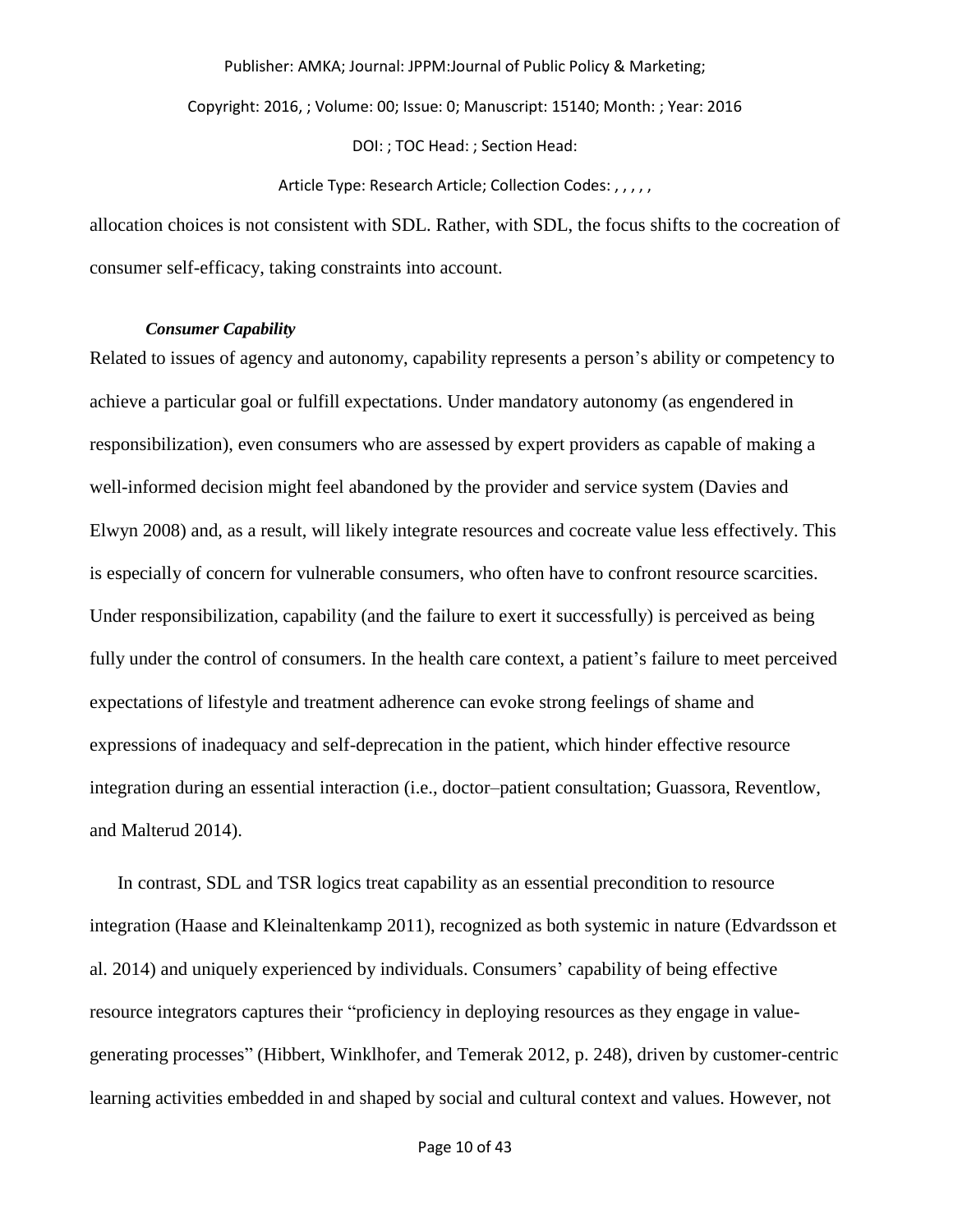Copyright: 2016, ; Volume: 00; Issue: 0; Manuscript: 15140; Month: ; Year: 2016

DOI: ; TOC Head: ; Section Head:

Article Type: Research Article; Collection Codes: , , , , ,

much is known about how consumers' learning activities are enacted and underpin resourceintegration efforts (Hibbert, Winklhofer, and Temerak 2012), particularly in complex and expert service systems. Recent clinical research has suggested that the health care system can be conceptualized as a networked set of learning activities (Faden et al. 2013), encompassing not only all clinical encounters but also various types of research and practices. The recognition that resource-integration capability is not simply an issue of motivation and skill, but rather a laborious and interactive set of processes and activities (Spanjol et al. 2015), acknowledges the complexities of the expert service system and demands a holistic examination of resource integration under responsibilization.

#### **Expert Service Systems: The Case of Health Care**

The complexities of service systems and how they come to bear on resource integration are particularly salient in expert service systems, such as health care. Consumer autonomy and capability issues buttress resource-integration efforts in interactions with the second and third actors, service providers and service system, respectively. Thus, examining responsibilization and how it shapes providers' resource-integration context is informative. How providers view their profession is an active and ongoing debate in health care, partially reflected in the development of and conversation around the Physician Charter (Bryan-Brown and Dracup 2003; Cassel, Hood, and Bauer 2012). The Physician Charter aims to define the fundamental principles of the medical profession—primacy of patient welfare, patient autonomy, and social justice—as a response to market forces and policies that have diminished the ability of expert providers to act in the best interest of their service users: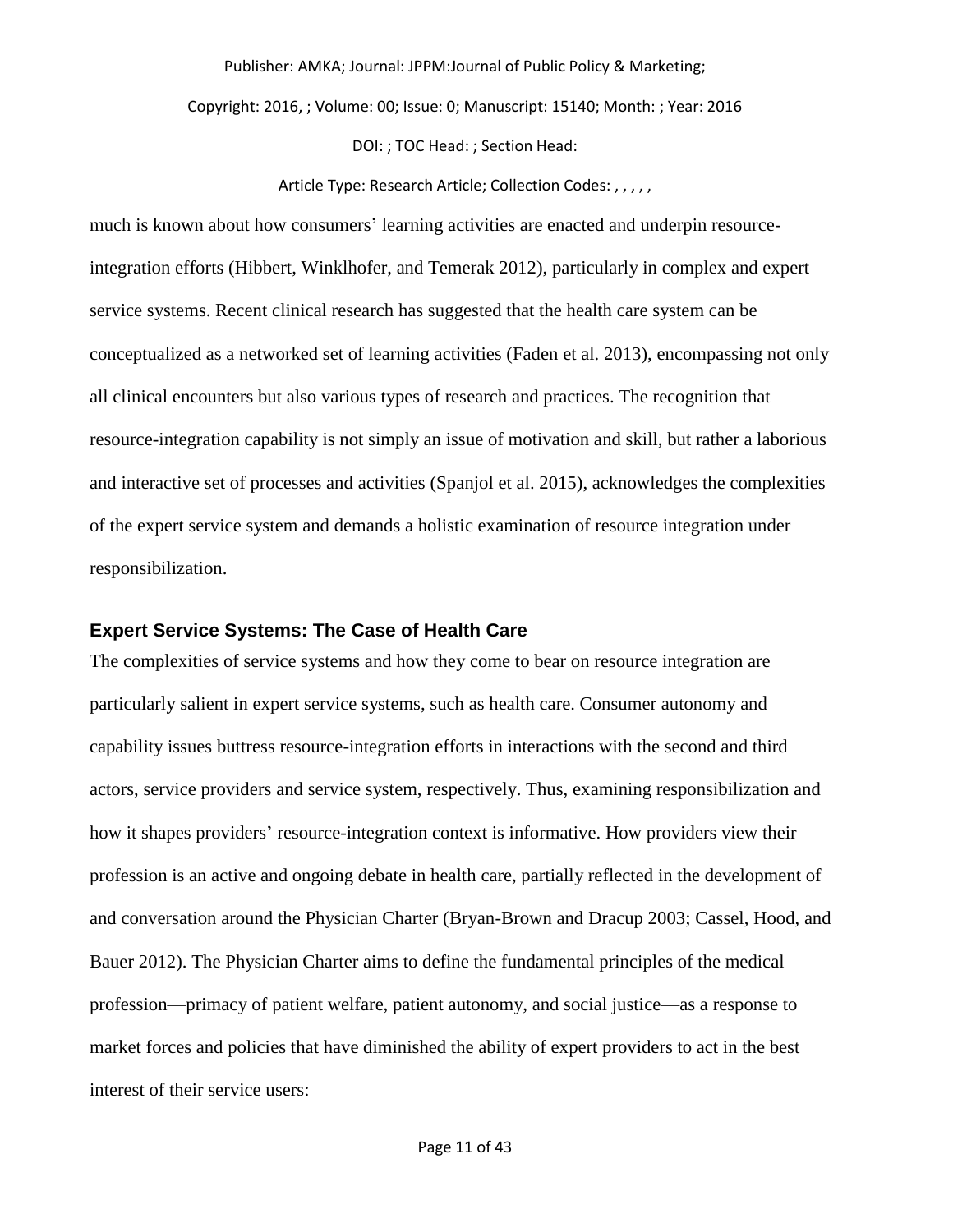Copyright: 2016, ; Volume: 00; Issue: 0; Manuscript: 15140; Month: ; Year: 2016

DOI: ; TOC Head: ; Section Head:

Article Type: Research Article; Collection Codes: , , , , ,

The medical profession now feels undervalued, threatened, and at times, unable to deliver appropriate care. It wishes greater influence over public policy and a health care system in which its expertise is recognized and used. Along with a loss of influence has come a well-documented loss of trust in the profession.… If the profession is to have significant input into public policy (the social contract), it must be trusted (Brennan et al. 2003, p. 851).

Effective resource integration by providers is thwarted by structural elements of the market system that is grounded in responsibilization and its drive toward market-based solutions aimed at individual consumers solving societal problems (Giesler and Veresiu 2014). Perceptions of the health care system as increasingly profit driven (Bryan-Brown and Dracup 2003) and unaccommodating of professional principles can be observed in the changing definition of good practice as following evidence-based medicine (Greenhalgh et al. 2004). To improve service quality, it becomes necessary to replace reliance on professional opinion with increasingly complex clinical decision making within statistically established, population-based treatment protocols. The market and governments use financial systems to favor certain behaviors by means of incentives that make it clear which treatment guidelines practitioners should follow, thus enforcing these changing norms. Apart from "concierge medicine" (in which physicians take on a small number of patients in order to provide personalized and always accessible health care; Carnahan 2006), service providers have few options to avoid the population-based model advocated by the financial controls of insurance and service payers. Indeed, participating in for-profit concierge medicine services frequently bars a provider from being included in mainstream health care management contracting arrangements (French et al. 2010). Therefore, health care providers must comply with the financial incentives or provide additional care without reimbursement. Nonpayment signals a low market valuation for time spent building trust with patients or attempting to provide more personalized application of medical expertise. As a result, structural tensions in the service system are preventing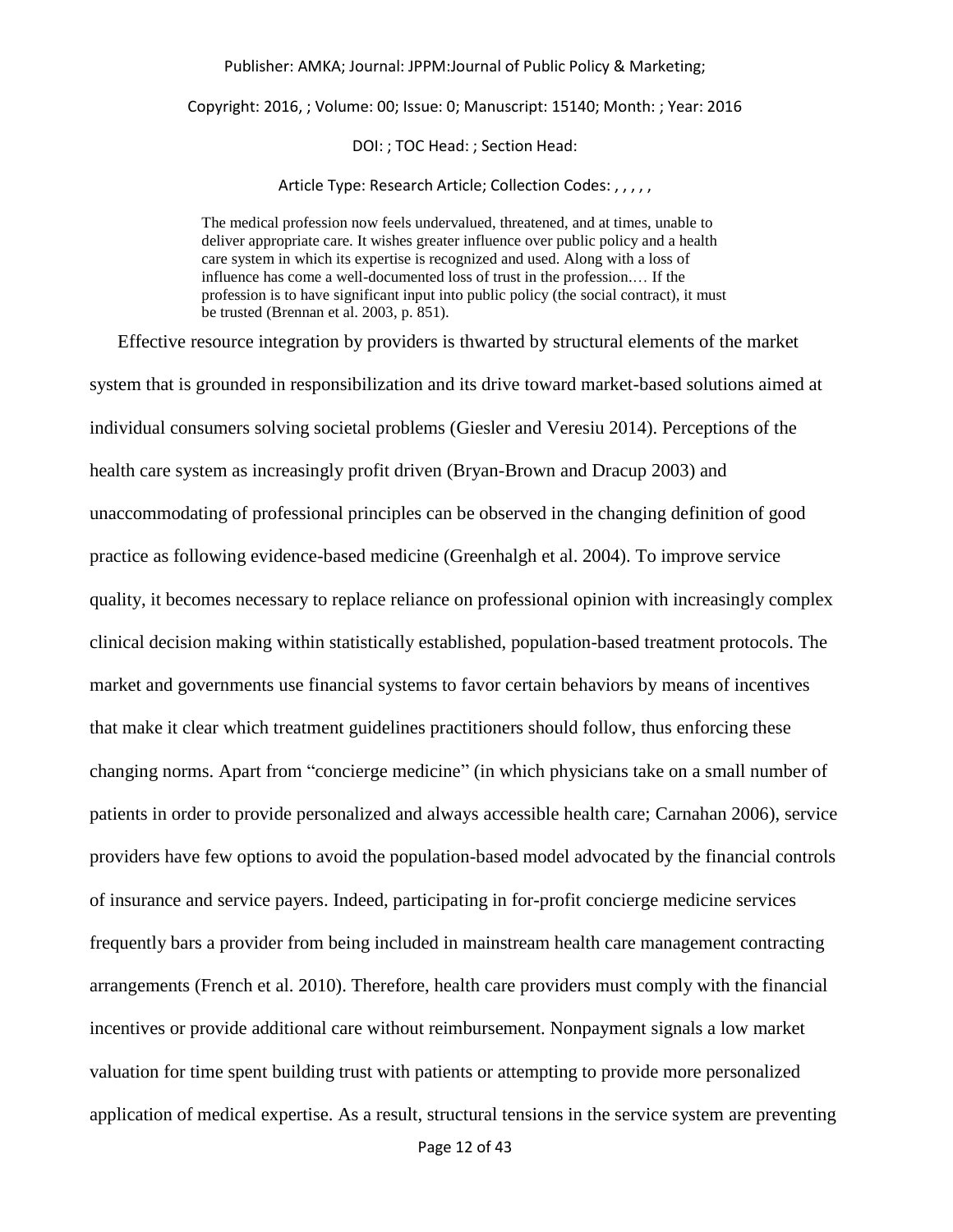Copyright: 2016, ; Volume: 00; Issue: 0; Manuscript: 15140; Month: ; Year: 2016

DOI: ; TOC Head: ; Section Head:

Article Type: Research Article; Collection Codes: , , , , ,

providers from effectively integrating resources and cocreating valuable and meaningful benefits for their patients and themselves, including even the advocated education of consumers to take on more responsibility:

> A disturbing number of physicians reported that they lied to their patients … or withheld important information. This gap between the ideals espoused in the [Physician] Charter and the behavior of actual physicians is frustrating, and we believe it has many causes. First, we have a growing understanding that the systems in which physicians practice tremendously influence their professional behaviors.… Physicians should not constantly have to battle perverse incentives to maintain professional values (Cassel, Hood, and Bauer 2012, p. 291).

The resulting competing institutional logic of physicians' primary principle of patient welfare clashes with that of a yield-focused responsibilization model, inducing a significant structural tension and exemplifying the differences between cocreation and responsibilization (see Appendix). In summary, given the difficulties arising from responsibilization for both consumer and provider efforts toward effective resource integration and the apparent negative well-being outcomes for these actors, our aim is to provide a conceptual framework for understanding (1) where structural tensions arise in the service system and (2) what emerging market and policy solutions might alleviate such tensions to support effective resource integration and value cocreation in expert service systems. We illustrate our conceptual framework with consumer and provider voice data.

## **Method**

#### **Empirical Context**

We chose the health care service system related to consumers with type 2 diabetes (T2D) as the context for our inquiry. Although responsibilization is evident across many health care and other services, consumers with chronic conditions continuously and indefinitely face demands to live up to a responsibilized consumer role, a situation that more readily exposes the effects on well-being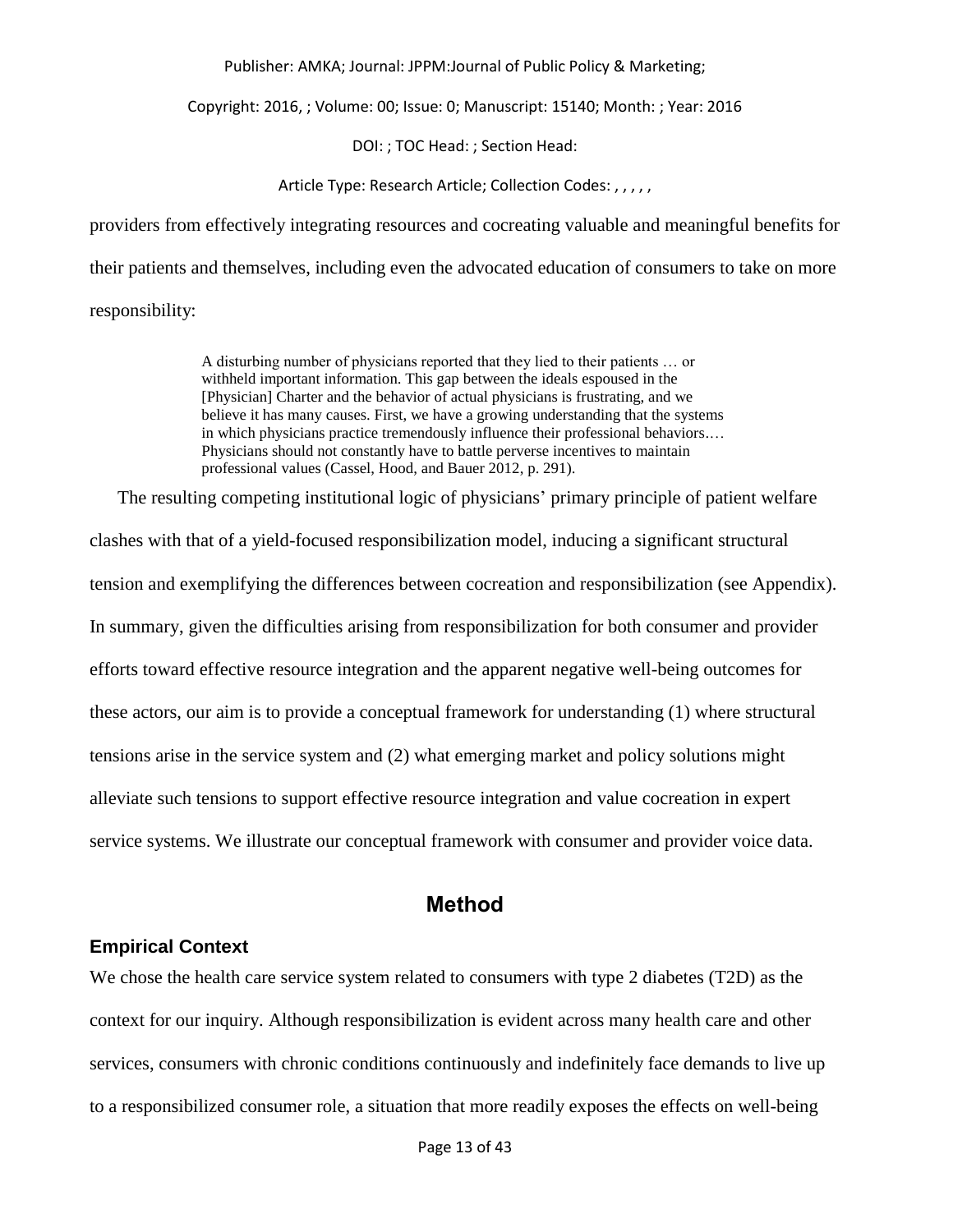Copyright: 2016, ; Volume: 00; Issue: 0; Manuscript: 15140; Month: ; Year: 2016

DOI: ; TOC Head: ; Section Head:

#### Article Type: Research Article; Collection Codes: , , , , ,

than acute health care service consumption. In addition, chronic conditions serve as an impetus for consumers to interact with many and varied service providers, including medical professionals, insurance providers, food retailers, and exercise vendors. Market policy places the onus of diabetes prevention on the individual with or at risk of developing T2D.

Importantly, the T2D context fits with our focus on expert service systems, which we argue are particularly susceptible to negative well-being consequences due to responsibilization. We are guided by our research questions regarding resource-integration efforts and experiences constrained by structural tensions in the health care service system that have consequences for consumers' wellbeing. To more fully comprehend the dynamics of resource integration within structural barriers and develop our theoretical framework, we examine not only the consumer voice but also the provider voice. Our approach to using the data collected was guided by thematic interpretation, which we iteratively integrated with theoretical development in concert with the reading of relevant literature. We use the data primarily to illustrate our resulting conceptual framework.

#### **Data Collection and Analysis**

Table 1 presents a summary of the data sources and their use to highlight both consumer and provider voices in relation to the receipt and delivery of T2D health care in the United States. To capture both voices, we used publicly accessible, open discussion forums. Such online communities are part of the service ecosystem, representing a parallel virtual service (Laing, Keeling, and Newholm 2011) and a resource that both providers and consumers deploy and integrate. On the consumer side, we collected data in two online forums (American Diabetes Association [ADA] Community Support Group and DailyStrength [DS] Diabetes Forum), covering postings from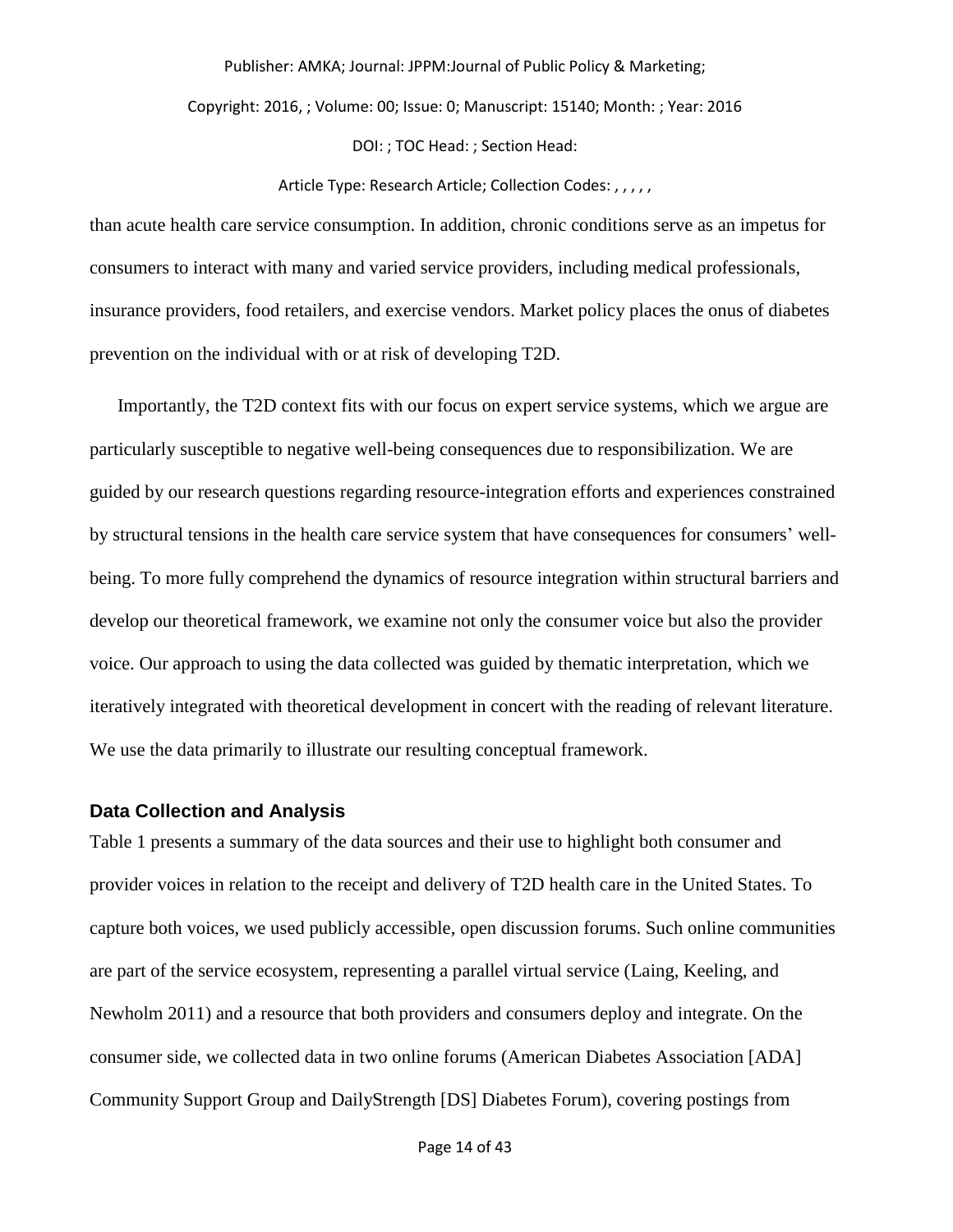Copyright: 2016, ; Volume: 00; Issue: 0; Manuscript: 15140; Month: ; Year: 2016

DOI: ; TOC Head: ; Section Head:

Article Type: Research Article; Collection Codes: , , , , ,

January 1, 2012, to July 1, 2015. To assess the provider voice during the same period, we examined three health care professional websites (see Table 1). This combined process resulted in more than 350 web pages of data (i.e., online postings). Other sources (e.g., published articles and editorials in medical journals) provided further insights into the provider domain, and we use the full spectrum of the data to provide illustrative examples for the conceptual framework.

We employed a hermeneutic analysis approach (Thompson 1997) to examine the data and connect it with theory. First, we conducted an intratextual analysis on each of the sites to identify key health issues of concern for people with T2D. Second, we undertook an intertextual analysis to elicit rich detail in identified posting threads. At this stage, the most notable themes as expressed across both consumer and provider forums were gathered for thematic analysis. Finally, we linked our interpretations of the thematic analysis of consumer voices to those of the provider voices for further consideration and comparative analysis. In keeping with our goal of capturing patient experience, in which "language represents the real world" (Oliver, Serovich, and Mason 2005, p. 1274), and in accordance with accepted practice, we do not correct any errors when reporting the postings.

## **Structural Tensions and Resource Integration: A Conceptual Framework**

Drawing on the integration of theoretical insights from the literature and empirical data examined for this study, we develop a conceptual framework that captures structural tensions of responsibilization (i.e., obstructions to cocreation efforts) in expert service systems, discerns emerging solutions to address such barriers, and identifies resource-integration practices that consumers must accomplish in responsibilization. We first discuss our findings on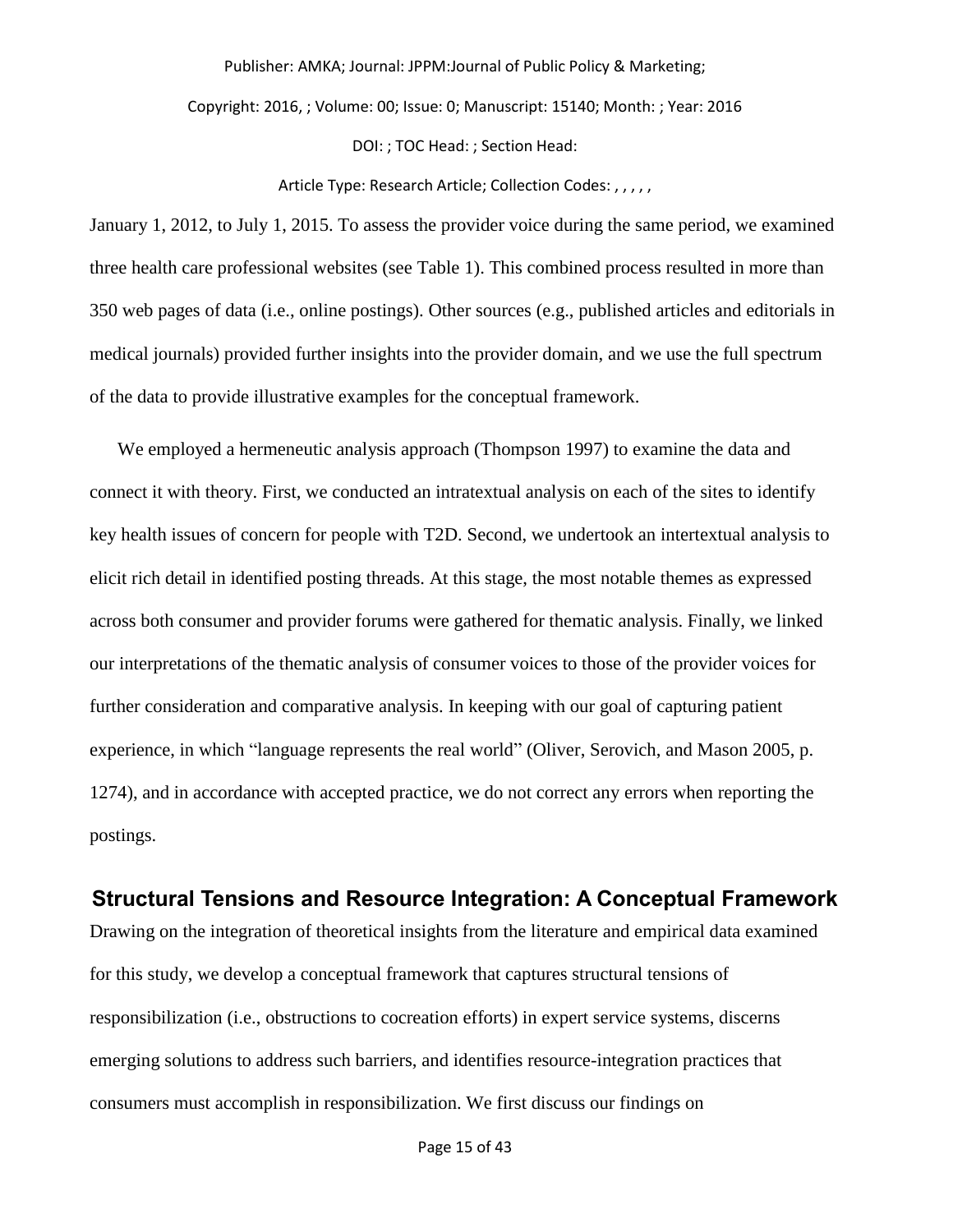Copyright: 2016, ; Volume: 00; Issue: 0; Manuscript: 15140; Month: ; Year: 2016

DOI: ; TOC Head: ; Section Head:

#### Article Type: Research Article; Collection Codes: , , , , ,

responsibilization-induced structural tensions (experienced by both consumers and providers) that hinder effective resource integration; we then offer an exposition of practices (i.e., solutions) for alleviating the identified structural deficiencies and, ultimately, the resource-integration practices that consumers need. Our conceptual framework (see Figure 1) summarizes our theorizing and empirical analysis. It centers on three levels of actors in resource integration (consumer, provider, and system) and incorporates our previous discussion on competing institutional logics within the health care service system, pressures on providers, and agency/autonomy of and capability tensions within consumers.

When consumers are confronted with responsibilization and engage in resource integration in expert service systems, they face the task of acquiring a multitude of highly varied sets of expertise. Yet the structure of the health care service system limits the expertise they are able to gain across domains (e.g., expertise with the service system, disease, self-management). In addition, deficiencies in capabilization (i.e., "an infrastructure of products and services that support … active self-management"; Giesler and Veresiu 2014, p. 843) mean that consumers are left without sufficient support in the form of available product and service offerings from the market to help them gain the expertise required to be effective resource integrators. Overall, these institutionrelated barriers limit consumer expertise and, thus, consumers' success at resource integration, ultimately leading to the strong potential for reduced well-being. We spotlight structural tensions surrounding three specific resource-integration practices that we found that health care consumers require to successfully integrate resources and enhance well-being: (1) accessing expertise for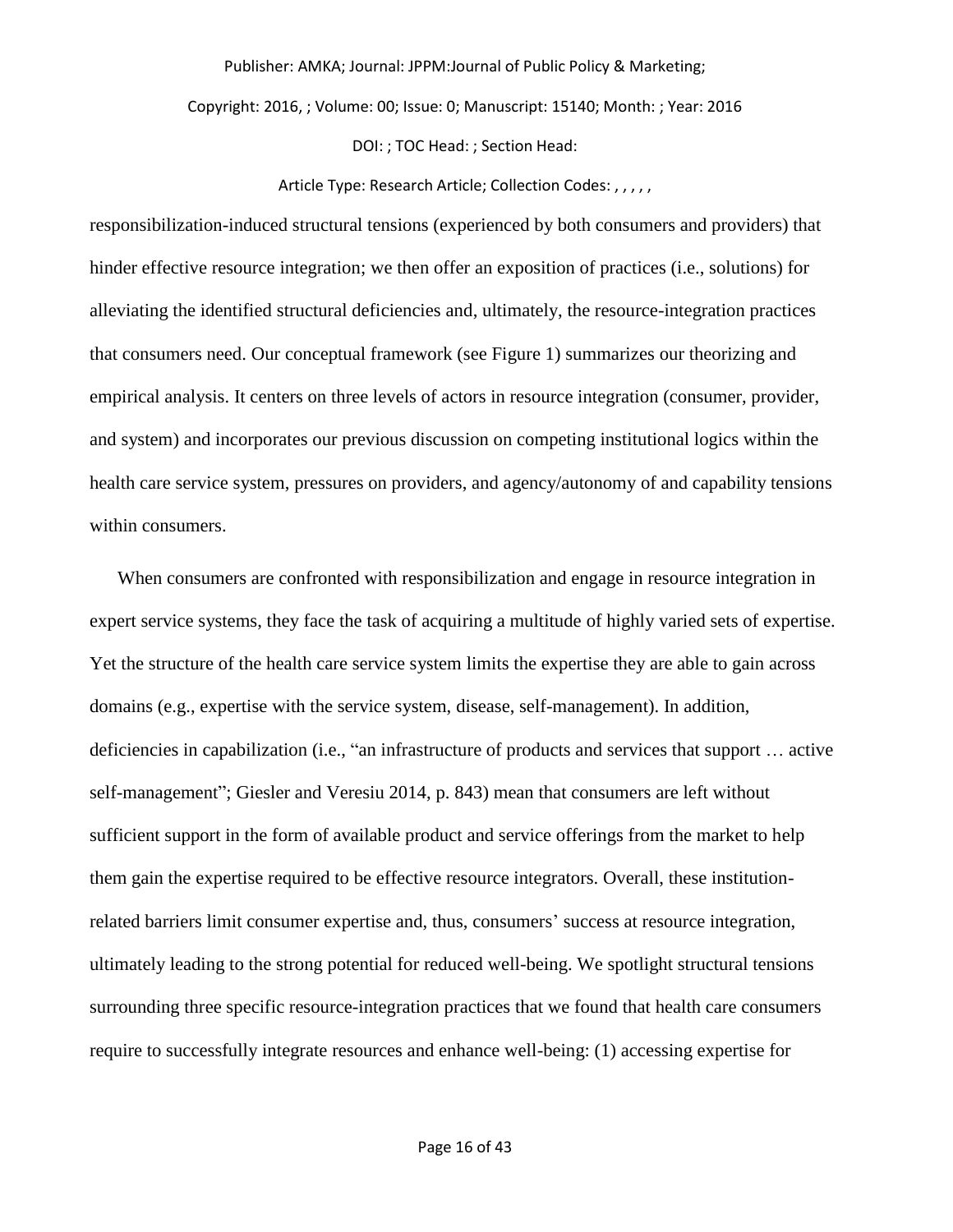Copyright: 2016, ; Volume: 00; Issue: 0; Manuscript: 15140; Month: ; Year: 2016

DOI: ; TOC Head: ; Section Head:

Article Type: Research Article; Collection Codes: , , , , ,

resource integration, (2) appropriating knowledge for and about resource integration, and (3)

managing a fragmented and complex service system for resource integration.

## **Structural Tension 1: Accessing Expertise for Resource Integration**

The health care service system was built around providing expertise to health care providers and according them with what has become entrenched professional power within this expert-based service system. Not surprising with an expert service system, strong structures are in place to train providers, including medical schools and lengthy residency programs. This expertise allows providers to write prescriptions and control not only medication access but also how readily consumers get access to needed devices and tools, such as diabetes testing strips and lancets. One nurse posted the following grievance in an online forum:

> I have to beg to get a doctor to send a refill for diabetic testing strips and lancets. I have been after one doctor for over 2 weeks to send them to my pt [patient], and this pt [patient] tests himself regularly, but they blow him off b/c, I believe, he is Medicaid. How can someone be complaint [compliant] if they don't have the tools to do so?? (ANA2, nurse [see Table 1 for coding of quotation sources])

Even with more formalized training in place, health care providers themselves still struggle to attain the needed expertise and may feel threatened by a more expert patient. According to one nurse,

> What you observed ... is a common occurence that threatens the health of many diabetics and even kills some while they are in the hospital. The lack of knowledge many healthcare workers have about diabetes is shockingly inadequate, outdated, and often completely wrong. Diabetes is different than most diseases because patients dose their own medication and also learn how their blood sugar is affected by different variables, so the patients quickly becomes an expert in their own disease. Some physicians and nurses are threatened by that. (ANM1, nurse and diabetic)

Consumers are expected to perform as responsibilized agents, a function that requires an extensive

and highly diverse set of expertise, but even when consumers have motivation to learn, no formal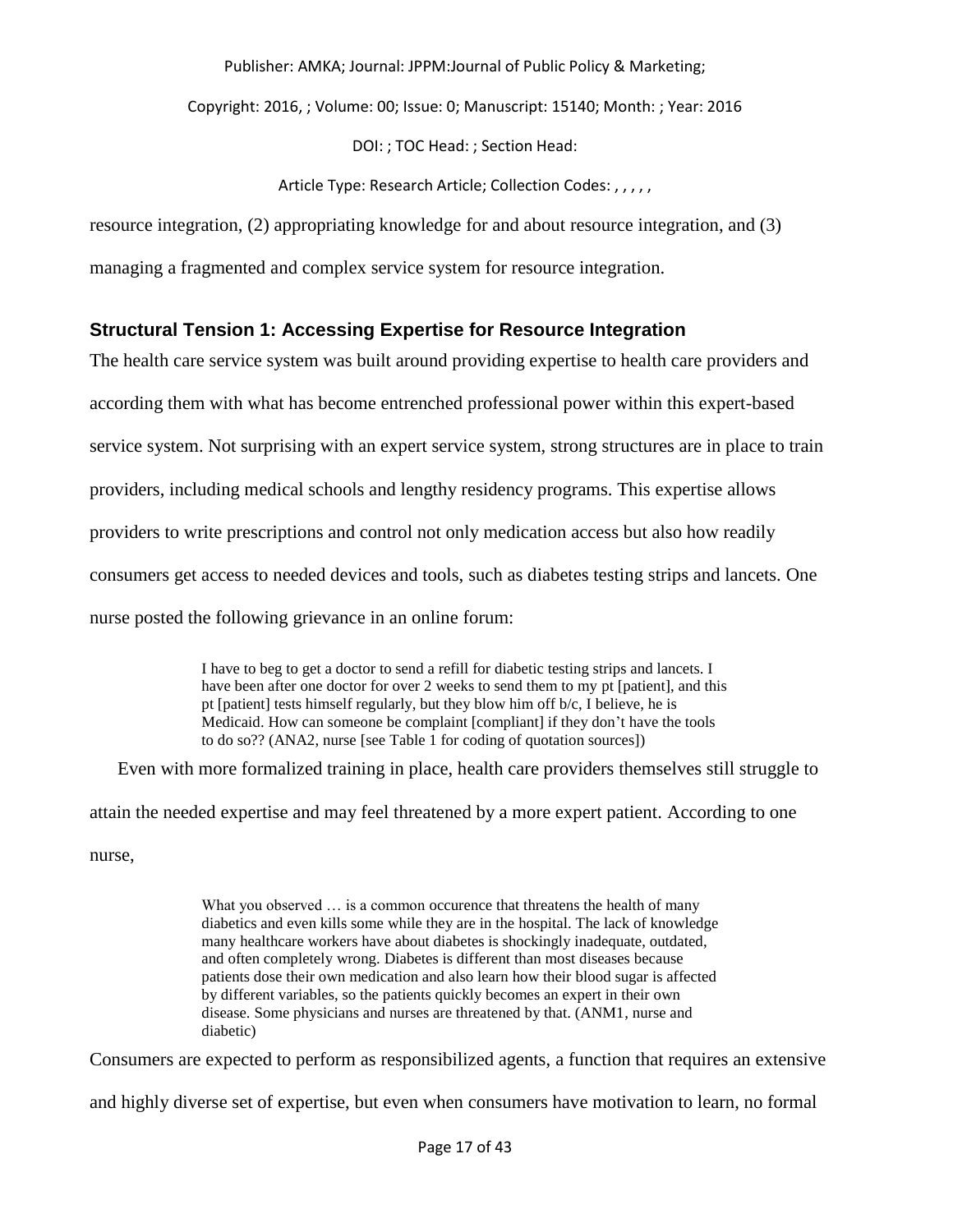Copyright: 2016, ; Volume: 00; Issue: 0; Manuscript: 15140; Month: ; Year: 2016

DOI: ; TOC Head: ; Section Head:

#### Article Type: Research Article; Collection Codes: , , , , ,

educational structures exist to assist them. Access to resources, whether extra time with a health care provider to help enhance consumer expertise or the ability to retrieve (and understand) articles published in medical journals (which are often behind a payment wall), are also limited. Ironically, while access to some expert sources is restricted, consumers have a tremendous amount of information available online, including through peer-to-peer forums. The substantial growth in health-related online resources is altering the traditional patient–provider relationship as the patient moves from a passive service recipient toward the role of a partner (Townsend et al. 2015). These forums work to formalize expertise and education, as best they can. A forum participant summarized one of the online health communities as follows:

> Just want to welcome you and reiterate what others have already told you: this is the best place to hang out, learn, make friends who understand and are supportive.… There is a real 'brain trust' here (I'm not one of them). To mention just a few: Alan S, Mollythed, Lecloe, Morris Older, Mary98, and our recently passed dear friend Lizzylou. You should be able to access much of the information she shared over the years on here and in her blog & website. So, hope to 'see' you in the forum, and welcome to the T2 'family'. (ADA5, consumer)

However, trying to become informed online can prove overwhelming for some consumers. A Google search for "diabetes" returns more than 240 million results, and a search on diabetes forums returns more than 350,000 results. The information available is vast in quantity but difficult to judge in accuracy and source credibility, at times eliciting conflicts in discourses (Carpenter et al. 2016). Many of the online health communities lack input from people with clinical expertise, even though research has shown that such input would be beneficial (Huh and Pratt 2014). This gap has the potential to reduce trustworthy and accurate expertise that consumers can obtain, instead leading to misinformed patients, a major concern for providers (Fox, Ward, and O'Rourke 2005).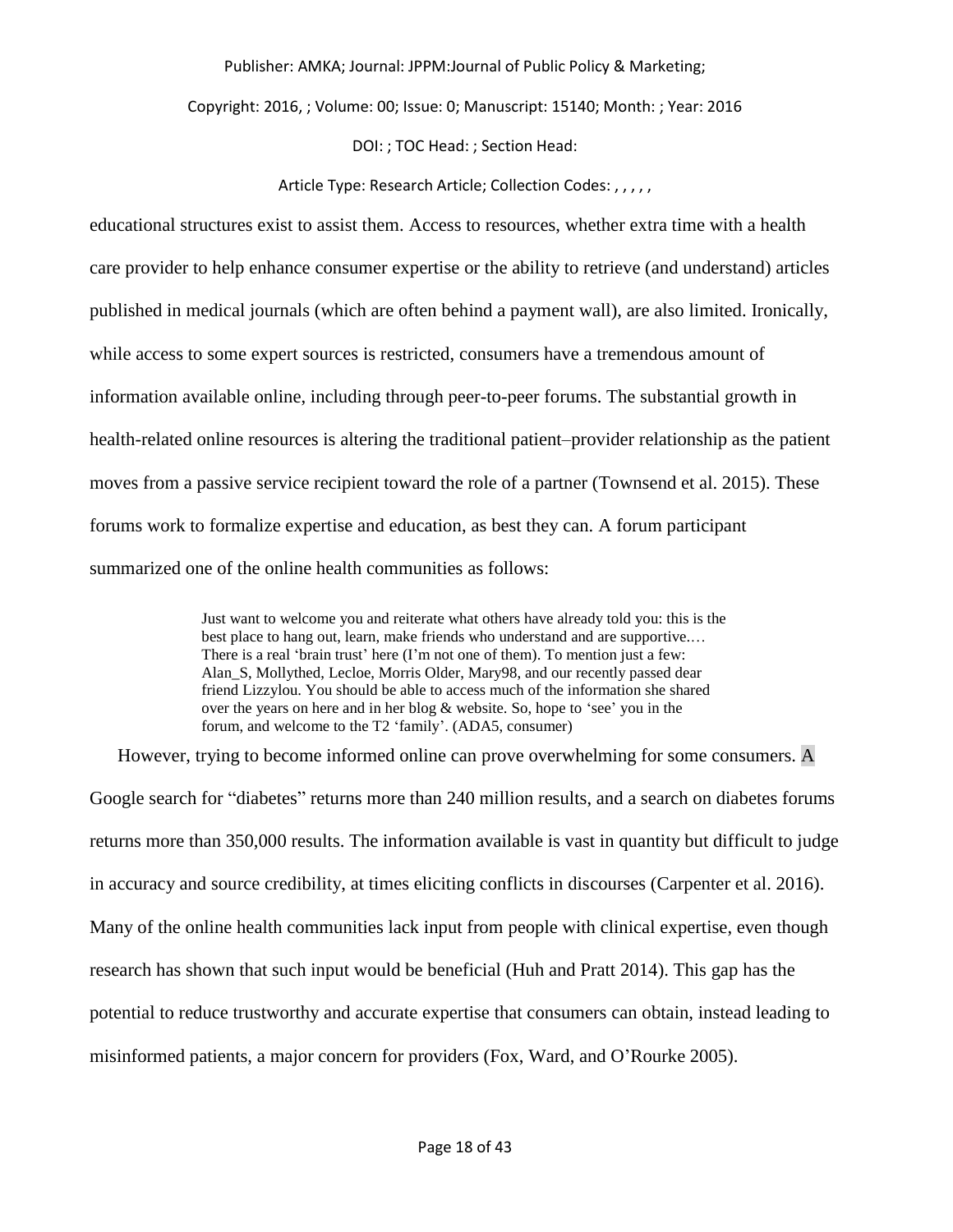Copyright: 2016, ; Volume: 00; Issue: 0; Manuscript: 15140; Month: ; Year: 2016

DOI: ; TOC Head: ; Section Head:

Article Type: Research Article; Collection Codes: , , , , ,

Structural tensions not only limit the expertise that can be gained about the disease and treatments but also reduce consumers' ability to gain expertise about self-management of their disease. In the context of diabetes, the ADA defines self-management education as the "ongoing process of facilitating the knowledge, skill and ability necessary for diabetes self-care" (Funnell et al. 2009, p. S87). This expertise is critical for consumers to gain, as is evident to many consumers themselves:

> After my initial shock, I told myself two things: the first is that I must educate myself as much as possible on this disease, and secondly I have to do whatever I can do to try to control it…. It is the responsibility of the person with diabetes to take control of their care…. I have made it my goal in life to learn as much as I possibly can about diabetes, how my body reacts to various things, and am constantly "tweaking" my diabetes regime. (DS9, consumer)

Given that no uniform solution exists for many chronic health conditions, especially one that is as complex as diabetes and affected by all types of consumer behavior (e.g., food, exercise) and characteristics (e.g., overall health), it is likely that true understanding can only be gained through consumers' own experimentations with self-management techniques, regimens, and standards. For example, in a post with the subject "Re: This is serious ... sex b4 or after FBS [fasting blood sugar]????" one forum participant advised,

> Exercise lowers blood glucose [Smiley emoji]. Delaying testing in the morning can give a higher number, because blood glucose may rise [Sad emoji]. You will only know how they balance out if you try testing before and after. Keep your meter on the nightstand. Be your own science experiment. Reporting the results to the forum is strictly optional [Laughing emoji]. (ADA28, consumer)

Key information about self-experimentation and ways to do it effectively is not routinely available, indicating yet another domain of expertise that consumers must gain with no structure in place to help them do so. Scholars have recognized the power of such self-experimentation attempts (and the sharing of such experiences through online communities) and the learning it generates as reflected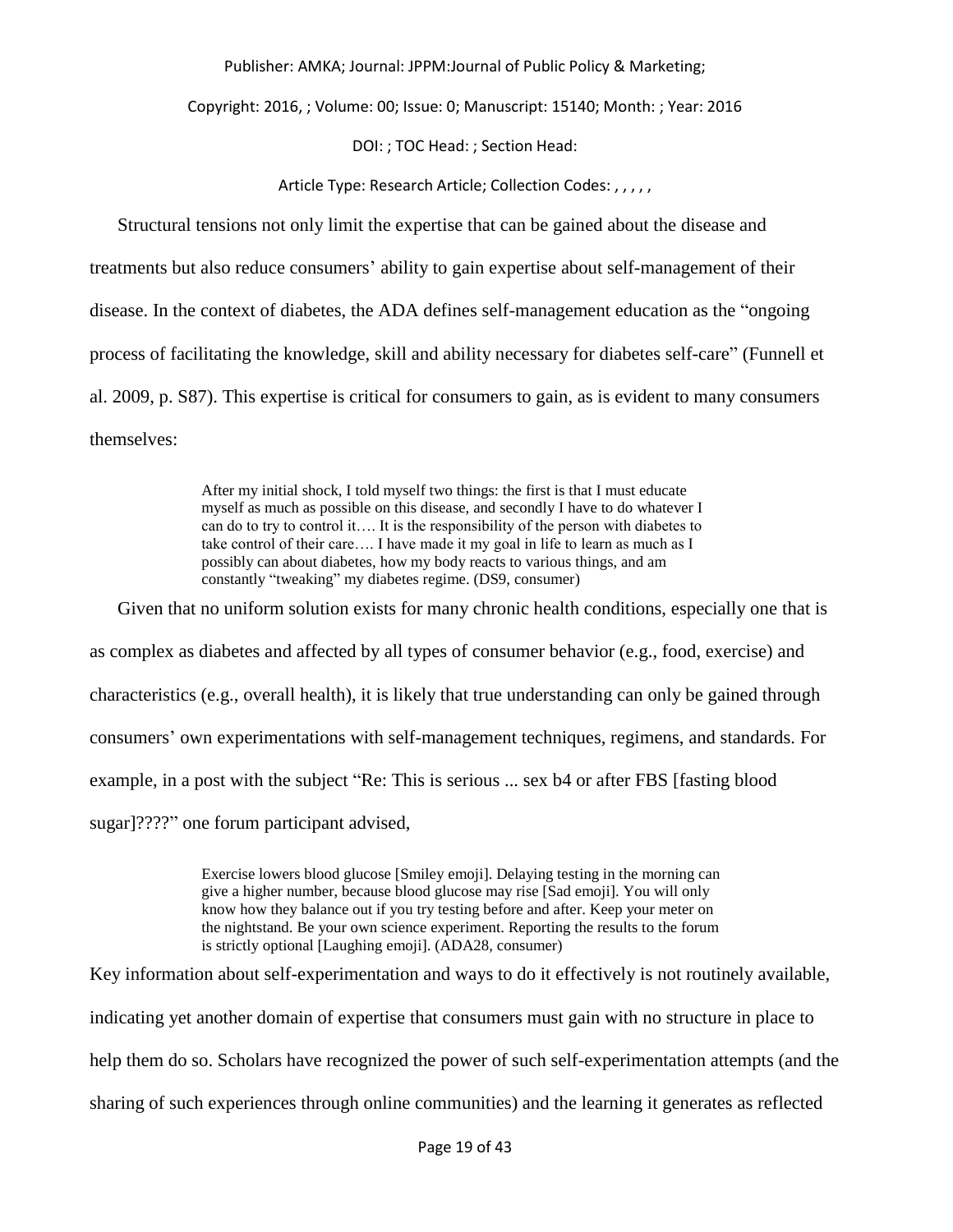Copyright: 2016, ; Volume: 00; Issue: 0; Manuscript: 15140; Month: ; Year: 2016

DOI: ; TOC Head: ; Section Head:

Article Type: Research Article; Collection Codes: , , , , ,

in a "wide range of skills and competencies ... to make informed choices, reduce health risks, and increase quality of life" (Zarcadoolas, Pleasant, and Greer 2009, p. 55). Limits to expertise about the disease itself may constrain what types of self-experimentation health care consumers try because their own understanding of behaviors that might affect their health will dictate which factors are the focus of self-experimentation efforts. Fragmentation within the health care system and the multiple and conflicting discourses from providers may also overwhelm consumers as they attempt this process. They may lack the ability to compare and manage the extensive amount of information coming from various sources (medical professionals, peer-to-peer forums, pharmaceutical companies, over-the-counter/direct-to-consumer marketing) to determine what to test in order to judge effects on their well-being. Consumers, especially those with chronic health conditions, routinely seek out peer-to-peer help online (almost 25% of Internet users in the United States with a chronic illness have tried to connect with individuals with similar health issues online; Fox 2011). Health care consumers often turn to these other "expert" peers to gain knowledge they cannot get from their health care providers, as exemplified in this consumer post:

> IF we don't trigger insulin production (not eat), then our bodies eventually begin to break down the stored fat because there is less glucose available for use. (So intermittent fasting helps, too, as far as weight loss AND for both improving insulin sensitivity and decreasing insulin resistance)—that's what the current Science says. I am hardly a medical expert. However, I have done significant review of the available research and the things I am writing are based on current research done with large populations, over years (not just a few weeks or months), in credible institutions, have been replicated numerous times, and have very good study designs to begin with. I have been utilizing this, myself, with very very good results. I have lost 35 pounds since mid-December. All of my numbers (a1c, cholesterol, triglycerides, resting blood glucose, weight) have gone down markedly. I am sharing because I hope that others will do the research themselves and consider adopting the same type of dietary regimen. Good luck! (DS12, consumer)

These self-made experts reach that status through online research, reading medical publications, self-experimentation, and experience over time. For example, in their analysis of patient versus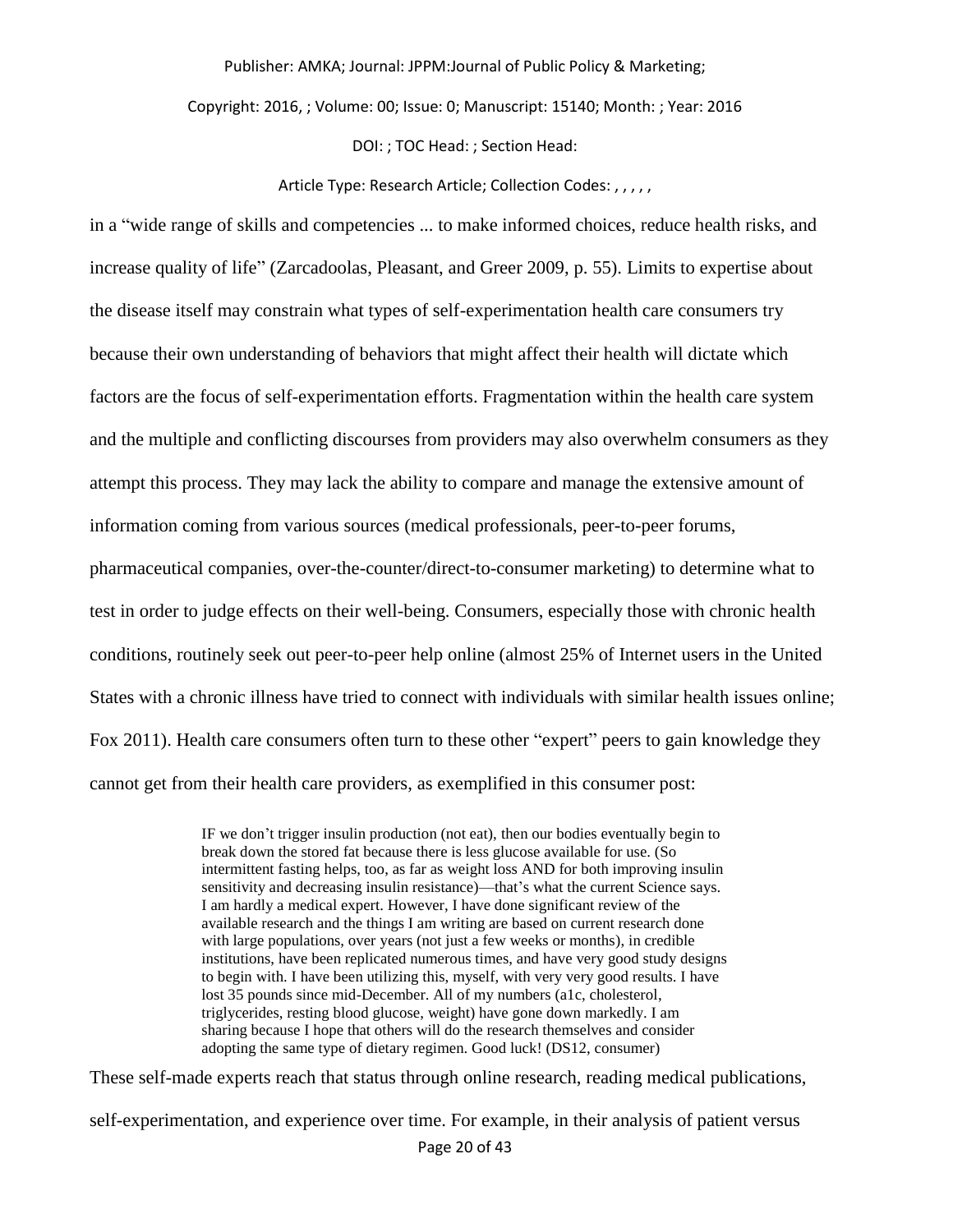Copyright: 2016, ; Volume: 00; Issue: 0; Manuscript: 15140; Month: ; Year: 2016

DOI: ; TOC Head: ; Section Head:

#### Article Type: Research Article; Collection Codes: , , , , ,

clinician expertise in the context of breast cancer, Hartzler and Pratt (2011, p. e62) find that although both sources offered information resources, knowledge, perspectives, and action strategies, the knowledge patients provided to other patients was more experiential in nature than information provided by clinicians, in that it focused on issues related to "coping with highly personal issues drawn from the context of daily life" and on information "gained not through professional training, but rather through the trial and error of managing the lived experience of illness." Although this type of information is important, it can still be conflicting, and the experiences of one health care consumer may or may not be consistent with those of another.

In addition, although health care consumers could, in theory, experiment with eating and exercising regimens, they may be limited by associated costs (e.g., financial, psychological, time). In terms of the types of drugs and medical devices they might want to experiment with, for example, most consumers are limited by what insurers are willing to reimburse or their providers are willing to prescribe. For consumers without insurance, drug-based self-experimentation is almost impossible, so dietary experiments are more common. As one consumer posted,

> I feel like I keep going back and forth, as do my numbers. I have managed 85–120 without medication, if I really focus on what I'm eating.... But more times than I'd like to admit, I keep doing things I shouldn't, and that I know I will regret, just to be able to feel like I have some kind of control. I just don't feel good, at all, and it's bringing me down even more. [Sigh]. I'll work on it.... I'm still trying to find someone that might help as far as medication. Having diabetes and not having medical insurance (let alone not being able to afford it) is so difficult. I just want to be healthy, be able to take the medications I need, and just feel better.... There just seems to be so many obstacles. (DS42, consumer)

Vast arrays of products, services, and drugs are available for purchase online that have not been appropriately tested or vetted for consumers' possible use as part of self-experimentation. In a context in which there is a lack of professional support and little input to help health care consumers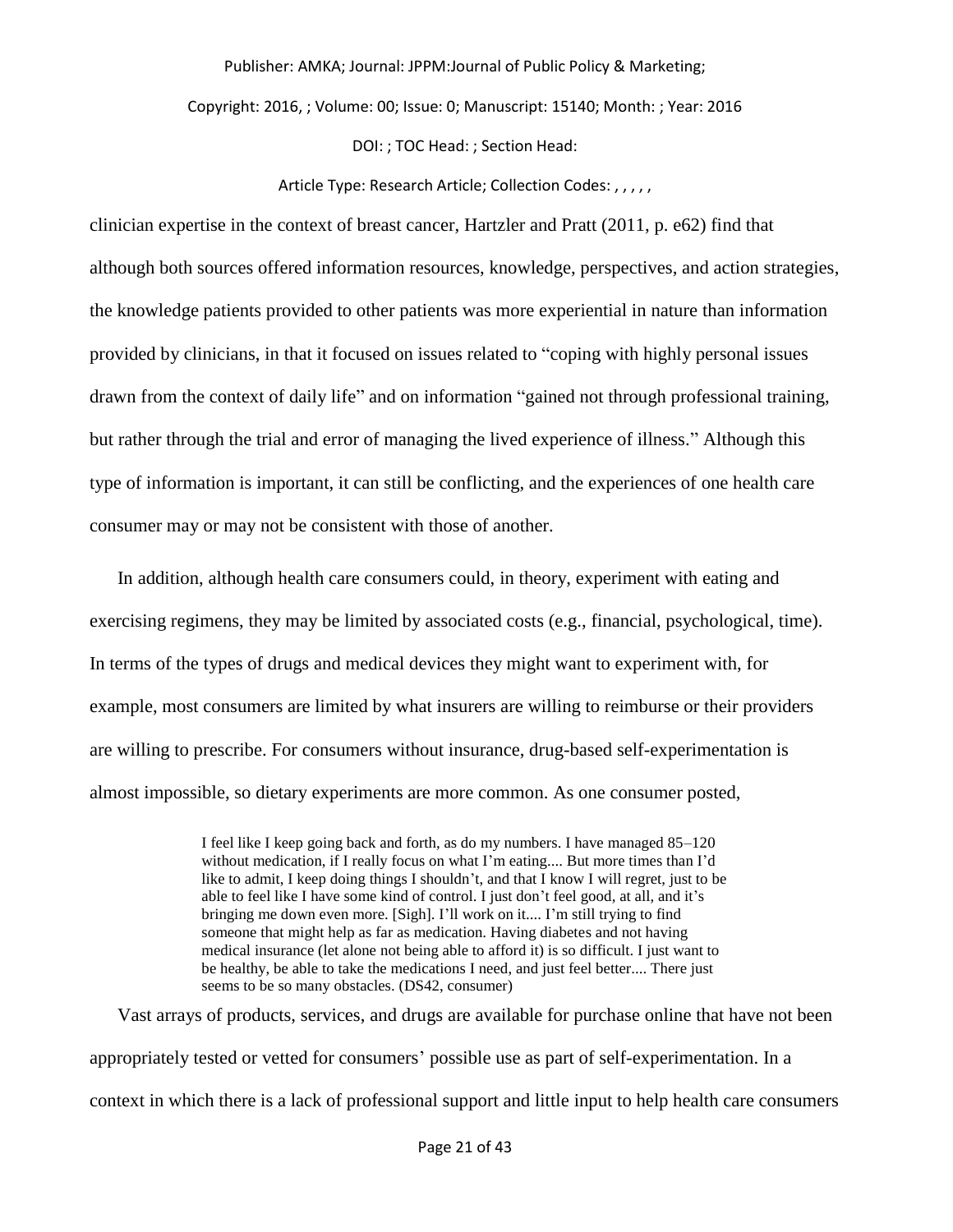Copyright: 2016, ; Volume: 00; Issue: 0; Manuscript: 15140; Month: ; Year: 2016

DOI: ; TOC Head: ; Section Head:

#### Article Type: Research Article; Collection Codes: , , , , ,

gauge the success or potential harm that may result from certain self-experimentation choices,

circumstances with negative outcomes and reduced well-being are likely to occur.

## **Structural Tension 2: Appropriating Knowledge for and About Resource Integration**

The many challenges health care consumers confront in their efforts toward responsibilization mean that even if they have access to health information, they will often face situations in which they still lack needed expertise. This is inconsistent with expectations of the health care community, some policy makers, and even, at times, other consumers (e.g., family members, friends, other onlookers) about consumers' ability to utilize knowledge. We call this ability "appropriation" and define it as health care consumers' ability to handle vast amounts of information, turn it into expertise, and effectively deploy those resources in a way that enhances value and their well-being. The health care community and social others tend to believe that because the information is out there, patients should be able to find it, understand it, and implement it. In reality, health management is not so easy, as expressed in the following post:

> What sets my hair on fire: When a (nondiabetic) member of the Diabetes Police Swat Team snarkily tells everyone within earshot what I should be eating/not eating, how I could be doing a better job managing my D, etc etc - and this is more irritating because that person doesn't have the (guts) to say these things to my face. Although rarely possible, (as my alter ego/wicked persona) I'd love to set them straight, tell them exactly where their opinions belong, and wittily mention a few of their faults. I'd be wearing one of my favorite T shirts that I never get to wear: "I may be fat, but you are ugly, (substitute ignorant); at least I can diet." (ADA5, consumer)

Without the appropriation of knowledge from the experts in the health care system, consumers are less likely to succeed as resource integrators in achieving their desired well-being outcomes. In theory, eating healthfully, exercising, and managing medications in order to live longer seem like obvious steps to take. However, in practice, blood glucose levels can be very volatile, and lifelong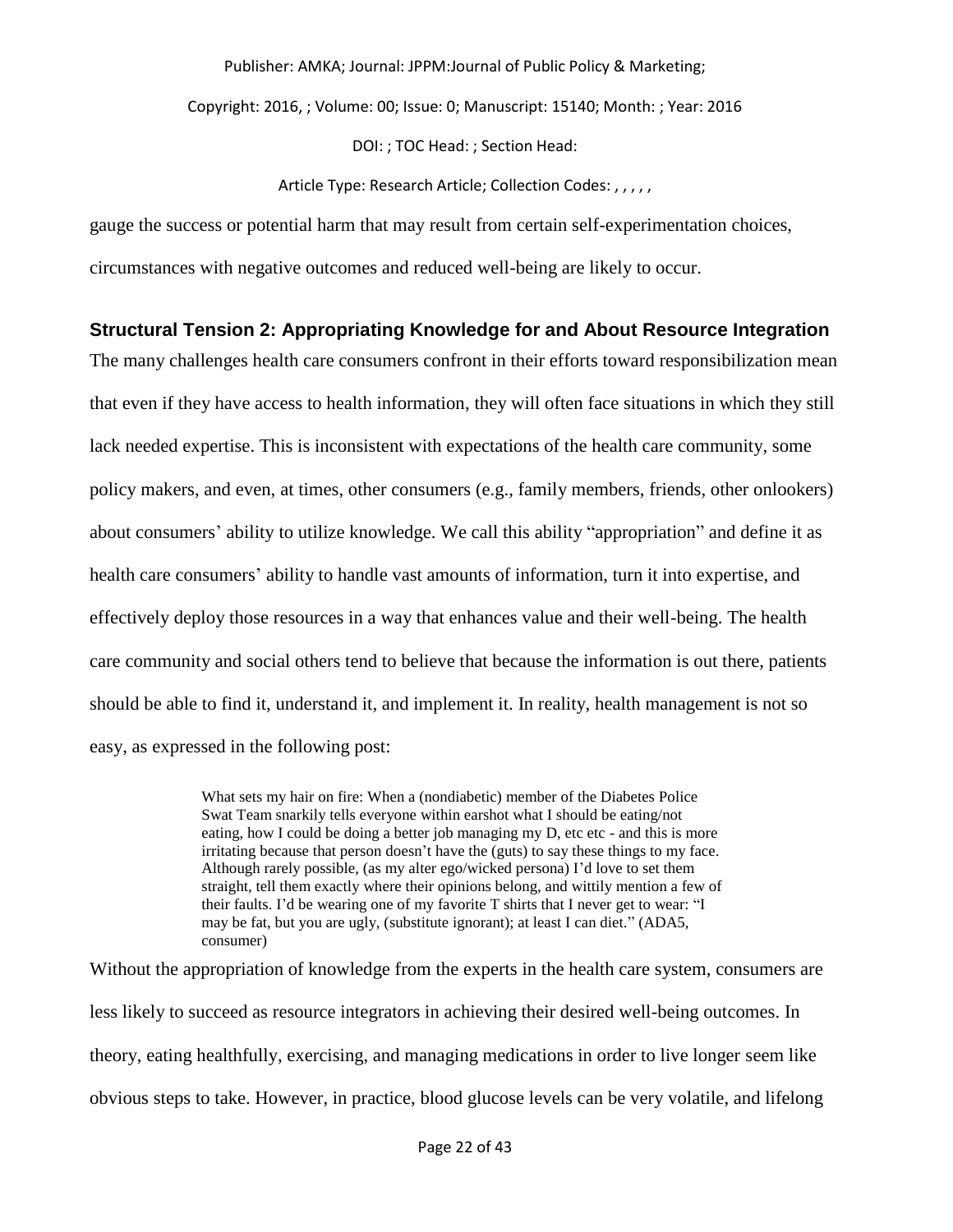Copyright: 2016, ; Volume: 00; Issue: 0; Manuscript: 15140; Month: ; Year: 2016

DOI: ; TOC Head: ; Section Head:

Article Type: Research Article; Collection Codes: , , , , ,

habits of poor diet and lack of knowledge about physical fitness, coupled with issues such as poverty (e.g., inability to afford insurance, healthful food, or gym memberships) and poor education can make it difficult to manage this disease in real life. Rather than working to understand these contextual nuances, doctors often simply disseminate information and then make patients feel guilty about their lack of compliance. One patient complained,

> I really wanna punch my family doctor in the face. He made me an endo [endocrinologist] appointment. I'm not ready for change, sadly, and all this dam endo will tell me is shit I already know and yell at me…. I'm worried the endo is gonna know about my depression. My fam doctor knows thanks to my dumbass son. I think he might tell the endo because if they ask me, which I'm sure they will, I will deny it.… GETTING REALLY SICK OF PEOPLE WHO DONT CARE ABOUT ME, AKA DOCTORS, LECTUREING ME ABOUT MY SUGARS, AND I DON'T GOT TIME TO BE AT DOCTORS ALL THE DAMN TIME. (DS15, consumer)

Faced with a complex service system, differing stakeholder discourses, limited time, information overload and complexity, and a situation characterized by uncertainty and fear, consumers are faced with making many stressful decisions that may not be optimal (Berry and Bendapudi 2007). Ultimately, stress and anxiety may not only lead to but also result from poor decision making when consumers fail or fall short of their duties and obligations engendered in responsibilization.

## **Structural Tension 3: Managing a Fragmented and Complex Service System for Resource Integration**

Page 23 of 43 While accessing and appropriating expertise are central barriers to effective resource integration, the fragmentation that exists within our third resource-integration actor, the health care service system—especially in the United States (e.g., Stange 2009)—magnifies the problem. The enormity and complexity of the health care service system and the many disconnected providers and other stakeholders make it difficult, for example, for patients to understand who they need to see, when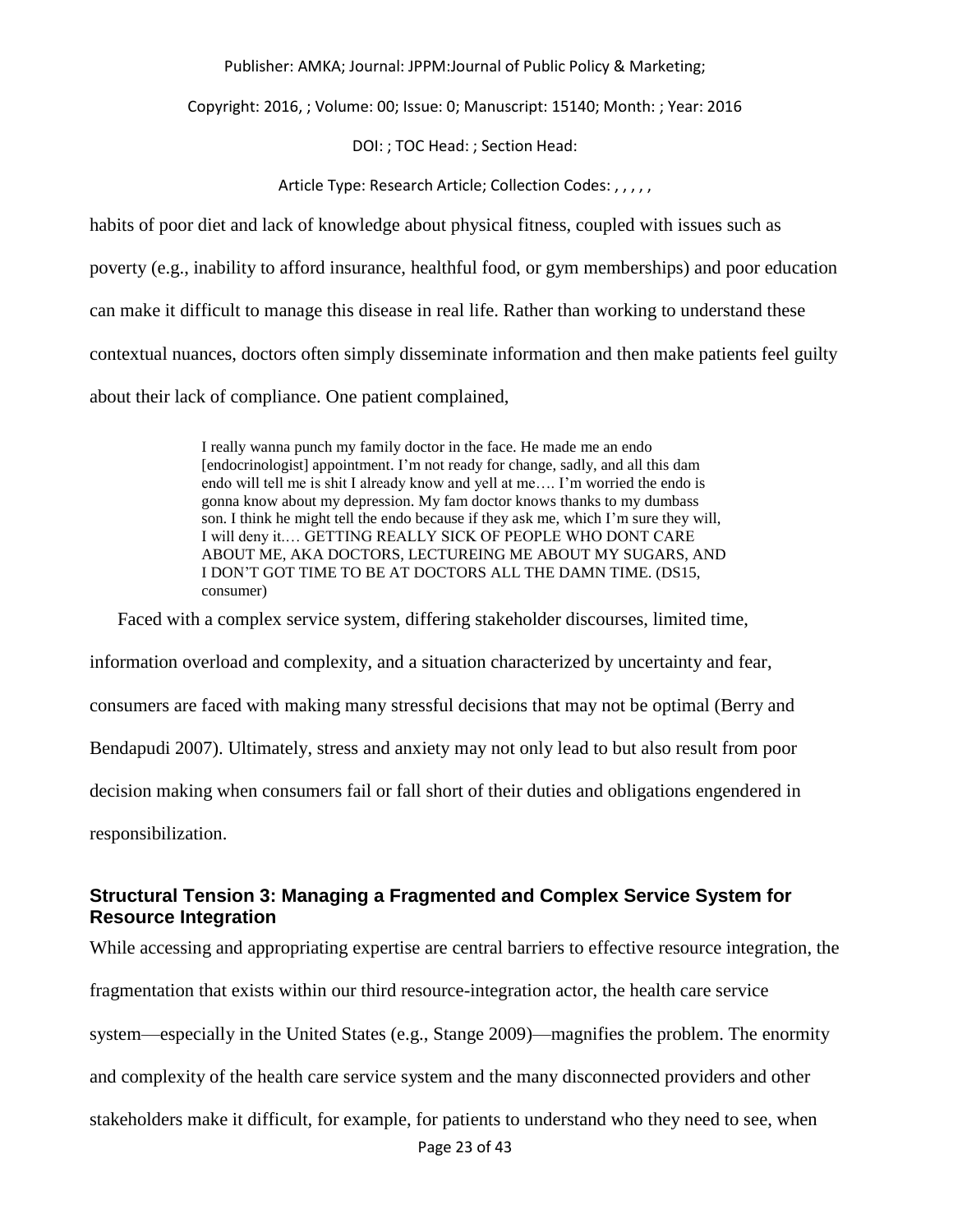Copyright: 2016, ; Volume: 00; Issue: 0; Manuscript: 15140; Month: ; Year: 2016

DOI: ; TOC Head: ; Section Head:

#### Article Type: Research Article; Collection Codes: , , , , ,

they should see them (e.g., how long they should wait before making an appointment, which provider they should see first), and which processes to follow in order to see them (e.g., when they should get preapproval from the health insurance provider).

Limitations imposed by health insurance policies can also add to confusion when consumers try to find health care providers, make appointments with providers covered by their plans, and distinguish what is covered from what is not (Gorman 2014). Various segments within the population may face added challenges that govern their experience with the health care system. Notable examples in the United States are veterans and vulnerable consumers who, despite the Affordable Care Act, remain uninsured. Those who are uninsured sometimes seek alternative routes to health, such as a better diet, given their inability to navigate the system in the intended way. One such consumer posted this experience:

> I tried this medication (with side effects) for two weeks.... I couldn't do it. I worked full time, and couldn't afford to have the side effects come out of nowhere. Well, anyway ... it has been a few months now, and I'm not sure what to do at this point. I don't have insurance to get on anything else, I have been able to test my blood sugar and it is usually around 160.: I don't know what to do aside from eat better (which I have been, but not better enough apparently?). I'm suppose to also be on a blood pressure medication also. Can't take that because of no insurance, either. (DS42, consumer)

Without access to the advice of physicians, consumers may turn to community forums that welcome self-made or unofficial "experts." The setup of this system is a frustrating barrier for consumers who strive to manage and improve their own health, as prescribed by the ideals underpinning responsibilization and embraced by many providers. For example, an online provider forum participant suggested punitive consequences for health care consumers who do not perform to standards of responsibilization: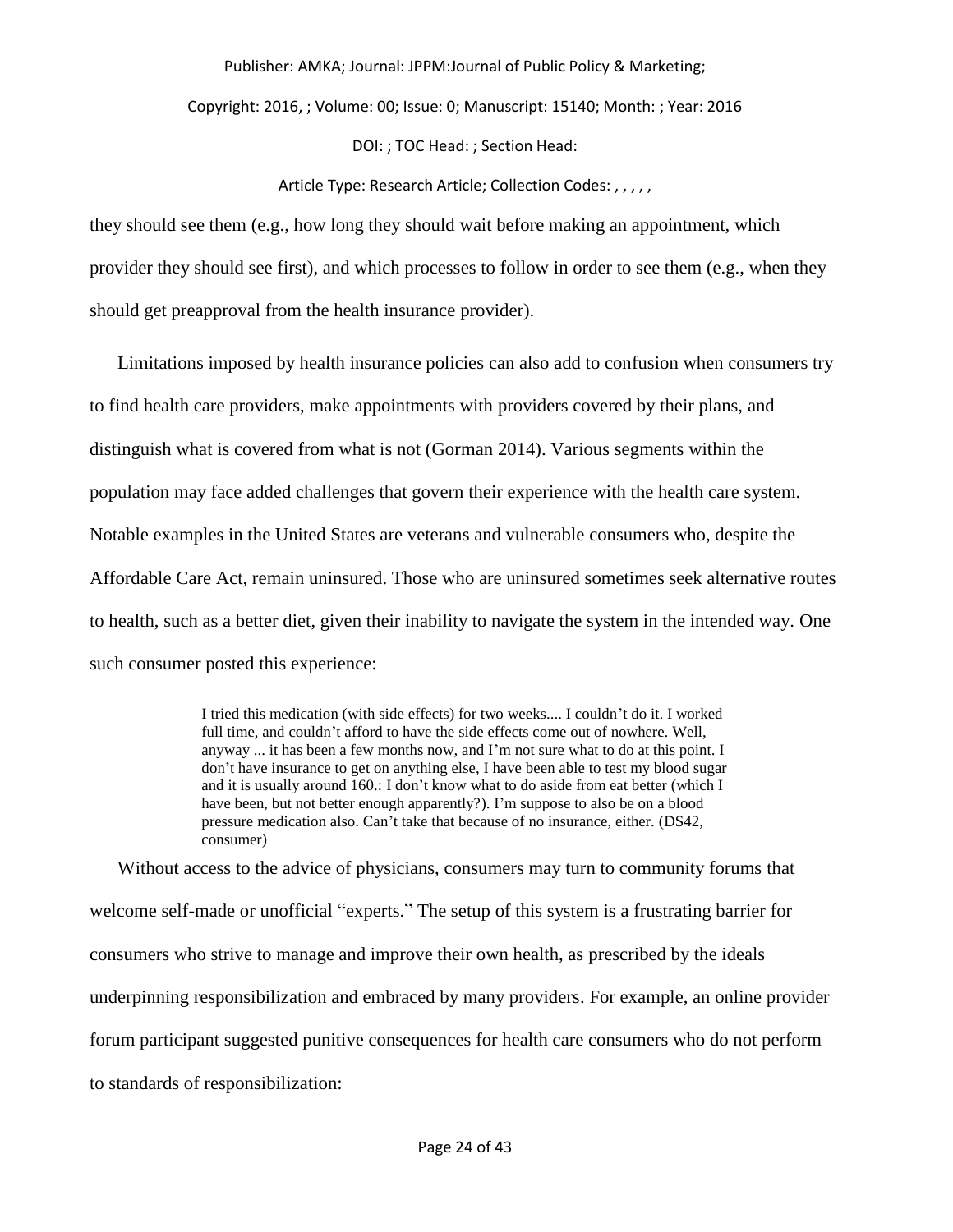Copyright: 2016, ; Volume: 00; Issue: 0; Manuscript: 15140; Month: ; Year: 2016

DOI: ; TOC Head: ; Section Head:

Article Type: Research Article; Collection Codes: , , , , ,

Maybe it is time for health insurance companies to apply some of the same adjustments to those who truly don't intend to participate in their own well-being, and at the same time reward those who work hard at maintaining or restoring good health. Psycho-babble aside, there is a large contingent of the American population who will soak the system for what they can, and not take any personal responsibility. (ANA1, nurse)

Given a complex network of primary care physicians, specialists, and other health care

providers (from dentists to pharmacists), as well as separate testing services, each provider is likely

to have a somewhat different view of the patient and not likely to share the same medical

perspective, viewpoint, or opinion about treatment specifics. One consumer posted,

My first doctor was so conservative in treating the pre-diabetes that I was just told go lose weight. That approach did not appeal to me - I wanted some education and guidance…. So, 3 months into the pre-diabetic lifestyle, I decided to try a different doc. Wow, what a HUGE difference. He sat and talked to me for about 20–30 minutes, he listened to my concerns, and he shared a fair amount of info with me, including that he treats pre-diabetes as diabetes (YAY I think) and he treats it aggressively. He wasn't kidding. At the end of the visit I was overwhelmed by the amount of meds he wants me to take. (ADA25, consumer)

Health care providers themselves often have limited knowledge about other providers and services

to whom consumers also go for care. That, in addition to short appointment times, means that health care consumers often receive missing, incomplete, or conflicting information as they work to take steps to accomplish their health care goals—ranging from not being told to fast for a needed blood test, to being prescribed expensive drugs not covered by insurance without being told about other options, to having different doctors recommend different treatment options and making different estimates of probabilities of various patient outcomes. Beyond these forms of disagreements, discrepancies often exist between service providers' interpretations of standards for care, as seen in a nurse's post:

> Our GPs [general practitioners] here started to diagnose pts [patients] on just one HBA1c result >65mmols if the patient has no symptoms, I don't think this is right, what do you all think?. My understanding is if patients have not got any symptoms we need two Hba1c >48mmols to diagnose but one Hba1c >48mmols if they do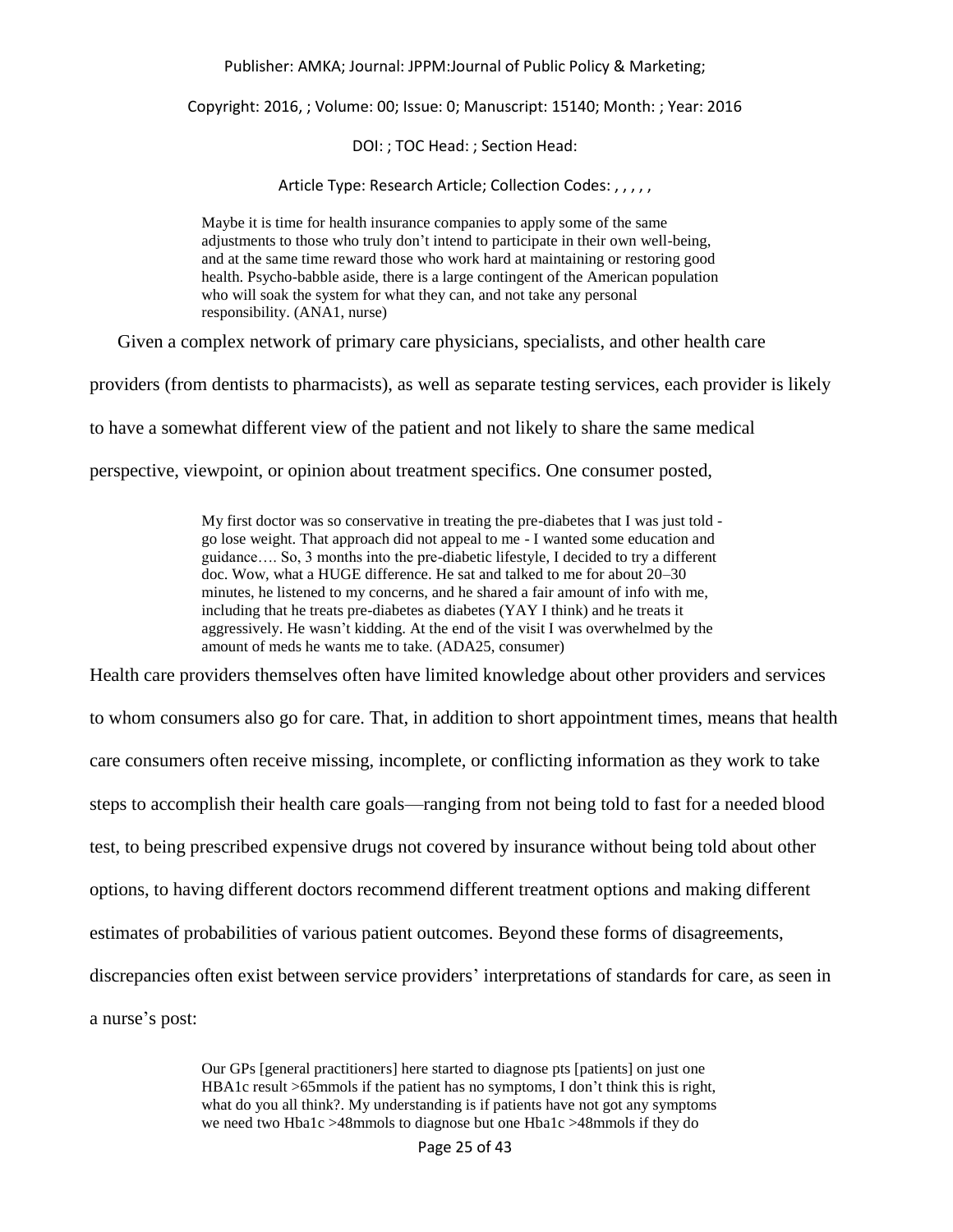Copyright: 2016, ; Volume: 00; Issue: 0; Manuscript: 15140; Month: ; Year: 2016

DOI: ; TOC Head: ; Section Head:

Article Type: Research Article; Collection Codes: , , , , ,

have symptoms. This job gets more confusing by the day.… There was a patient the other day who the GP had diagnosed diabetes on just one Hba1c with no symptoms, I did a further Hba1c and the second result was less than 48mmols. This confused me and the patient, the GP wasn't happy that I did a further Hba1c as I suppose this made him look silly when he had already given the diagnosis. (PN1, nurse)

Because the system is so fragmented, patients may receive mixed messages about their diseases and treatment. In turn, this creates stress and dilemmas for physicians and nurses, who must choose whether to abide by institutional procedures and rules or to follow their own formal training and (possibly superior) informal experience on the job, as well as their specific knowledge of the patient. Formal systems are touted as wonderful aids to those in need, when in reality, the people carrying out the service might have a different view:

> I think that part of the reason that pt's [patients] are non-complaint [non-compliant] is that they lose faith in the medical system. I can see why. Many patients who are on Medicaid are not taken seriously by healthcare practitioners. They are lumped into the category of "Medicaid Leach" [leech] and so, their complaints and issues go unheard. (ANA2, nurse)

Tensions due to perceived incompatibility between expertise types and sources can be experienced as cognitive inconsistency (Monge and Contractor 2003), leading consumers to question the legitimacy (Tost 2011) of clinical expertise, especially when compared with their experiential lay expertise (Hartzler and Pratt 2011).

Challenges experienced by health care consumers can amplify those experienced by health care providers. As providers react to pressures to reduce costs and focus on what insurance companies will reimburse, they often reduce time spent with patients, thus limiting the information shared with and the expertise gained by consumers (Rubenstein 2012). Overall, the complexity and fragmentation of the health care system make it challenging for consumers to gain needed expertise involving how to navigate the system successfully, as well as expertise related to their illness (here,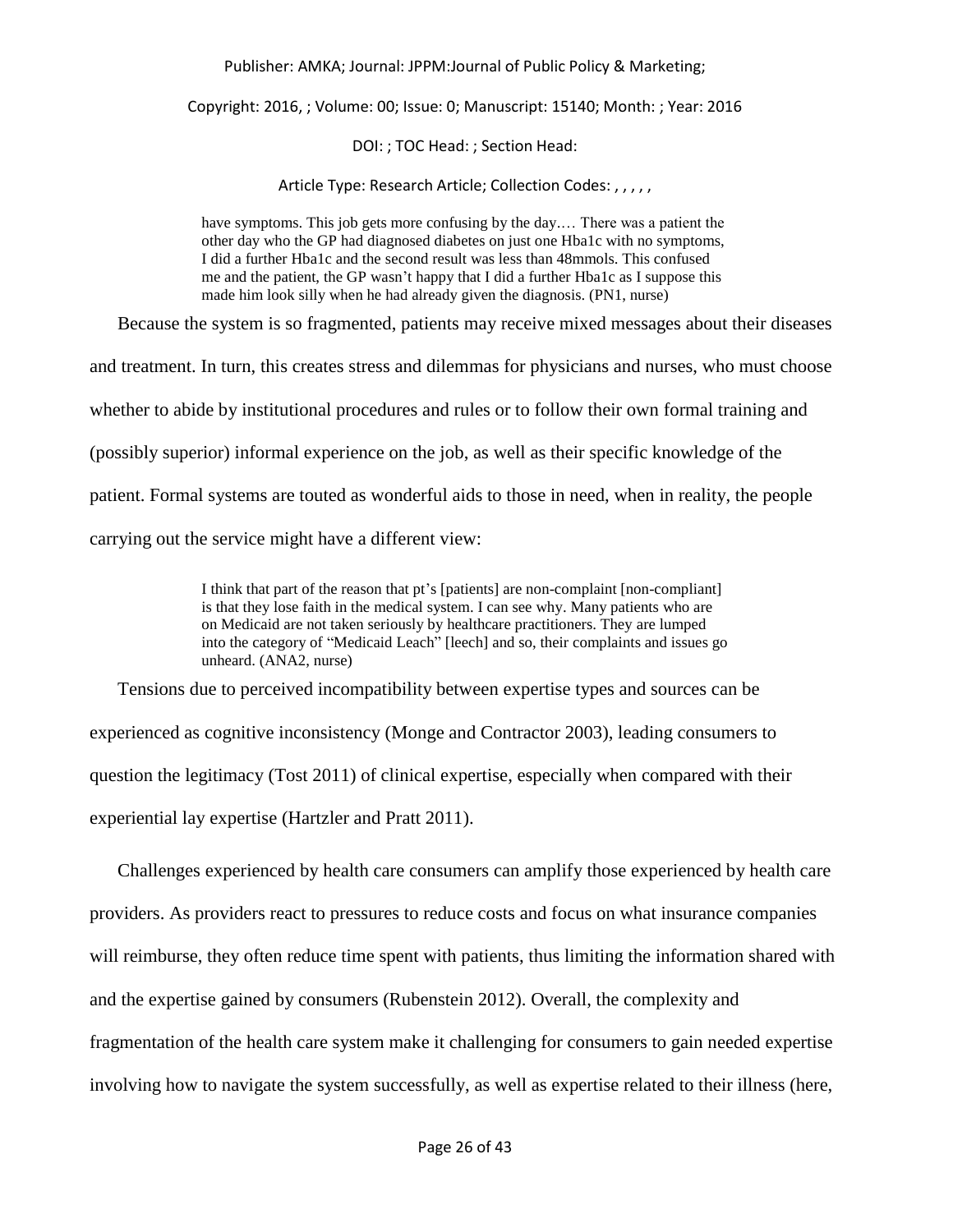Copyright: 2016, ; Volume: 00; Issue: 0; Manuscript: 15140; Month: ; Year: 2016

DOI: ; TOC Head: ; Section Head:

Article Type: Research Article; Collection Codes: , , , , ,

T2D). This lack of expertise, in turn, makes it difficult for consumers to orchestrate and deploy resources in the way expected by responsibilization and to bring about the best possible well-being outcomes.

## **Toward More Effective Resource Integration: Understanding and Matching Emerging Solutions to Structural Tensions**

Our conceptual framework highlights the challenges associated with the structural tensions in and the necessary practices for effective resource integration and well-being (see Figure 1), and it provides a basis for aligning emerging solutions and policies to alleviate these tensions. Many innovative solutions (in the market and policy domains) leverage technology as an enabling factor in resource integration (e.g., Singaraju et al. 2016). For example, networked devices and wireless technology provide opportunities for policies like virtual doctor visits and "telehealth" initiatives, as well as for market solutions, such as Apple's CareKit open-source platform, which supports development of health management apps (Versel 2016). However, technology itself does not represent a solution to the structural tensions we identified and the resource-integration practices needed. Rather, people-based solutions are critically important in expert service systems.

In Table 2, we illustrate how emerging solutions are intertwined between public and market policies within the health care field and across all three resource-integration actors (consumers, providers, and service system). Market and government solutions and interventions coexist and are inextricably linked (Stewart 2015) within the institutional field of health care; governmental policies affect the majority of market-based solutions, which in turn influence policy. Our identification of the three requisite resource-integration practices (see Figure 1) provides guidance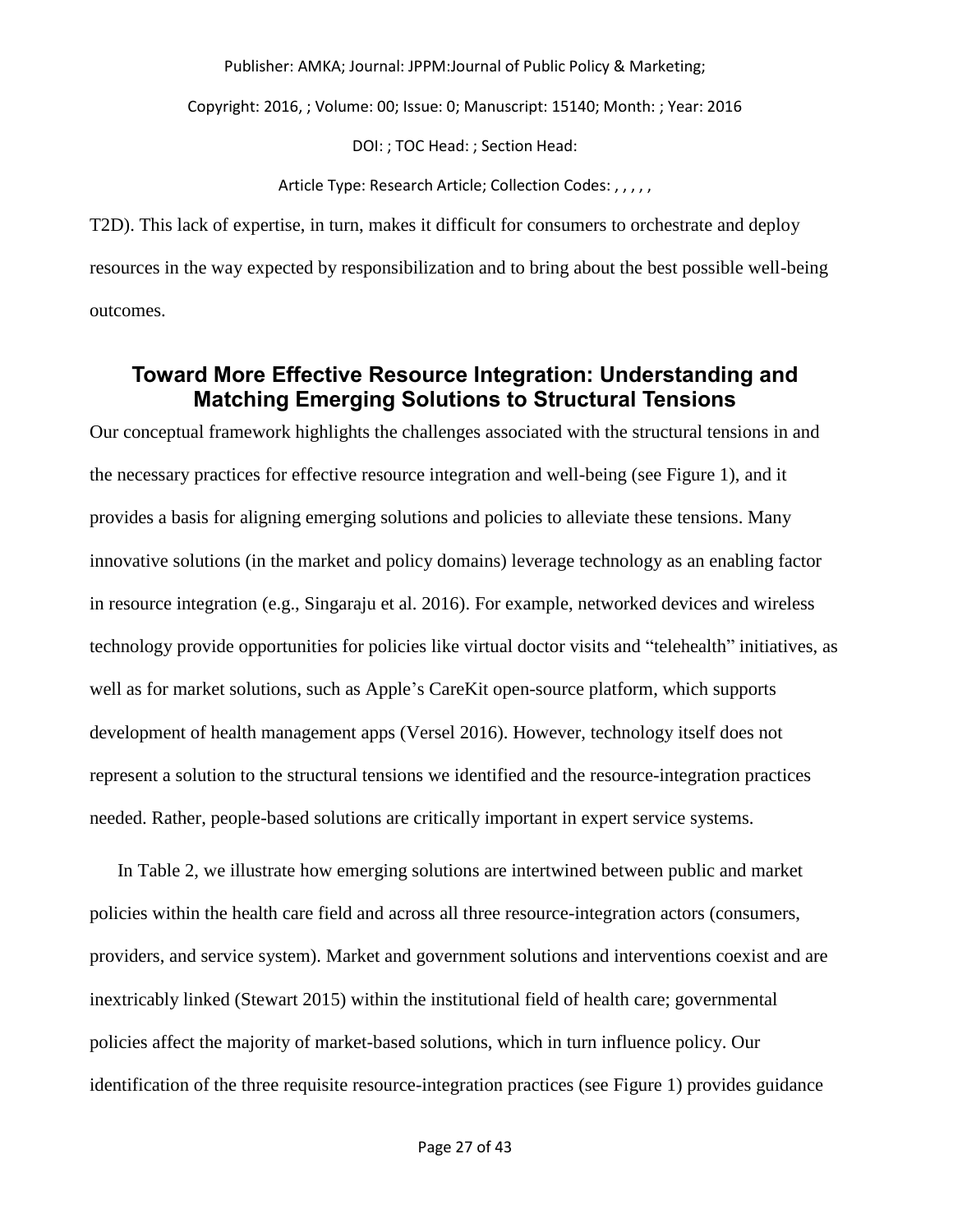Copyright: 2016, ; Volume: 00; Issue: 0; Manuscript: 15140; Month: ; Year: 2016

DOI: ; TOC Head: ; Section Head:

Article Type: Research Article; Collection Codes: , , , , ,

on the types of solutions that might be most appropriate to support each of these practices and does so for a broad array of market actors, including policy makers (market and public), service organizations, regulators, and other institutions. As the table shows, certain emerging solutions address more than one structural tension, suggesting that policy makers and organizations should consider prioritizing investment in and development of such solutions because they are likely to represent greater opportunity for impact. We also note the importance of aligning different solutions, particularly those that aim to enhance the effectiveness of provider or consumer resource integration.

## **Conclusions and Implications**

In their Integrated Justice Model, Santos, Laczniak, and Facca-Miess (2015) argue that companies have an ethical responsibility to jointly manage value cocreation (i.e., resource integration) with their customers, especially when consumers fall into disadvantaged segments. Fully endorsing this idea, we propose that contributing to long-term consumer well-being needs to be a core organizational tenet. Our research aims to help service providers and policy makers in their efforts to support more effective cocreation. Specifically, by identifying resource-integration practices that consumers are required to engage in under responsibilization, we provide guidance on the types of solutions that are critically needed.

## **Policy Implications**

Our research was inspired by the reality that governments and markets increasingly allocate resource-integration responsibilities to consumers (e.g., through coproduction; Mende et al. 2015) and that responsibilization affects resource integration across actors (consumers, providers, and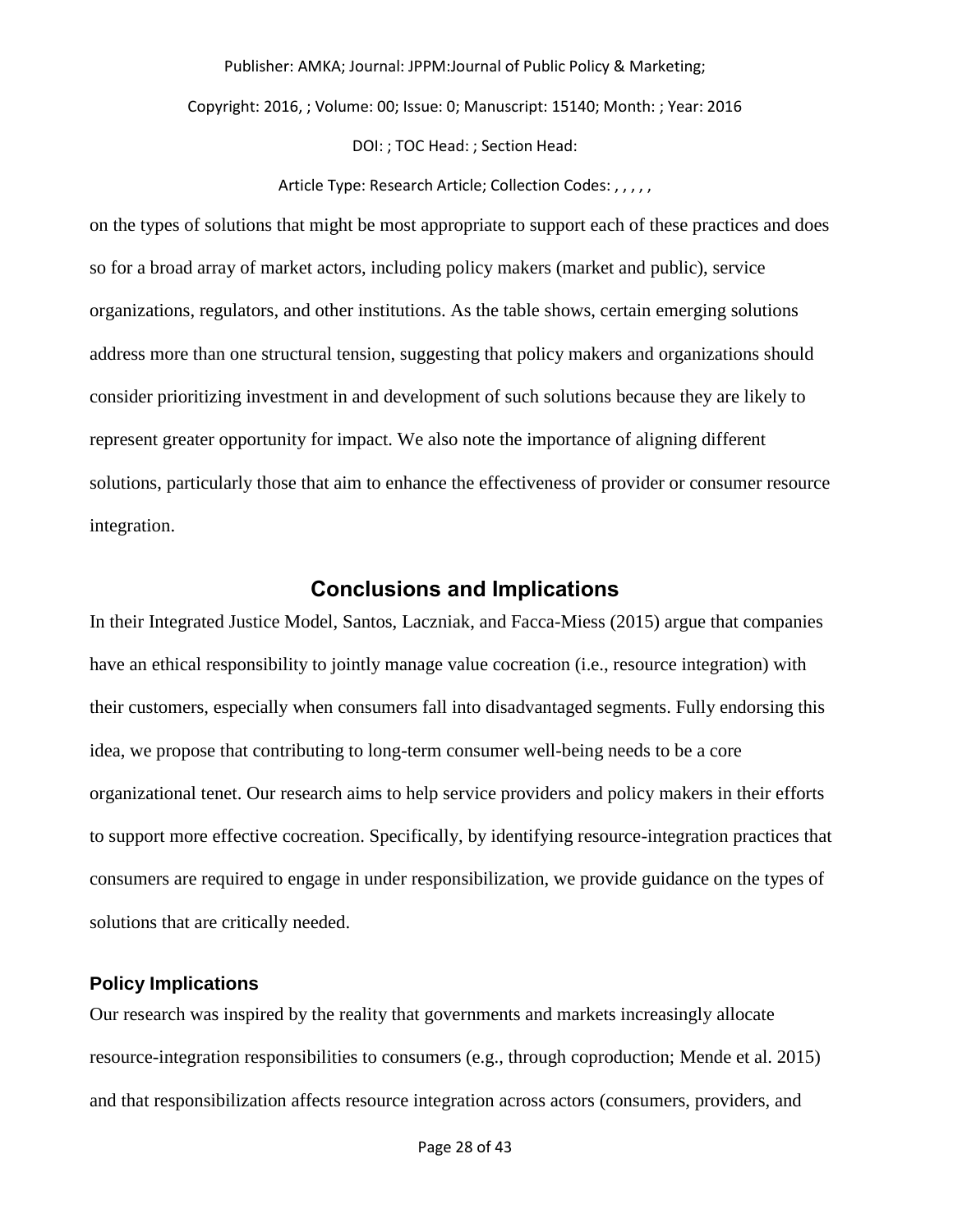Copyright: 2016, ; Volume: 00; Issue: 0; Manuscript: 15140; Month: ; Year: 2016

DOI: ; TOC Head: ; Section Head:

#### Article Type: Research Article; Collection Codes: , , , , ,

service system). This trend stands in stark contrast to the growing evidence that many consumers struggle to effectively enhance well-being through coproduction and cocreation, despite their motivation and effort. Because of the pervasiveness of responsibilization across service contexts, our work contains several implications that align with both market and public interest.

First, we examine resource integration within the macro context of the health care system. In doing so, we respond to recent calls for research to focus on service systems and their effects on consumer well-being (Anderson et al. 2013). While many studies have examined consumers' service coproduction experiences with one provider, research that broadens the analytical lens to capture the complexities of a service system is limited. We adopt such an expanded perspective and are (to the best of our knowledge) the first to investigate resource integration by contrasting the logics of cocreation (proposed in marketing literature) and responsibilization (proposed in governmentality literature). Our analysis suggests that responsibilization (in juxtaposition to cocreation) creates three significant structural tensions—access, appropriation, and management of expertise and resources—that hinder effective resource integration within expert service systems across actors (i.e., consumers, providers, and service system). By identifying these structural tensions and corresponding resource-integration practices and advancing the conceptualization of responsibilization, we hope to stimulate further research in this domain.

Second, we focus on marketplace and government policies of responsibilization in health care, which mandate that consumers make responsible choices and "manage their lifestyles so as to promote their own health and well-being" (Clarke 2005, p. 451). Notably, health care is not the only service context in which responsibilization occurs; various governments encourage (or urge) their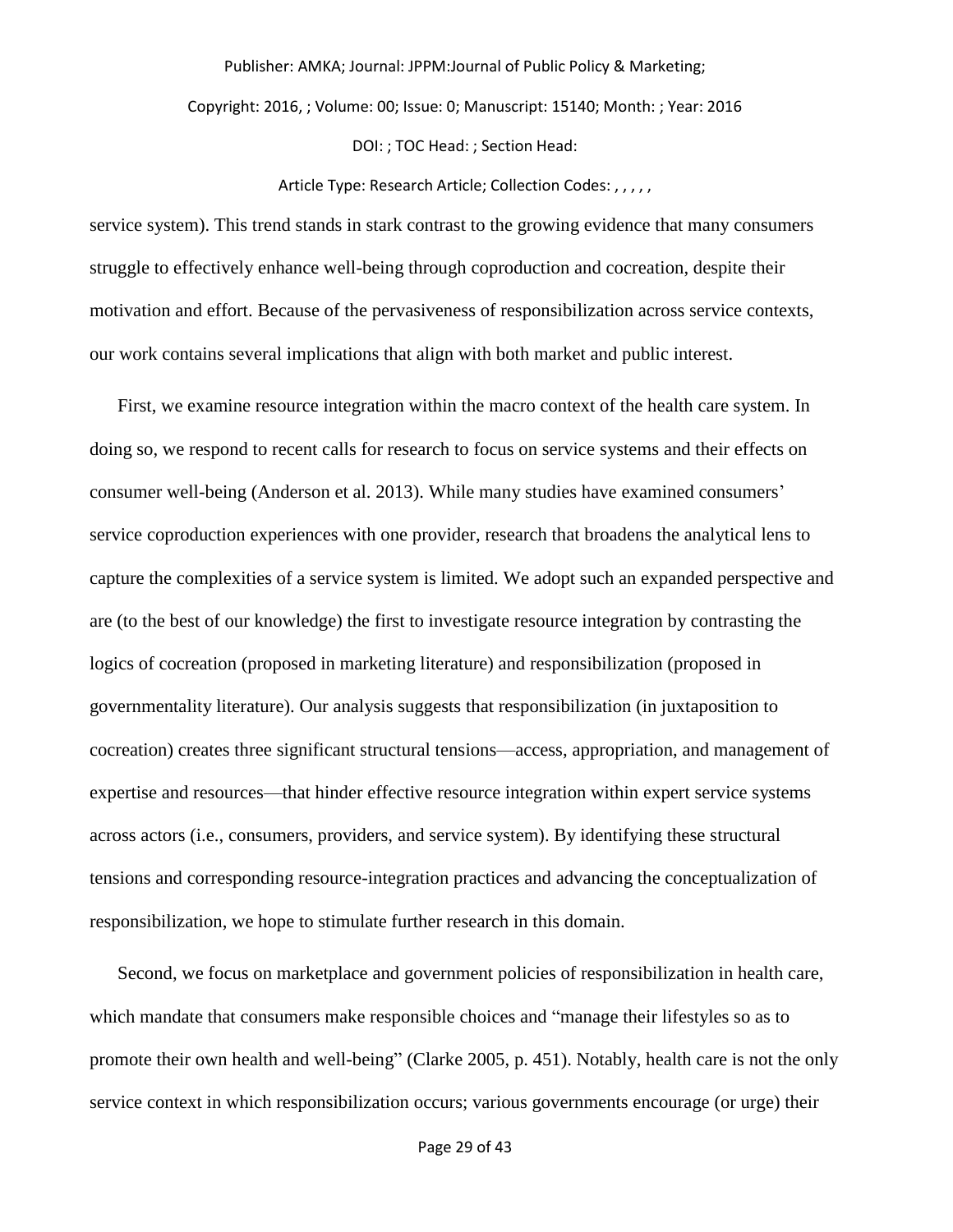Copyright: 2016, ; Volume: 00; Issue: 0; Manuscript: 15140; Month: ; Year: 2016

DOI: ; TOC Head: ; Section Head:

Article Type: Research Article; Collection Codes: , , , , ,

citizens to take responsibility for their diet and weight (Kirkland 2011), physical fitness (Wiest, Andrews, and Giardina 2015), and financial security (Williams 2007). Given the ubiquity of responsibilization, our research is a rather conservative assessment of its effects on well-being because we investigate only one sector. Responsibilization is likely to have additive (if not multiplicative) effects across often-interrelated service sectors (e.g., health care and financial services). In other words, the effects of responsibilization on consumer well-being might be more profound and severe than our findings imply, a concerning notion that deserves more scholarly attention.

In addition to the just-mentioned public interest and marketplace implications, responsibilization might have consequences that were unintended by policy makers and the marketplace. For example, popular media and medical literature increasingly blame parents for childhood obesity (e.g., Lupton 2011). That is, they portray parental food choices as free decisions, while discounting the fact that, at least partially, changes in the food industry (e.g., higher calorie levels, larger portion sizes, marketing efforts) are also major drivers of (childhood) obesity. More generally, the neoliberal lens of responsibilization suggests that "responsible citizens make reasonable choices—and therefore 'bad choices' result from the willfulness of irresponsible people, rather than the structural distribution of resources, capacities and opportunities" (Clarke 2005, p. 451). We believe that scholars at the intersection of marketing and public policy are uniquely qualified to contribute to a deeper understanding of (dis)advantages linked to the idea of responsibilization, particularly relative to alternative paradigms in marketing (e.g., SDL's coproduction). Especially because responsibilization (1) has received scant scholarly attention in service literature and (2) is an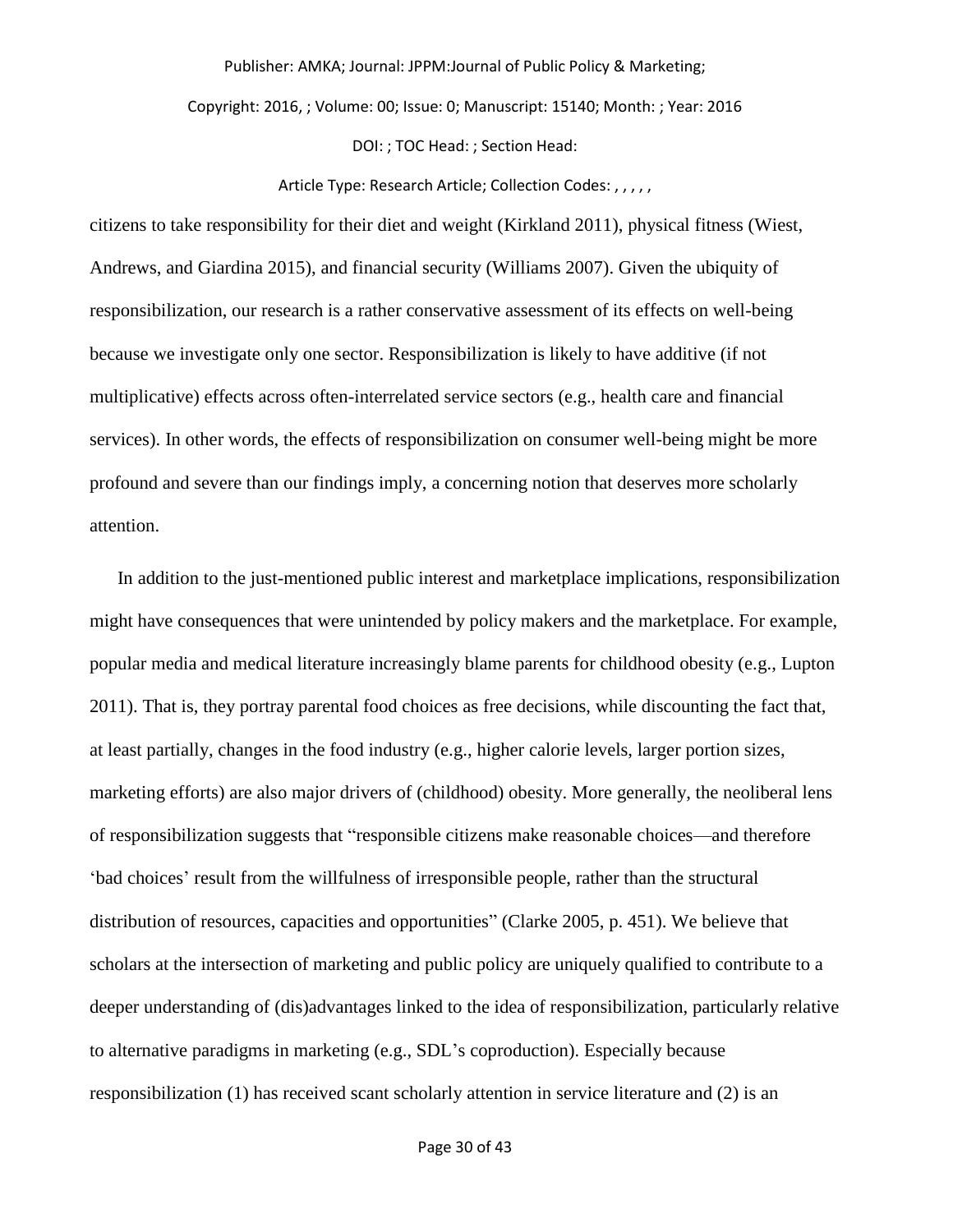Copyright: 2016, ; Volume: 00; Issue: 0; Manuscript: 15140; Month: ; Year: 2016

DOI: ; TOC Head: ; Section Head:

#### Article Type: Research Article; Collection Codes: , , , , ,

increasingly omnipresent phenomenon in consumers' lives, it needs to be investigated by consumer researchers.

Third, we recommend that service organizations, potentially in collaboration with or supported by policy makers, segment consumers on the basis of their service (system) literacy and customize the coproduction experience. Because consumer autonomy/access and capability are cornerstones of successful resource integration, modern technologies, such as the concept of gamification (Maynard et al. 2012), can be powerful tools. Service systems could create "coproduction games" to boost consumer autonomy and capability in a customized manner (e.g., games could be played on smartphones and self-adjust to the focal player's abilities).<sup>3</sup> Such coproduction games would not only be accessible at all times but would also serve as a way to provide encouragement to consumers. From an organizational perspective, coproduction games are cost-efficient and allow service systems to (potentially) share data on consumers in order to improve their coproduction experience. Finally, such technology would also help build credibility through certifications that players could earn (recall the lack of credibility in peer-to-peer networks). For example, Jane McGonigal's *SuperBetter* game has garnered widespread attention as a vehicle for alleviating anxiety and depression and enhancing personal resilience. Public interest implications might include the provision of research grants toward gamification solutions for effective resource integration.

These aspects suggest that service organizations in the 21st century need to consider new forms of interorganizational collaboration (e.g., between for-profit and nonprofit organizations, policy makers, and consumer/peer-to-peer networks). Such collaborations might result in the creation of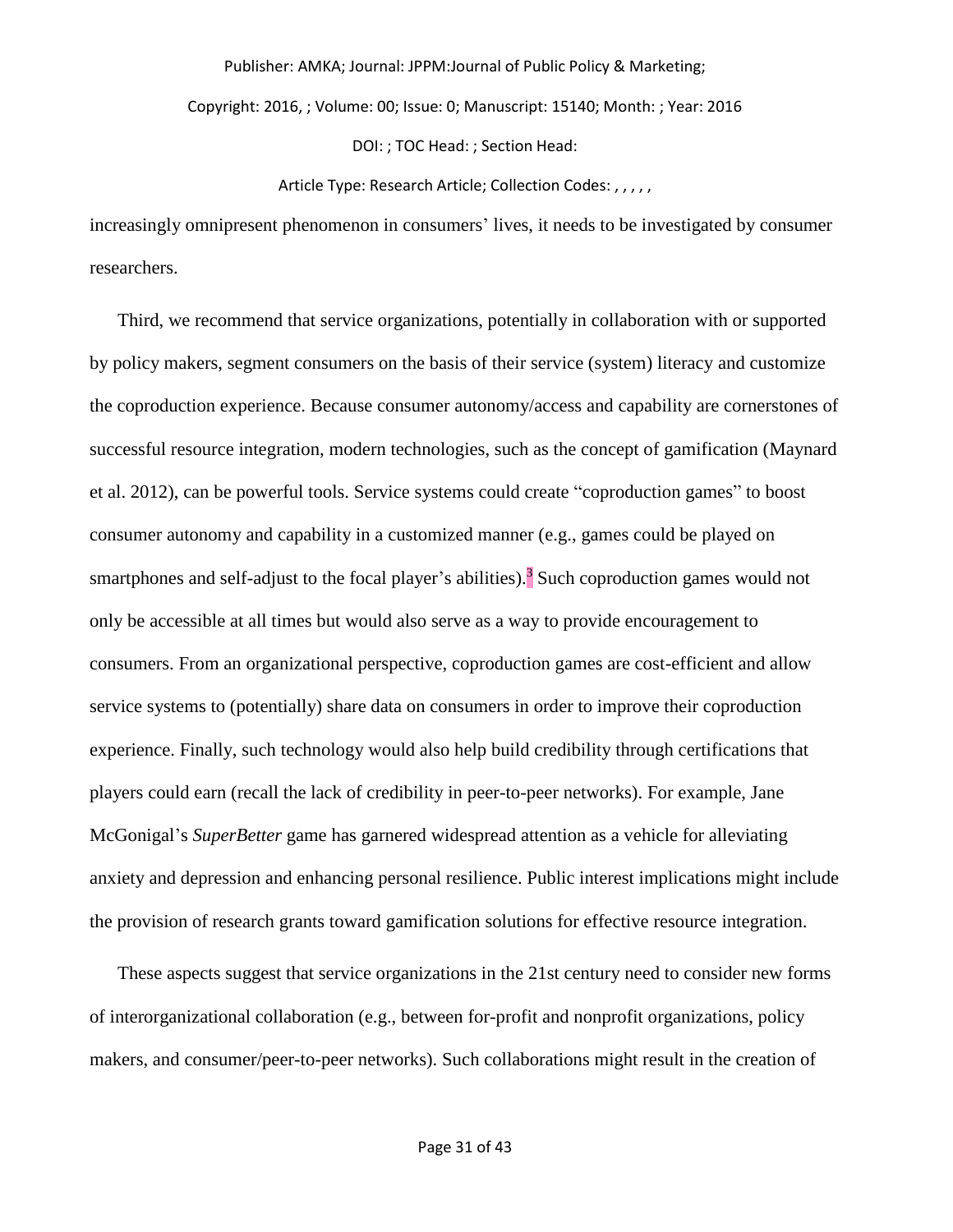Copyright: 2016, ; Volume: 00; Issue: 0; Manuscript: 15140; Month: ; Year: 2016

DOI: ; TOC Head: ; Section Head:

Article Type: Research Article; Collection Codes: , , , , ,

new certifications, such as expert patient designations and courses that include regulated certification courses and programs.

Finally, policy makers might examine the incentives that motivate resource-integration actors (i.e., consumers, providers, and service system). One way to align the various incentives in the long run would be for policies to incorporate a focus on consumer well-being into the expert-generating systems—that is, into the educational systems that produce service professionals. For example, educational curricula (e.g., in medical and business schools) could include courses on consumer well-being and responsibilization, so that future service professionals and managers would be trained—from the onset of their careers—to attend to well-being at the consumer, provider, and more general service system levels.

#### **Limitations and Further Research**

One limitation of our work, although it is based on extensive theorizing and drawing on observational data, is its empirical focus on a single industry. While T2D in particular and the health care system in general allow a rich examination of the conceptual issues surrounding responsibilization, resource integration, and well-being, other service domains are equally important to investigate. As such, the field is ripe with opportunities for understanding the scope and depth of the arguments we present herein.

Across industries within the general service context, consumers, providers, organizations, and service systems are faced with both the expectations of and lack of clarity surrounding responsibilization in the service script (e.g., retirement and financial services, higher education). The cornerstones of consumer agency, autonomy, and capability can guide future research efforts.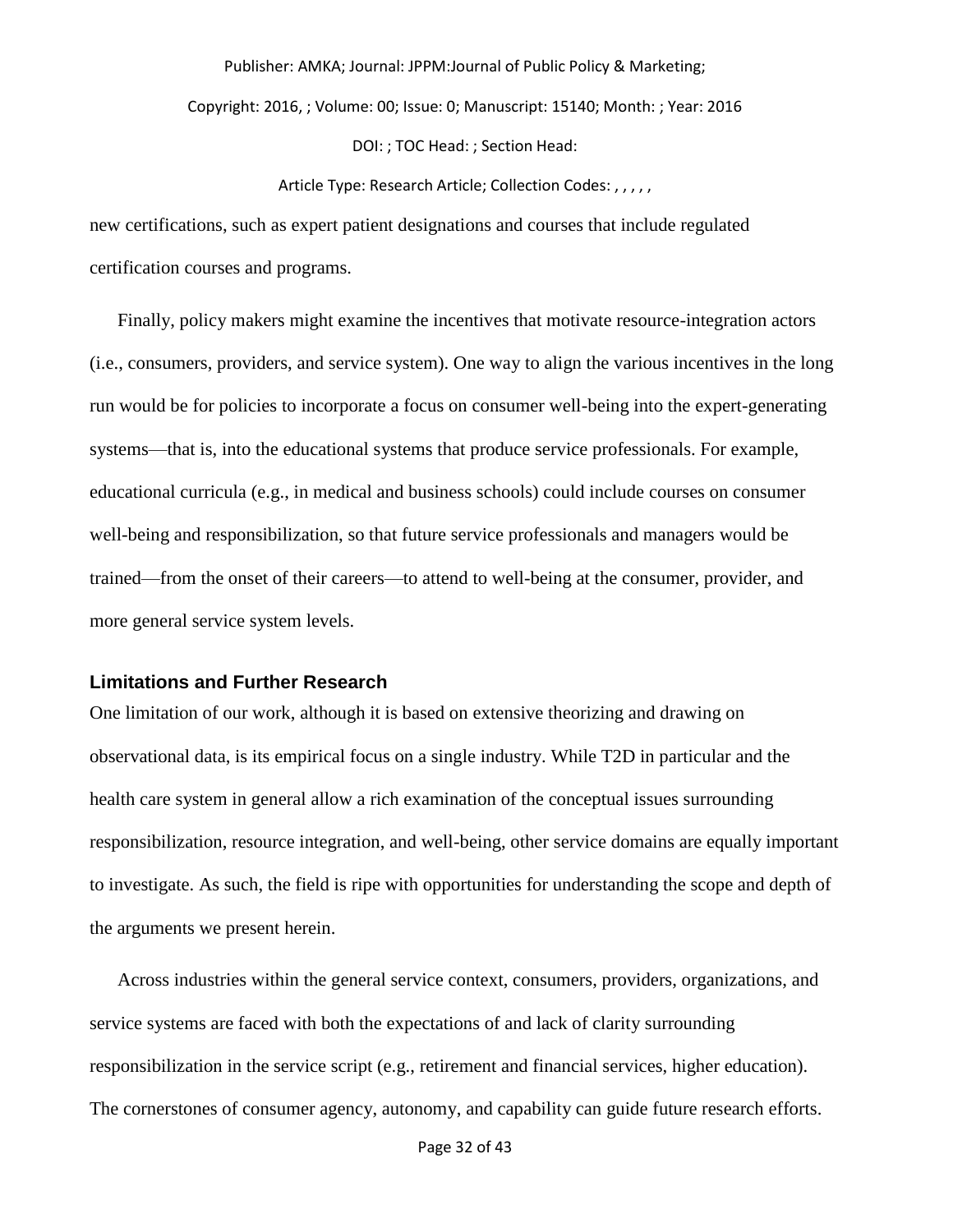Copyright: 2016, ; Volume: 00; Issue: 0; Manuscript: 15140; Month: ; Year: 2016

DOI: ; TOC Head: ; Section Head:

Article Type: Research Article; Collection Codes: , , , , ,

Naturally, these concepts relate to research on consumer expertise, defined as the ability to perform consumption-related tasks (Alba and Hutchinson 2000), and research on various forms of consumer literacy (e.g., financial, media, and medical literacy; e.g., Lusardi and Mitchell 2008; Peerson and Saunders 2009). However, investigating resource integration within the context of service systems also requires a more macro perspective, which is (among other things) reflected in new constructs. For example, medical literacy has been conceptualized as a consumer's ability to perform reading and numerical tasks required in a health care environment (Baker 2006; Peerson and Saunders 2009). It is easy to imagine a consumer with high levels of this medical literacy who still struggles with successful resource integration because of the system-related tensions identified in our research. In other words, most of the constructs that services and marketing scholars frequently examine do not capture the full scope of consumers' experiences, resulting in considerable conceptual voids in extant theories. Therefore, new constructs (and corresponding measures and/or indicators) are required. Examples include consumer service system literacy or, conversely, systemderived consumer fatalism, coproduction overload, and consumer burnout due to resourceintegration experiences with service systems (analogously, system-level constructs on the service provider's side are equally relevant). Incorporating these novel facets into existing conceptual models of service coproduction would be a major step forward.

Future work should also empirically evaluate strategic solutions to navigating the complexities of critical service systems, as well as measure consumer service (system) literacy for the ultimate well-being of all involved stakeholders. In both the health care industry and other service sectors, the motives of policy makers, business entities, and consumer advocates must align for the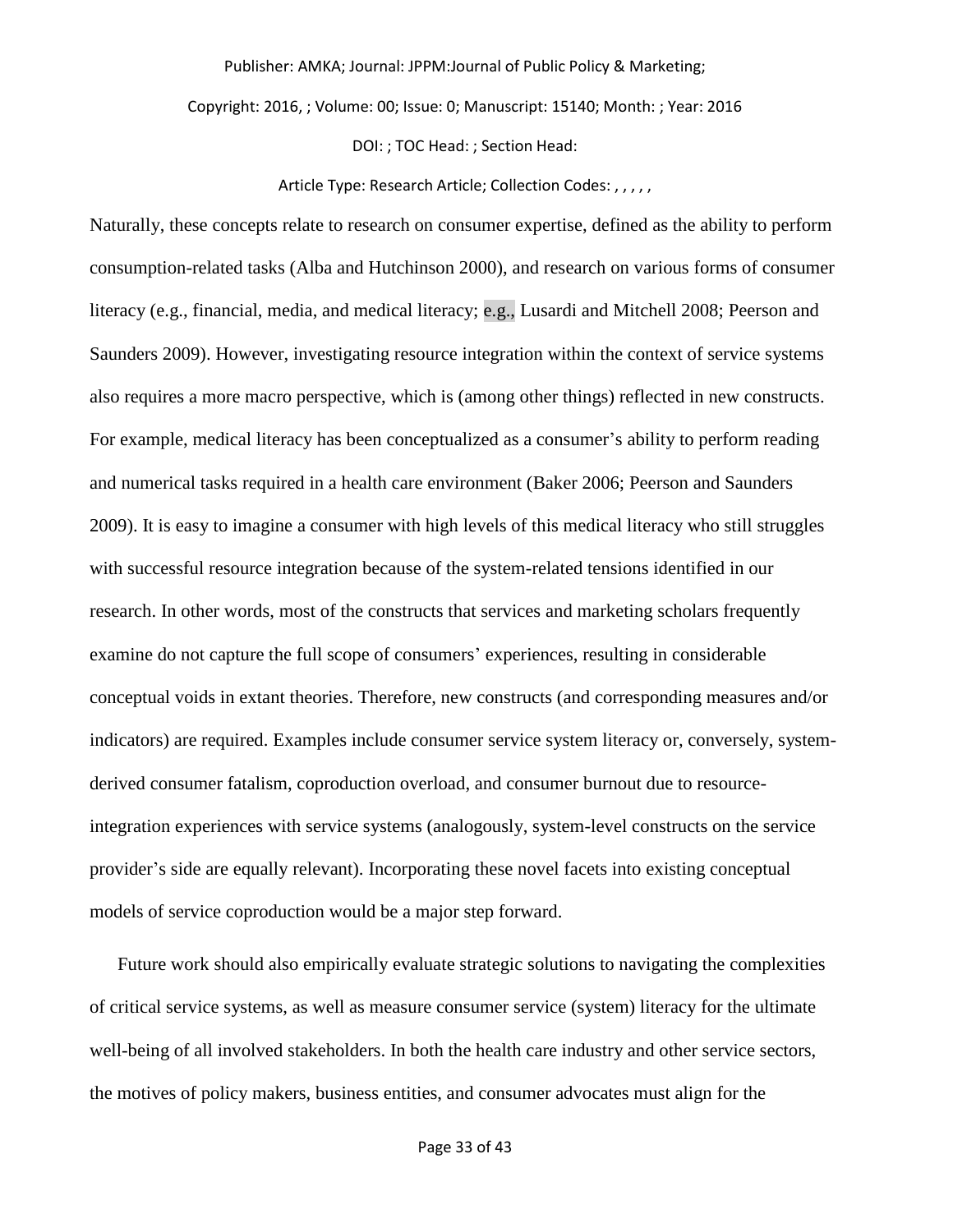Copyright: 2016, ; Volume: 00; Issue: 0; Manuscript: 15140; Month: ; Year: 2016

DOI: ; TOC Head: ; Section Head:

Article Type: Research Article; Collection Codes: , , , , ,

collective benefit and overall health of the service system. Selected strategies must be observed

holistically in order to understand the benefits and detriments that are rooted in all opportunities.

Policy researchers should continue to evaluate how proposed solutions to stakeholder tensions can

help alleviate the burden of responsibilization. Doing so would involve fostering an environment of

collaboration, developing shared knowledge, and facilitating resource integration across

relationships, with the goal of optimal service delivery.

## **References**

- <jrn>Alba, Joseph W. and J. Wesley Hutchinson (2000), "Knowledge Calibration: What Consumers Know and What They Think They Know," *Journal of Consumer Research*, 27 (2), 123– 56.</jrn>
- <jrn>Anderson, Laurel, Amy L. Ostrom, Canan Corus, Raymond P. Fisk, Andrew S. Gallan, Mario Giraldo, et al. (2013), "Transformative Service Research: An Agenda for the Future," *Journal of Business Research*, 66 (8), 1203–10.</jrn>
- <jrn>Askegaard, Søren and Jeppe Trolle Linnet (2011), "Towards an Epistemology of Consumer Culture Theory Phenomenology and the Context of Context," *Marketing Theory*, 11 (4), 381–  $404.<>$ /jm $>$
- <jrn>Baker, David W. (2006), "The Meaning and the Measure of Health Literacy," *Journal of General Internal Medicine*, 21 (8), 878–83.</jrn>
- <bok>Barker, Chris (2005), *Cultural Studies: Theory and Practice*. London: Sage Publications.</bok>
- <jrn>Berry, Leonard L. and Neeli Bendapudi (2007), "Health Care: A Fertile Field for Service Research," *Journal of Service Research*, 10 (2), 111–22.</jrn>
- <jrn>Bhattacharjee, Amit, Jonah Berger, and Geeta Menon (2014), "When Identity Marketing Backfires: Consumer Agency in Identity Expression," *Journal of Consumer Research*, 41 (2), 294–309.</jrn>
- <jrn>Biebricher, Thomas (2011), "(Ir-)responsibilization, Genetics, and Neuroscience," *European Journal of Social Theory*, 14 (4), 469–88.</jrn>
- <jrn>Botti, Simona and Sheena S. Iyengar (2006), "The Dark Side of Choice: When Choice Impairs Social Welfare," *Journal of Public Policy & Marketing*, 25 (Spring), 24–38.</jrn>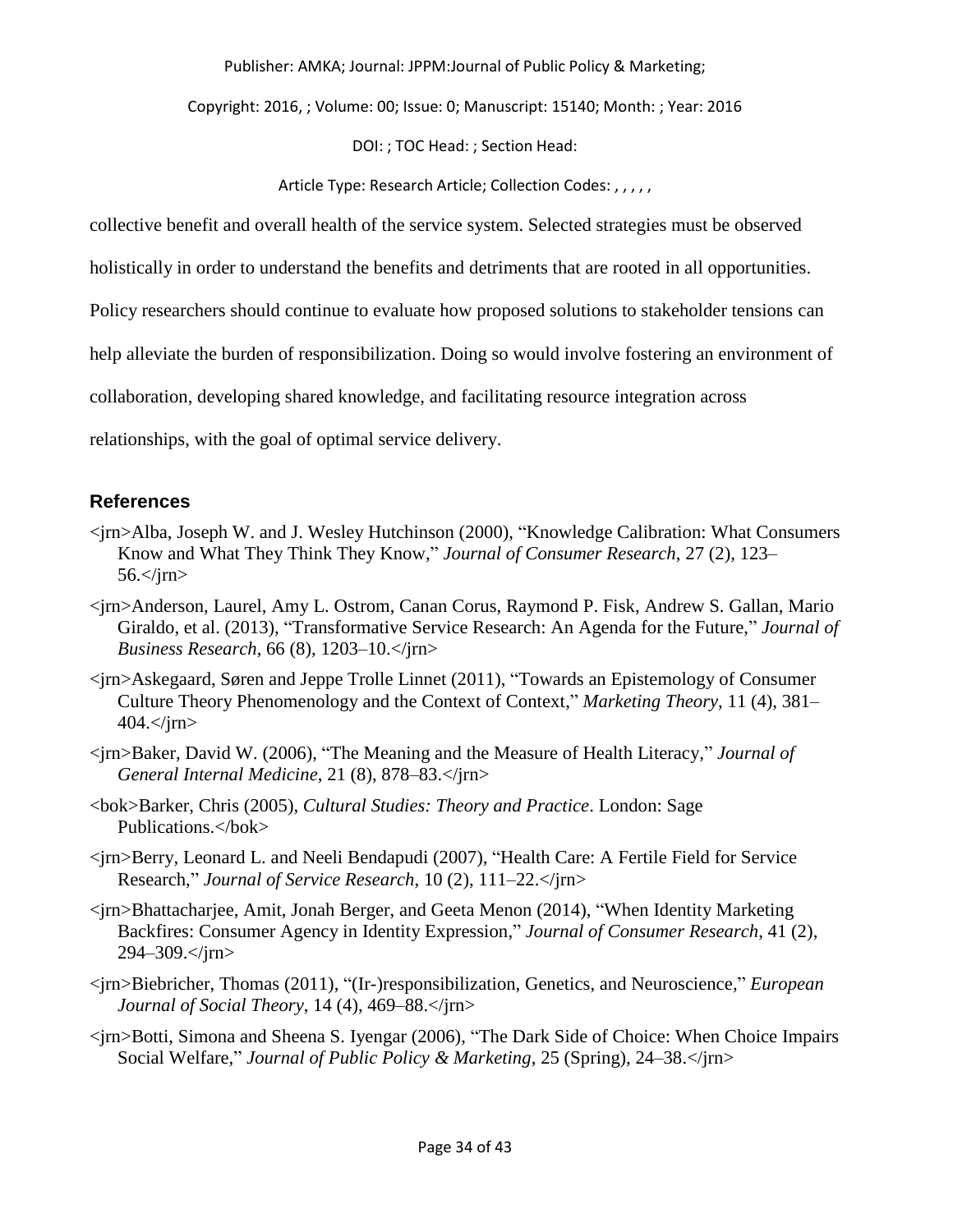Copyright: 2016, ; Volume: 00; Issue: 0; Manuscript: 15140; Month: ; Year: 2016

DOI: ; TOC Head: ; Section Head:

- <jrn>Botti, Simona and Ann L. McGill (2006), "When Choosing Is Not Deciding: The Effect of Perceived Responsibility on Satisfaction," *Journal of Consumer Research*, 33 (2), 211–  $19$ . $\text{cm}$
- <jrn>Brennan, Troyen A., Christopher J. Lyons, Richard L. Cruess, and Sylvia L. Cruess (2003), "Charter on Medical Professionalism: Putting the Charter into Practice," *Annals of Internal Medicine*, 138 (10), 851–55.</jrn>
- <bok>Brown, Brian J. and Sally Baker (2012), *Responsible Citizens: Individuals, Health, and*  Policy Under Neoliberalism. London: Anthem Press.</bok>
- <jrn>Bryan-Brown, Christopher W. and Kathleen Dracup (2003), "Professionalism," *American Journal of Critical Care*, 12 (5), 394–96.</jrn>
- <jrn>Carnahan, Sandra J. (2006), "Law, Medicine, and Wealth: Does Concierge Medicine Promote Health Care Choices, or Is It a Barrier to Access?" *Stanford Law & Policy Review*, 17 (1), 121–  $63.<\frac{\text{sim}}{\text{sim}}$
- <jrn>Carpenter, Delesha M., Lorie L. Geryk, Annie T. Chen, Rebekah H. Nagler, Nathan F. Dieckmann, and Paul K.J. Han (2016), "Conflicting Health Information: A Critical Research Need," *Health Expectations*, forthcoming [DOI: 10.1111/hex.12438].</jrn>
- <jrn>Carrington, Michal Jemma, Detlev Zwick, and Benjamin Neville (2016), "The Ideology of the Ethical Consumption Gap," *Marketing Theory*, 16 (1), 21–38.</jrn>
- <jrn>Cassel, Christine K., Virginia Hood, and Werner Bauer (2012), "A Physician Charter: The 10th Anniversary," *Annals of Internal Medicine*, 157 (4), 290–91.</jrn>
- <jrn>Clarke, John (2005), "New Labour's Citizens: Activated, Empowered, Responsibilized, Abandoned?" *Critical Social Policy*, 25 (4), 447–63.</jrn>
- <jrn>Cova, Bernard and Daniele Dalli (2009), "Working Consumers: The Next Step in Marketing Theory?" *Marketing Theory*, 9 (3), 315–39.</jrn>
- <jrn>Davies, Myfanwy and Glyn Elwyn (2008), "Advocating Mandatory Patient 'Autonomy' in Healthcare: Adverse Reactions and Side Effects," *Health Care Analysis*, 16 (4), 315–28.</jrn>
- <jrn>Dodge, Rachel, Annette P. Daly, Jan Huyton, and Lalage D. Sanders (2012), "The Challenge of Defining Wellbeing," *International Journal of Wellbeing*, 2 (3), [available at http://www.internationaljournalofwellbeing.org/index.php/ijow/article/view/89].</jrn>
- <jrn>Edvardsson, Bo, Michael Kleinaltenkamp, Bård Tronvoll, Patricia McHugh, and Charlotta Windahl (2014), "Institutional Logics Matter When Coordinating Resource Integration," *Marketing Theory*, 14 (3), 291–309.</jrn>
- <jrn>Edvardsson, Bo, Per Skålén, and Bård Tronvoll (2012), "Service Systems as a Foundation for Resource Integration and Value Co-Creation," *Review of Marketing Research*, 9 (2), 79–  $126 <$ /jm $>$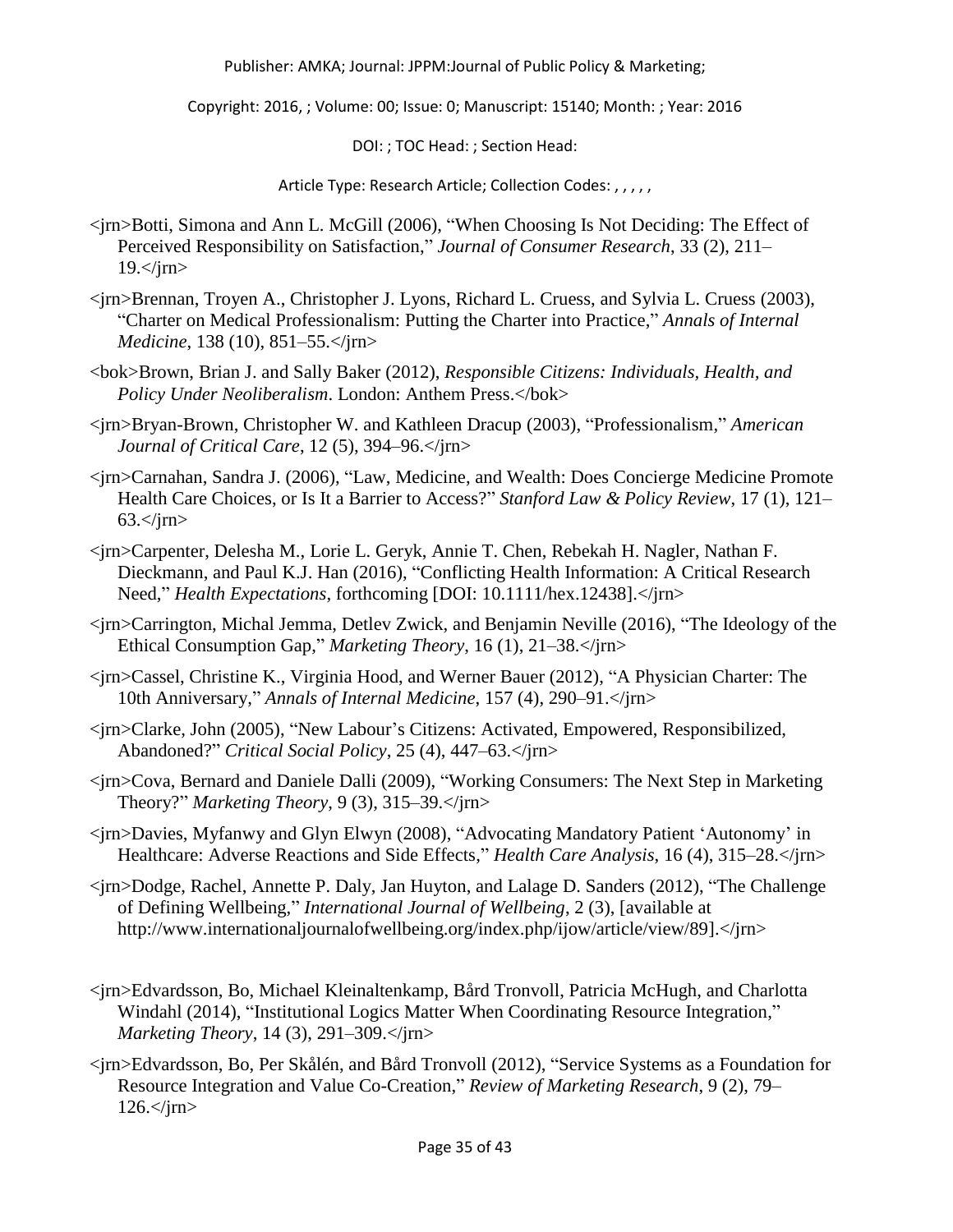Copyright: 2016, ; Volume: 00; Issue: 0; Manuscript: 15140; Month: ; Year: 2016

DOI: ; TOC Head: ; Section Head:

- <jrn>Faden, Ruth R., Nancy E. Kass, Steven N. Goodman, Peter Pronovost, Sean Tunis, and Tom L. Beauchamp (2013), "An Ethics Framework for a Learning Health Care System: A Departure from Traditional Research Ethics and Clinical Ethics," *Hastings Center Report*, 43 (S1), S16–  $27. <$ /jrn $>$
- <jrn>Firat, A. Fuat (1996), "The Unmanageable Consumer: Contemporary Consumption and Its Fragmentations," *Journal of Consumer Policy*, 19 (3), 393–96.</jrn>
- <jrn>Fotaki, Marianna (2011), "Towards Developing New Partnerships in Public Services: Users as Consumers, Citizens, and/or Co-Producers in Health and Social Care in England and Sweden," *Public Administration*, 89 (3), 933–55.</jrn>
- <jrn>Fox, Nicholas J., Katie J. Ward, and Alan J. O'Rourke (2005), "The 'Expert Patient': Empowerment or Medical Dominance? The Case of Weight Loss, Pharmaceutical Drugs, and the Internet," *Social Science & Medicine*, 60 (6), 1299–309.</jrn>
- <eref>Fox, Susannah (2011), "Peer-to-Peer Health Care," report, Pew Research Center (February 28), [available at http://www.pewinternet.org/2011/02/28/peer-to-peer-health-care-2/].</eref>
- <jrn>French, Michael T., Jenny F. Homer, Shay Klevay, Edward Goldman, Steven G. Ullmann, and Barbara E. Kahn (2010), "Is the United States Ready to Embrace Concierge Medicine?" *Population Health Management*, 13 (4), 177–82.</jrn>
- <jrn>Fumagalli, Lia Paola, Giovanni Radaelli, Emanuele Lettieri, and Cristina Masella (2015), "Patient Empowerment and Its Neighbours: Clarifying the Boundaries and Their Mutual Relationships," *Health Policy (Amsterdam)*, 119 (3), 384–94.</jrn>
- <jrn>Funnell, Martha M., Tammy L. Brown, Belinda P. Childs, Linda B. Haas, Gwen M. Hosey, Brian Jensen, et al. (2009), "National Standards for Diabetes Self-Management Education," *Diabetes Care*, 32 (Supplement 1), S87–94.</jrn>
- <jrn>Giesler, Markus and Ela Veresiu (2014), "Creating the Responsible Consumer: Moralistic Governance Regimes and Consumer Subjectivity," *Journal of Consumer Research*, 41 (3), 840–  $57.<\frac{\text{m}}{\text{m}}$
- <jrn>Goldstein, Daniel M. (2012), "Decolonialising 'Actually Existing Neoliberalism,'" *Social Anthropology*, 20 (3), 304–09.</jrn>
- <eref>Gorman, Anna (2014), "Many New Patients Overwhelmed by Health Care Jargon," *The Rundown* (blog), (June 16), PBS Newshour, [available at http://www.pbs.org/newshour/rundown/many-new-patients-overwhelmed-health-carejargon/].</eref>
- <eref>Greenhalgh, T., G. Robert, S.P. Bate, O. Kyriakidou, and F. Macfarlane (2004), "How to Spread Good Ideas: A Systematic Review of the Literature on Diffusion, Dissemination, and Sustainability of Innovations in Health Service Delivery and Organisation," report, National Coordinating Centre for NHS Service Delivery and Organisation, [available at http://www.netscc.ac.uk/hsdr/files/project/SDO\_FR\_08-1201-038\_V01.pdf].</eref>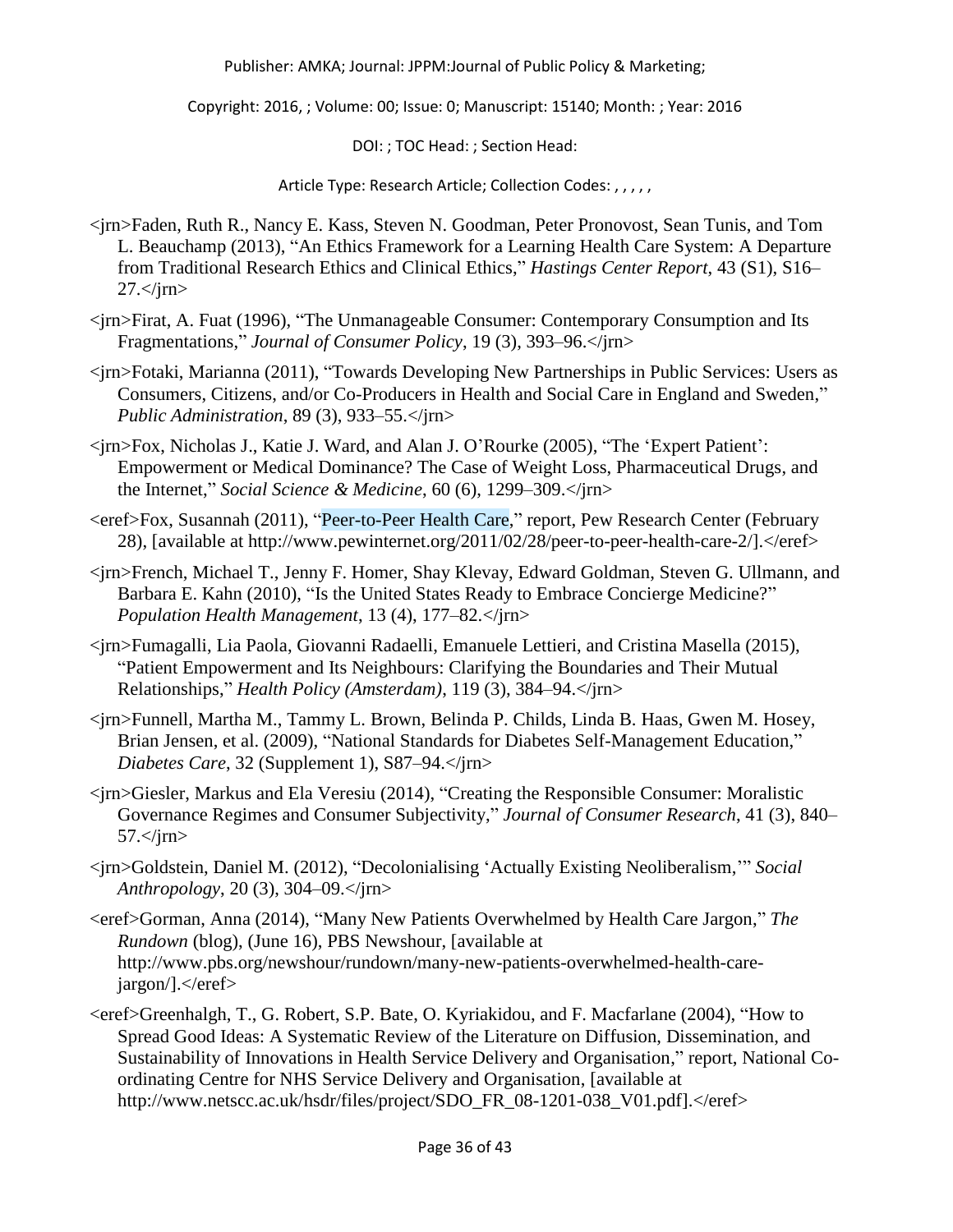Copyright: 2016, ; Volume: 00; Issue: 0; Manuscript: 15140; Month: ; Year: 2016

DOI: ; TOC Head: ; Section Head:

- <bok>Groopman, Jerome and Pamela Hartzband (2011), *Your Medical Mind: How to Decide What Is Right for You*. New York: Penguin.</bok>
- <jrn>Gruman, Jessie, Margaret Holmes Rovner, Molly E. French, Dorothy Jeffress, Shoshanna Sofaer, Dale Shaller, et al. (2010), "From Patient Education to Patient Engagement: Implications for the Field of Patient Education," *Patient Education and Counseling*, 78 (3),  $350 - 56$ .  $\text{cm}$
- <jrn>Guassora, Ann Dorrit, Susanne Reventlow, and Kirsti Malterud (2014), "Shame, Honor, and Responsibility in Clinical Dialog About Lifestyle Issues: A Qualitative Study About Patients' Presentations of Self," *Patient Education and Counseling*, 97 (2), 195–99.</jrn>
- <jrn>Gummesson, Evert and Cristina Mele (2010), "Marketing as Value Co-Creation Through Network Interaction and Resource Integration," *Journal of Business Market Management*, 4 (4), 181–98.</jrn>
- <jrn>Haase, Michaela and Michael Kleinaltenkamp (2011), "Property Rights Design and Market Process: Implications for Market Theory, Marketing Theory, and S-D Logic," *Journal of Macromarketing*, 31 (2), 148–59.</jrn>
- <bok>Harris, John and Vicky White (2013), *A Dictionary of Social Work and Social Care*. Oxford, UK: Oxford University Press.</bok>
- <jrn>Hartzler, Andrea and Wanda Pratt (2011), "Managing the Personal Side of Health: How Patient Expertise Differs from the Expertise of Clinicians," *Journal of Medical Internet Research*, 13 (3), e62.</jrn>
- <jrn>Hibbard, Judith H., Jessica Greene, Rebecca Sacks, Valerie Overton, and Carmen D. Parrotta (2016), "Adding a Measure of Patient Self-Management Capability to Risk Assessment Can Improve Prediction of High Costs," *Health Affairs*, 35 (3), 489–94.</jrn>
- <jrn>Hibbert, Sally, Heidi Winklhofer, and Mohamed Sobhy Temerak (2012), "Customers as Resource Integrators: Toward a Model of Customer Learning," *Journal of Service Research*, 15  $(3), 247-61.$   $\langle$ irn  $>$
- <conf>Huh, Jina and Wanda Pratt (2014), "Weaving Clinical Expertise in Online Health Communities," in *Proceedings of the SIGCHI Conference on Human Factors in Computing Systems*, Matt Jones and Philippe Palanque, eds. New York: Association for Computing Machinery, 1355–64.</conf>
- <jrn>Joiner, Keith and Robert Lusch (2016), "Evolving to a New Service-Dominant Logic for Health Care," *Innovation and Entrepreneurship in Health*, 3 (3), 25–33.</jrn>
- <jrn>Kangovi, Shreya, David Grande, and Chau Trinh-Shevrin (2015), "From Rhetoric to Reality: Community Health Workers in Post-Reform US Health Care," *New England Journal of Medicine*, 372 (24), 2277–79.</jrn>
- <jrn>Kirkland, Anna (2011), "The Environmental Account of Obesity: A Case for Feminist Skepticism," *Signs*, 36 (2), 463–85.</jrn>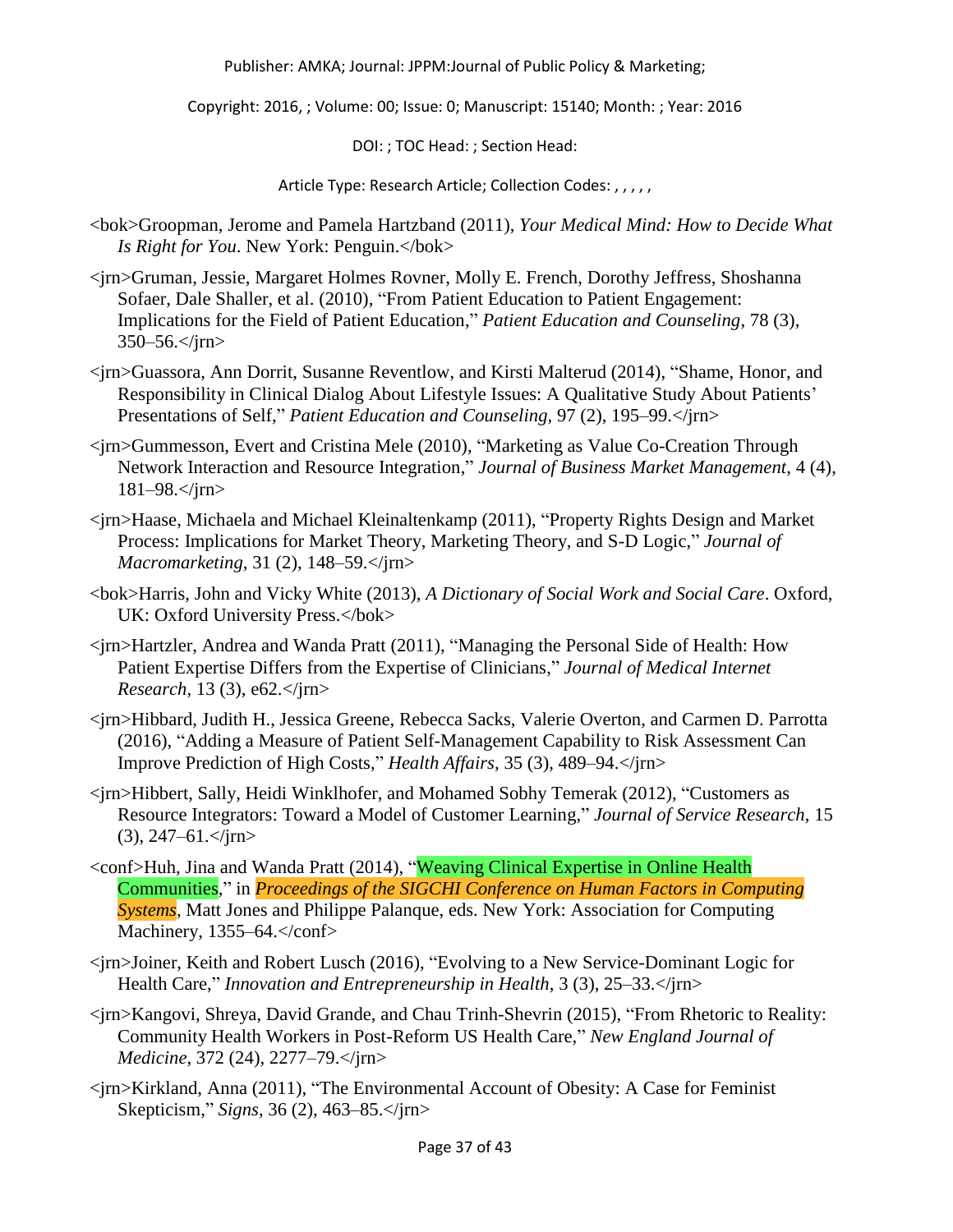Copyright: 2016, ; Volume: 00; Issue: 0; Manuscript: 15140; Month: ; Year: 2016

DOI: ; TOC Head: ; Section Head:

- <jrn>Kleinaltenkamp, Michael, Roderick J. Brodie, Pennie Frow, Tim Hughes, Linda D. Peters, and Herbert Woratschek (2012), "Resource Integration," *Marketing Theory*, 12 (2), 201–05.</jrn>
- <jrn>Kuykendall, Lauren, Louis Tay, and Vincent Ng (2015), "Leisure Engagement and Subjective Well-Being: A Meta-Analysis," *Psychological Bulletin*, 141 (2), 364–403.</jrn>
- <jrn>Laing, Angus, Debbie Keeling, and Terry Newholm (2011), "Virtual Communities Come of Age: Parallel Service, Value, and Propositions Offered in Communal Online Space," *Journal of Marketing Management*, 27 (3/4), 291–315.</jrn>
- <jrn>Laurance, Jeremy, Sarah Henderson, Peter J. Howitt, Mariam Matar, Hanan Al Kuwari, Susan Edgman-Levitan, et al. (2014), "Patient Engagement: Four Case Studies That Highlight the Potential for Improved Health Outcomes and Reduced Costs," *Health Affairs*, 33 (9), 1627–  $34 < \gamma$ jm $>$
- <jrn>Lupton, D. (2011), "'The Best Thing for the Baby': Mothers' Concepts and Experiences Related to Promoting Their Infants' Health and Development," *Health Risk & Society*, 13 (7), 637–51.</jrn>
- <other>Lusardi, Annamaria and Olivia S. Mitchell (2008), "Planning and Financial Literacy: How Do Women Fare?" Working Paper No. 13750, National Bureau of Economic Research.</other>
- <eref>Maynard, Nicholas W., Preeti Mehta, Jonas Parker, and Jeffrey Steinberg (2012), "Can Games Build Financial Capability?" working paper, RAND Corporation, [available at http://www.rand.org/pubs/working\_papers/WR963.html].</eref>
- <jrn>Mende, Martin, Maura L. Scott, Mary Jo Bitner, and Amy L. Ostrom (2015), "Activating Consumers for Better Service Coproduction Outcomes Through Eustress: The Interplay of Firm-Assigned Workload, Service Literacy, and Organizational Support," *Journal of Public Policy & Marketing*, forthcoming (published electronically December 11), [DOI: 10.1509/jppm.14.099].</jrn>
- <edb>Mick, David G. (2006), "Meaning and Mattering Through Transformative Consumer Research," in *Advances in Consumer Research*, Vol. 33, Connie Pechmann and Linda Price, eds. Duluth, MN: Association for Consumer Research, 1–4.</edb>
- <jrn>Misita, Caron P. (2013), "Clinical Pharmacists in Outpatient Diabetes Care: Essential Members of the Multidisciplinary Team," *Clinical Diabetes*, 31 (4), 162–65.</jrn>
- <bok>Monge, Peter R. and Noshir S. Contractor (2003), *Theories of Communication Networks*. New York: Oxford University Press.</bok>
- <jrn>Needham, Catherine (2007), "Citizen-Consumers: Changing Publics and Changing Public Services," *Sociology of Health & Illness*, 58 (4), 719–21.</jrn>
- <jrn>Oliver, Daniel G., Julianne M. Serovich, and Tina L. Mason (2005), "Constraints and Opportunities with Interview Transcription: Towards Reflection in Qualitative Research," *Social Forces*, 84 (2), 1273–89.</jrn>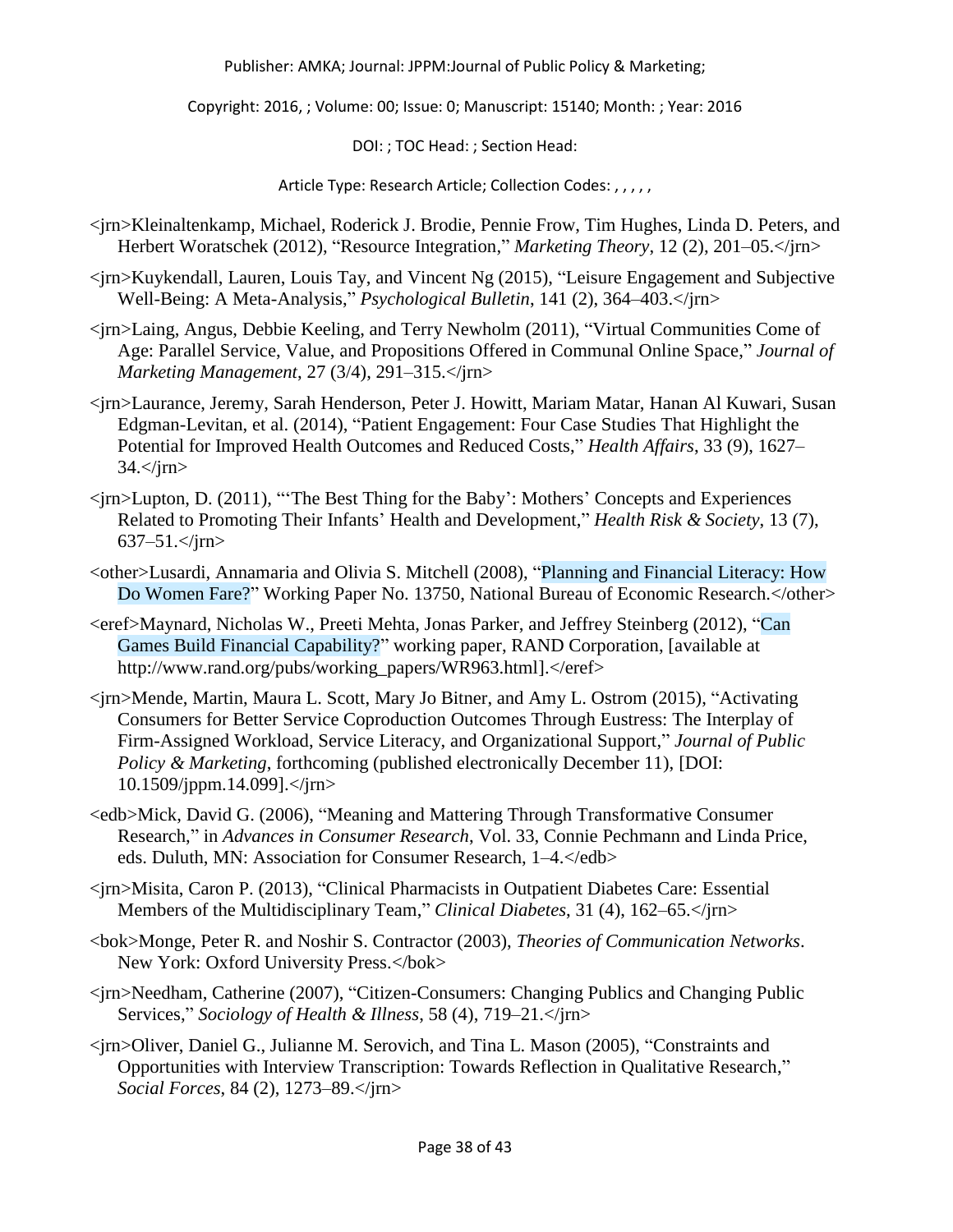Copyright: 2016, ; Volume: 00; Issue: 0; Manuscript: 15140; Month: ; Year: 2016

DOI: ; TOC Head: ; Section Head:

- <jrn>Peerson, Anita and Margo Saunders (2009), "Health Literacy Revisited: What Do We Mean and Why Does It Matter?" *Health Promotion International*, 24 (3), 285–96.</jrn>
- <jrn>Prigge, Jana-Kristin, Beatrix Dietz, Christian Homburg, Wayne D. Hoyer, and Jennifer L. Burton (2015), "Patient Empowerment: A Cross-Disease Exploration of Antecedents and Consequences," *International Journal of Research in Marketing*, 32 (4), 375–86.</jrn>
- <jrn>Rubenstein, Ellen L. (2012), "'Things My Doctor Never Told Me': Bridging Information Gaps in an Online Community," *Proceedings of the American Society for Information Science and Technology*, 49 (1), 1–10.</jrn>
- <jrn>Santos, Nicholas J.C., Gene R. Laczniak, and Tina M. Facca-Miess (2015), "The 'Integrative Justice Model' as Transformative Justice for Base-of-the-Pyramid Marketing," *Journal of Business Ethics*, 126 (4), 697–707.</jrn>
- <jrn>Schembri, Sharon (2006), "Rationalizing Service Logic, or Understanding Services as Experience?" *Marketing Theory*, 6 (3), 381–92.</jrn>
- <jrn>Singaraju, Stephen P., Quan Anh Nguyen, Outi Niininen, and Gillian Sullivan-Mort (2016), "Social Media and Value Co-Creation in Multi-Stakeholder Systems: A Resource Integration Approach," *Industrial Marketing Management*, 54 (April), 44–55.</jrn>
- <jrn>Singh, Jagdip and Deepak Sirdeshmukh (2000), "Agency and Trust Mechanisms in Consumer Satisfaction and Loyalty Judgements," *Journal of the Academy of Marketing Science*, 28 (1), 150–67.</jrn>
- <jrn>Spanjol, Jelena, Anna S. Cui, Cheryl Nakata, Lisa K. Sharp, Stephanie Y. Crawford, Yazhen Xiao, et al. (2015), "Co-Production of Prolonged, Complex, and Negative Services: An Examination of Medication Adherence in Chronically Ill Individuals," *Journal of Service Research*, 18 (3), 284–302.</jrn>
- <jrn>Stange, Kurt C. (2009), "The Problem of Fragmentation and the Need for Integrative Solutions," *Annals of Family Medicine*, 7 (2), 100–103.</jrn>
- <jrn>Stewart, David W. (2015), "Why Marketers Should Study Public Policy," *Journal of Public Policy & Marketing*, 34 (1), 1–3.</*jrn>*
- <jrn>Thom, David H., Danielle Hessler, Rachel Willard-Grace, Thomas Bodenheimer, Adriana Najmabadi, Christina Araujo, et al. (2014), "Does Health Coaching Change Patients' Trust in Their Primary Care Provider?" *Patient Education and Counseling*, 96 (1), 135–38.</jrn>
- <jrn>Thompson, Craig J. (1997), "Interpreting Consumers: A Hermeneutical Framework for Deriving Marketing Insights from the Texts of Consumers' Consumption Stories," *Journal of Marketing Research*, 34 (November), 438–55.</jrn>
- <jrn>Thorsen, Dag Einar (2010), "The Neoliberal Challenge: What Is Neoliberalism?" *Contemporary Readings in Law and Social Justice*, 2 (2), 188–214.</jrn>
- <jrn>Tost, Leigh Plunkett (2011), "An Integrative Model of Legitimacy Judgments," *Academy of Management Review*, 36 (4), 686–710.</jrn>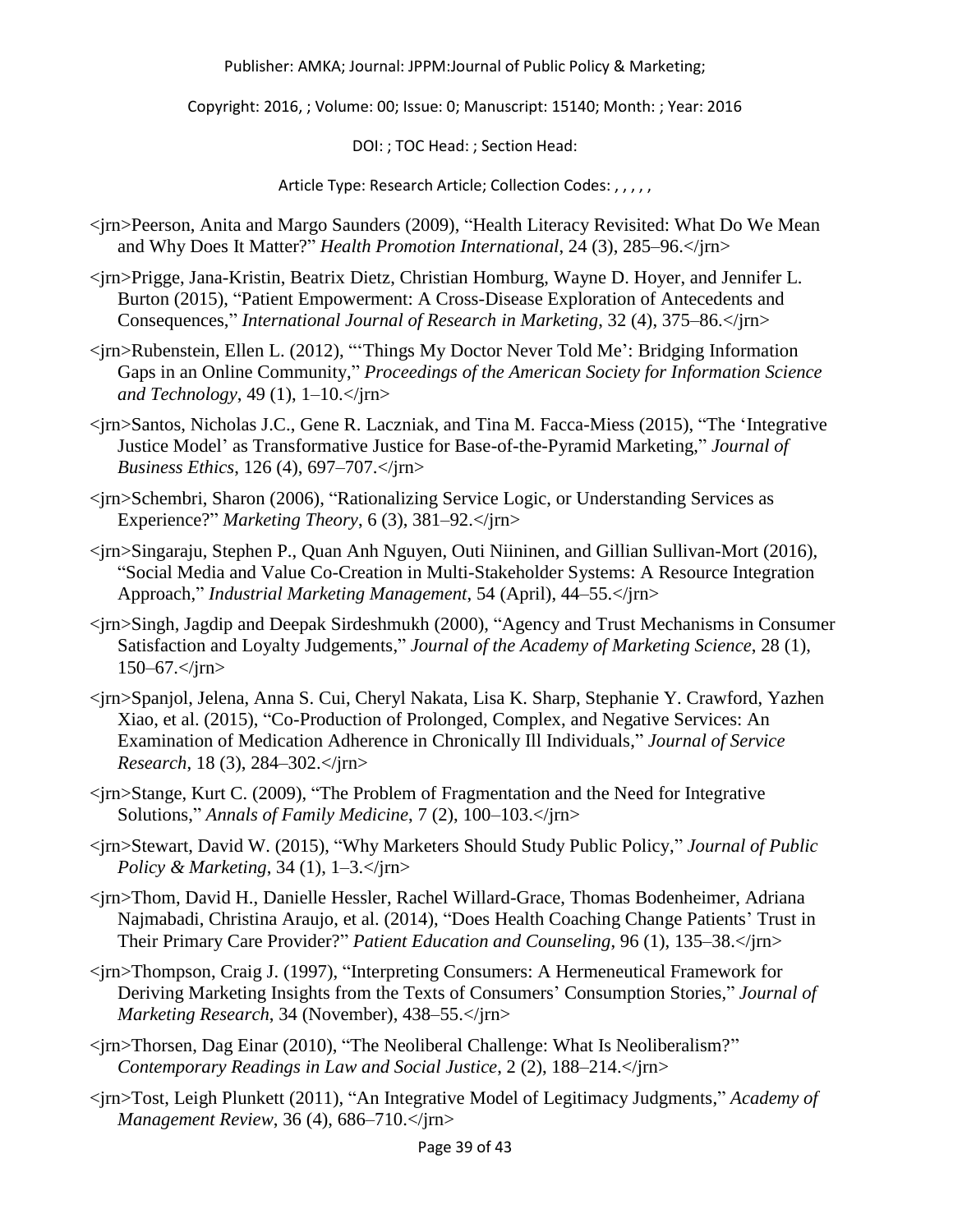Copyright: 2016, ; Volume: 00; Issue: 0; Manuscript: 15140; Month: ; Year: 2016

DOI: ; TOC Head: ; Section Head:

Article Type: Research Article; Collection Codes: , , , , ,

- <jrn>Townsend, Anne, Jenny Leese, Paul Adam, Michael McDonald, Linda C. Li, Sheila Kerr, et al. (2015), "EHealth, Participatory Medicine, and Ethical Care: A Focus Group Study of Patients' and Health Care Providers' Use of Health-Related Internet Information," *Journal of Medical Internet Research*, 17 (6), e155.</jrn>
- <jrn>Vargo, Stephen L. and Robert F. Lusch (2008), "Service-Dominant Logic: Continuing the Evolution," *Journal of the Academy of Marketing Science*, 36 (1), 1–10.</jrn>
- <bok>Vargo, Stephen L. and Robert F. Lusch (2012), *Toward a Better Understanding of the Role of Value in Markets and Marketing*. Bingley, UK: Emerald Group.</bok>

<eref>Versel, Neil (2016), "Apple's New CareKit Helps Design of Self-Care Apps," *MedCity News*, (March 21), [available at http://medcitynews.com/2016/03/apple-carekit/].</eref>

- <jrn>Ward, Vicky and Simon Smith, Allan House, and Susan Hamer (2012), "Exploring Knowledge Exchange: A Useful Framework for Practice and Policy," *Social Science & Medicine*, 74 (3), 297–304.</jrn>
- <jrn>Wiest, Amber L., David L. Andrews, and Michael D. Giardina (2015), "Training the Body for Healthism: Reifying Vitality in and Through the Clinical Gaze of the Neoliberal Fitness Club," *Review of Education, Pedagogy & Cultural Studies*, 37 (1), 21–40.</jrn>
- <jrn>Williams, Toni (2007), "Empowerment of Whom and for What? Financial Literacy Education and the New Regulation of Consumer Financial Services," *Law & Policy*, 29 (2), 226–56.</jrn>
- <jrn>Yngfalk, Carl and Anna Fyrberg Yngfalk (2015), "Creating the Cautious Consumer Marketing Managerialism and Bio-Power in Health Consumption," *Journal of Macromarketing*, 35 (4), 435–47.</jrn>
- <bok>Zarcadoolas, Christina, Andrew Pleasant, and David S. Greer (2009), *Advancing Health Literacy: A Framework for Understanding and Action*. San Francisco: John Wiley & Sons.</bok>
- <jrn>Zwick, Detlev, Samuel K. Bonsu, and Aron Darmody (2008), "Putting Consumers to Work: 'Co-Creation' and New Marketing Govern-Mentality," *Journal of Consumer Culture*, 8 (2), 163–96.</jrn>

## **Figure 1. Responsibilization and Resource Integration in Expert Service Systems**

{Insert Fig 1 here}

Notes: Res. Int. = resource integration.

| Taple 1. Types of Data Sources Oseu                            |                               |                        |  |
|----------------------------------------------------------------|-------------------------------|------------------------|--|
| <b>Name</b>                                                    | <b>URL</b>                    | Type                   |  |
|                                                                |                               |                        |  |
| American Diabetes Association (ADA) Community Support<br>Group | http://community.diabetes.org | Consumer: Online forum |  |

## **Table 1. Types of Data Sources Used**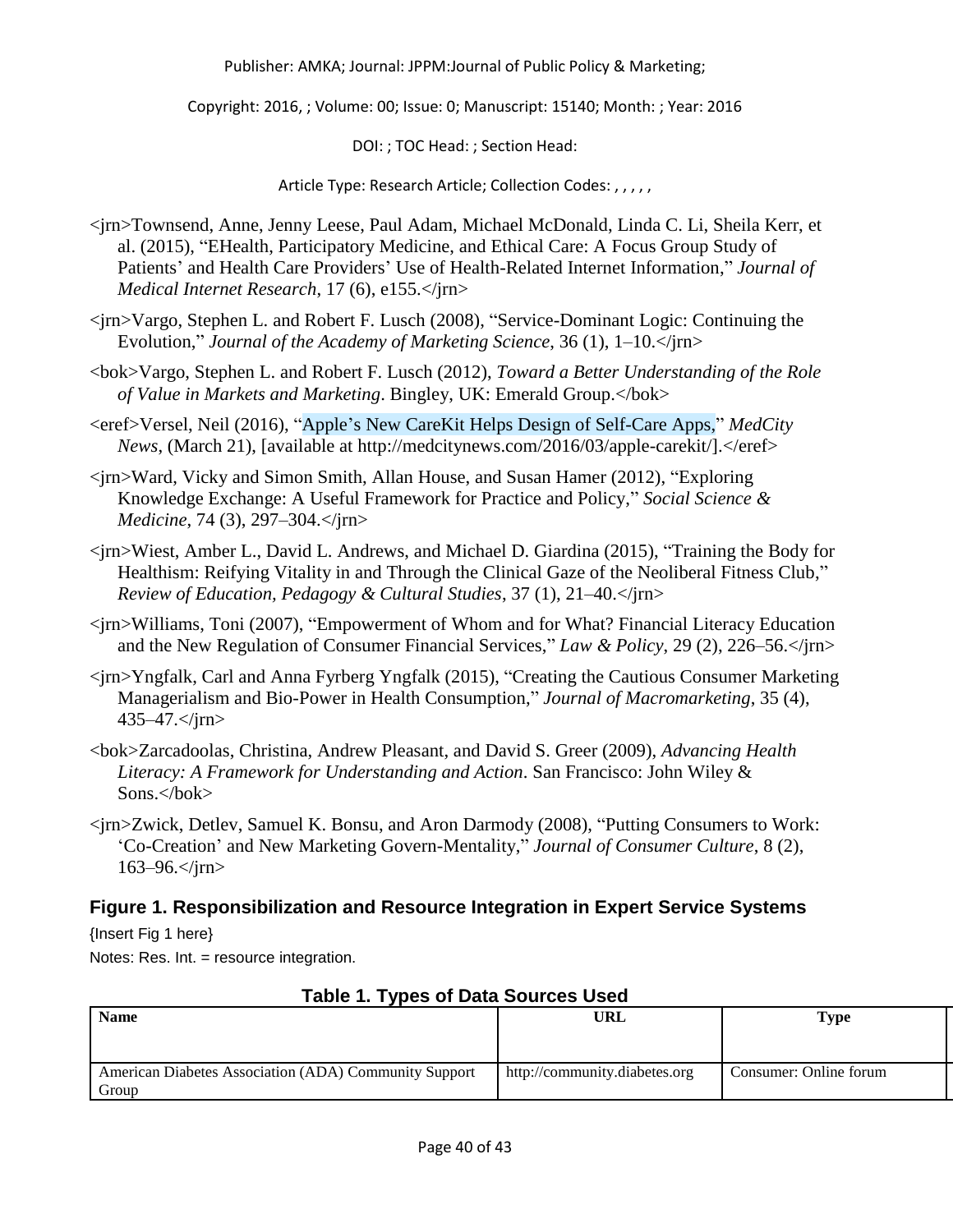### Copyright: 2016, ; Volume: 00; Issue: 0; Manuscript: 15140; Month: ; Year: 2016

### DOI: ; TOC Head: ; Section Head:

#### Article Type: Research Article; Collection Codes: , , , , ,

| DailyStrength                                             | http://www.dailystrength.org/c/  | Consumer: Online forum     |
|-----------------------------------------------------------|----------------------------------|----------------------------|
|                                                           | Diabetes-Type-2/support-group    |                            |
| All Nurses "Patient noncompliance" thread                 | http://allnurses.com/nursing-    | Provider: Online forum for |
|                                                           | activism-healthcare/patient-non- | nurses                     |
|                                                           | compliance-16387.html            |                            |
| Practice Nursing "Hba1c again" thread                     | http://www.practicenursing.co.u  | Provider: Online forum for |
|                                                           | k/forum/topic.aspx?TOPIC_ID=     | practice nurses            |
|                                                           | 24770&whichpage=-1               |                            |
| All Nurses "Mismanagement of diabetes in hospital" thread | http://allnurses.com/diabetes-   | Provider: Online forum for |
|                                                           | endocrine-                       | practice nurses            |
|                                                           | nursing/mismanagement-of-        |                            |
|                                                           | diabetes-904850.html             |                            |

## **Table 2. Selected Emerging Solutions to Address Structural Tensions**

| A: Summary of Exemplar Solutions Across Consumer (C), Provider (P), and System (S) Actors |                                                                                                                                                                                                        |                                                                                                                                                                                                                              |                                                                                                                                                                                                            |  |
|-------------------------------------------------------------------------------------------|--------------------------------------------------------------------------------------------------------------------------------------------------------------------------------------------------------|------------------------------------------------------------------------------------------------------------------------------------------------------------------------------------------------------------------------------|------------------------------------------------------------------------------------------------------------------------------------------------------------------------------------------------------------|--|
|                                                                                           | <b>Structural Tensions Related to Responsibilization</b>                                                                                                                                               |                                                                                                                                                                                                                              |                                                                                                                                                                                                            |  |
|                                                                                           | <b>Accessing Expertise for</b><br><b>Resource Integration</b>                                                                                                                                          | <b>Appropriating Knowledge</b><br>for and About Resource<br><b>Integration</b>                                                                                                                                               | <b>Managing a Fragmented</b><br>and Complex Service<br><b>System for Resource</b><br><b>Integration</b>                                                                                                    |  |
| Emerging solutions                                                                        | • Clinical pharmacist $(C, S)$<br>• Community health worker<br>(C, S)<br>• Health data-sharing<br>platform $(C, S)$<br>• Health management app<br>(C, P, S)<br>• Research<br>institutes/agencies $(S)$ | • Clinical pharmacist $(C, S)$<br>$\bullet$ Health coach $(C)$<br>• Health data-sharing<br>platform $(C, S)$<br>• Health management app<br>(C, P, S)<br>• Knowledge broker (P, S)<br>• Research<br>institutes/agencies $(S)$ | • Community health worker<br>(C, S)<br>• Crowdsourcing diagnosis<br>(C, S)<br>• Health data-sharing<br>platform $(C, S)$<br>$\bullet$ Knowledge broker $(P, S)$<br>• Research<br>institutes/agencies $(S)$ |  |

#### **B: Brief Descriptions of Exemplar Solutions Addressing Structural Tensions (in alphabetical order)**

| <b>Solution</b>                  | <b>Description</b>                                                                                                                                                                                                                                                                                                                                                                                                                                                                                                                                                                                                                                                                                                                                     |  |  |
|----------------------------------|--------------------------------------------------------------------------------------------------------------------------------------------------------------------------------------------------------------------------------------------------------------------------------------------------------------------------------------------------------------------------------------------------------------------------------------------------------------------------------------------------------------------------------------------------------------------------------------------------------------------------------------------------------------------------------------------------------------------------------------------------------|--|--|
| Clinical pharmacist              | Clinical pharmacists' capabilities and expertise go beyond those of community pharmacists.<br>They can review medication prescriptions, adjust prescriptions, support patients, assess<br>barriers to treatment adoption, and so on. As such, they can provide clinical expertise and<br>time that a physician might not have. Yet they are vastly underused in the service system.<br>One of the main reasons is that physicians do not refer patients to clinical pharmacists<br>(Misita 2013) (i.e., the system is not set up to take advantage of such a solution).                                                                                                                                                                                |  |  |
| Community health<br>worker (CHW) | CHWs are an underused provider category. They facilitate access to expertise and other<br>resources in the service system for consumers. They are particularly helpful in bridging the<br>divide between provider and consumer in the service system so important to effective<br>resource integration. Although CHWs are lay personnel, they command significant context<br>expertise on both the provider and consumer sides, so they can also "heal" some of the<br>fragmentation (see Structural Tension 3) within the system. Calls for the growth of<br>community health worker programs have indicated the cost-effectiveness of these boundary<br>spanners as they allow "health systems with limited resources to invest in a single scalable |  |  |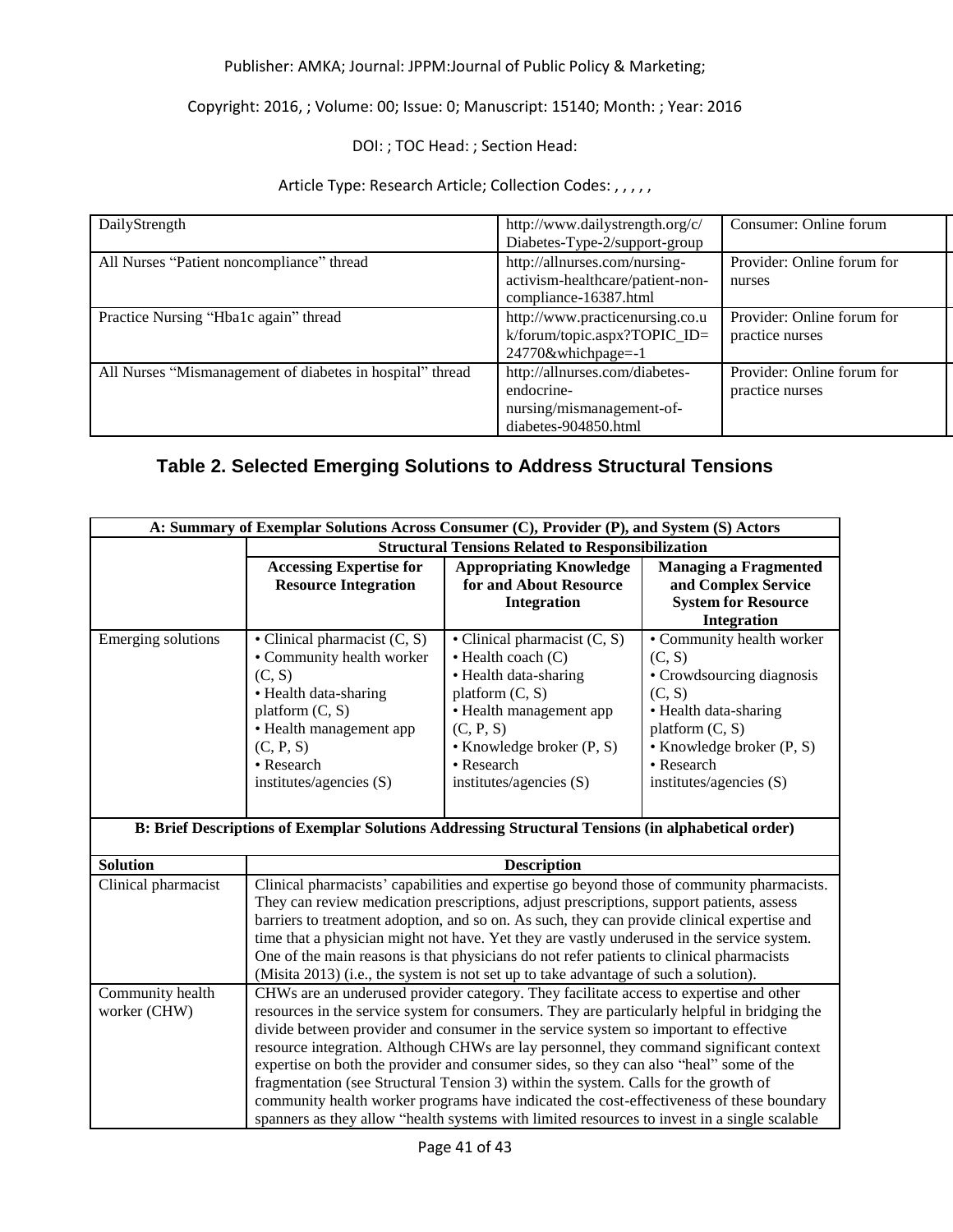#### Copyright: 2016, ; Volume: 00; Issue: 0; Manuscript: 15140; Month: ; Year: 2016

### DOI: ; TOC Head: ; Section Head:

Article Type: Research Article; Collection Codes: , , , , ,

|                                                    | model, rather than choosing among disease-specific programs" (Kangovi, Grande, and<br>Trinh-Shevrin 2015, p. 2278).                                                                                                                                                                                                                                                                                                                                                                                                                                                                                                                                                                                      |
|----------------------------------------------------|----------------------------------------------------------------------------------------------------------------------------------------------------------------------------------------------------------------------------------------------------------------------------------------------------------------------------------------------------------------------------------------------------------------------------------------------------------------------------------------------------------------------------------------------------------------------------------------------------------------------------------------------------------------------------------------------------------|
| Crowdsourcing<br>diagnosis (e.g.,<br>crowdmed.com) | For consumers struggling to benefit from repeated and prolonged access to the medical<br>service system (resulting in a lack of effective diagnosis and treatment), crowdsourcing of<br>diagnoses for difficult and complex medical cases offers potential relief (see<br>crowdmed.com). By bringing together varied teams of providers to examine a medical case,<br>the challenge of navigating a fragmented system of specialty physicians is addressed.                                                                                                                                                                                                                                              |
| Health coach                                       | Shared decision making requires health care consumers to be capable of assessing,<br>processing, evaluating, and determining highly complex information and do so in light of<br>highly variable personal contexts (see Groopman and Hartzband 2011). To help with<br>absorbing and appropriating expertise for resource integration, health coaches (i.e., certified<br>medical assistants) provide a possible solution. Health coaches act as information<br>translators, discussion facilitators with other providers, advocates, decision and behavior<br>planning aides, and facilitators of service system resources and coordination (Thom et al.<br>2014).                                       |
| Health data-sharing<br>platform                    | Online platforms that bring together consumers with providers and/or researchers to<br>enhance learning and improve experiences and outcomes. Patientslikeme.com, for example,<br>gives researchers and firms access to patient self-report data and tools for patient stories to<br>be translated into measures, as well as active recruitment of patient input into research<br>teams for new health measures. Clinicians can also use the site to track their patients. The<br>site provides both consumer-to-consumer and consumer-to-expert interactions. Other sites<br>(e.g., smartpatients.com) aim to provide peer-to-peer support, access to latest clinical<br>research, and clinical trials. |
| Health management<br>app                           | Mobile apps have proliferated to address many different problems in the health care and<br>management domain. Mostly consumer oriented, the importance of mobile platforms for<br>health care services is evidenced by the significant investment of companies such as Apple<br>and Google. For example, Apple's CareKit provides an open source platform for<br>development of health management apps.                                                                                                                                                                                                                                                                                                  |
| Knowledge broker                                   | To facilitate the often complex and distributed care needed, knowledge brokers are<br>emerging as a solution aimed to overcoming fragmentation and enhancing resource<br>integration on the provider side. These team members engage in diverse activities:<br>"information management (helping teams find, package, and disseminate information),<br>linkage and exchange (facilitating discussions between the teams and relevant experts) and<br>capacity building (helping teams develop their capacity to exchange knowledge into the<br>future)" (Ward et al., 2012, p. 298).                                                                                                                      |
| Research<br>institutes/agencies                    | Research institutes and agencies that focus on integrating consumers into research study<br>designs can explicitly address all three structural tensions by adopting a holistic approach to<br>generating and comparing clinical solutions. One such federally funded research agency is<br>Patient-Centered Outcomes Research Institute, founded in 2010, which requires all research<br>projects to engage patients, caregivers, providers, and communities (see www.pcori.org).                                                                                                                                                                                                                       |

aNote that most solutions can originate from either market or governmental initiatives (see Stewart 2015).

## **Appendix: Competing Institutional Logics in the Health Care Provider Domain**

{Insert Fig A1 Here}